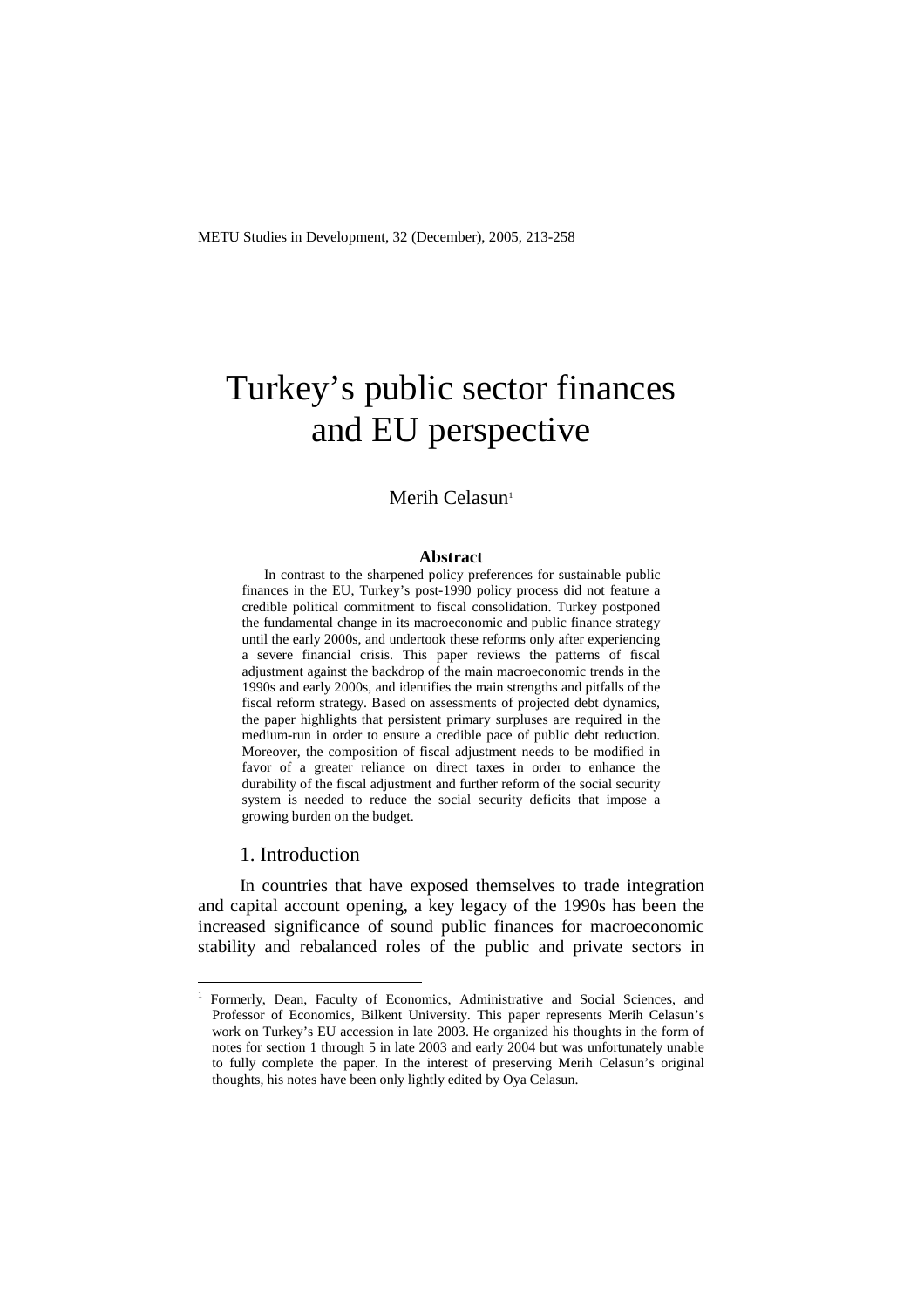resource allocation within strengthened market economy frameworks. While globalization trends, tax competition and fiscal consolidations have generally tended to restrict governments' financing capacity to pursue redistributive policies, technological advances have provided a greater scope for private participation in some key sectors (e.g., network industries), requiring new modes of regulation for enhanced economic and operational performance. In general, the widespread use of highly arbitrary and cumbersome government control mechanisms has been reduced, and new forms of regulatory institutions have been introduced to improve efficiency in the public and private sectors.

Countries that had initially large outstanding stocks of government liabilities have made important strides in consolidating their public finances in the 1990s in order to alleviate their debt burden and create more favorable conditions for monetary and financial stability. The fiscal consolidation efforts have often been supported by budgetary reforms as well as structural changes in other deficit-producing components of the public sector such as pension systems. All these trends observed in the previous decade point to the cumulative change in the relative positions and institutional set-up of the public sectors. This change had significant implications for fiscal policy choices and underlying political economy relations, especially in those economies with previously-large governments facing tighter budget constraints in the new environment.

In the case of post-1990 European Union (EU) economies, the fiscal policy practice at the national levels has been steered largely by the new institutional strategy and policy guidelines adopted for establishing the Economic and Monetary Union (EMU). The Treaty of Maastricht and subsequently the Stability and Growth Pact have introduced fiscal rules, monitoring mechanisms and policy correction procedures to ensure the sustainability of public deficits and debt levels to support the single currency and centralized monetary policy of the EMU and evolve a reassuring macroeconomic context for the single market. The redesign of the framework arrangements for monetary and fiscal policies has been complemented by structural policy initiatives that are often commonly pursued in many areas of economic and social activity. The underlying presumption has been that the combined workings of the single market, common currency, monetary stability, sustainable public finances and supportive structural and social policies would create a more favorable EU-wide environment for growth and employment generation in the mediumand long-term.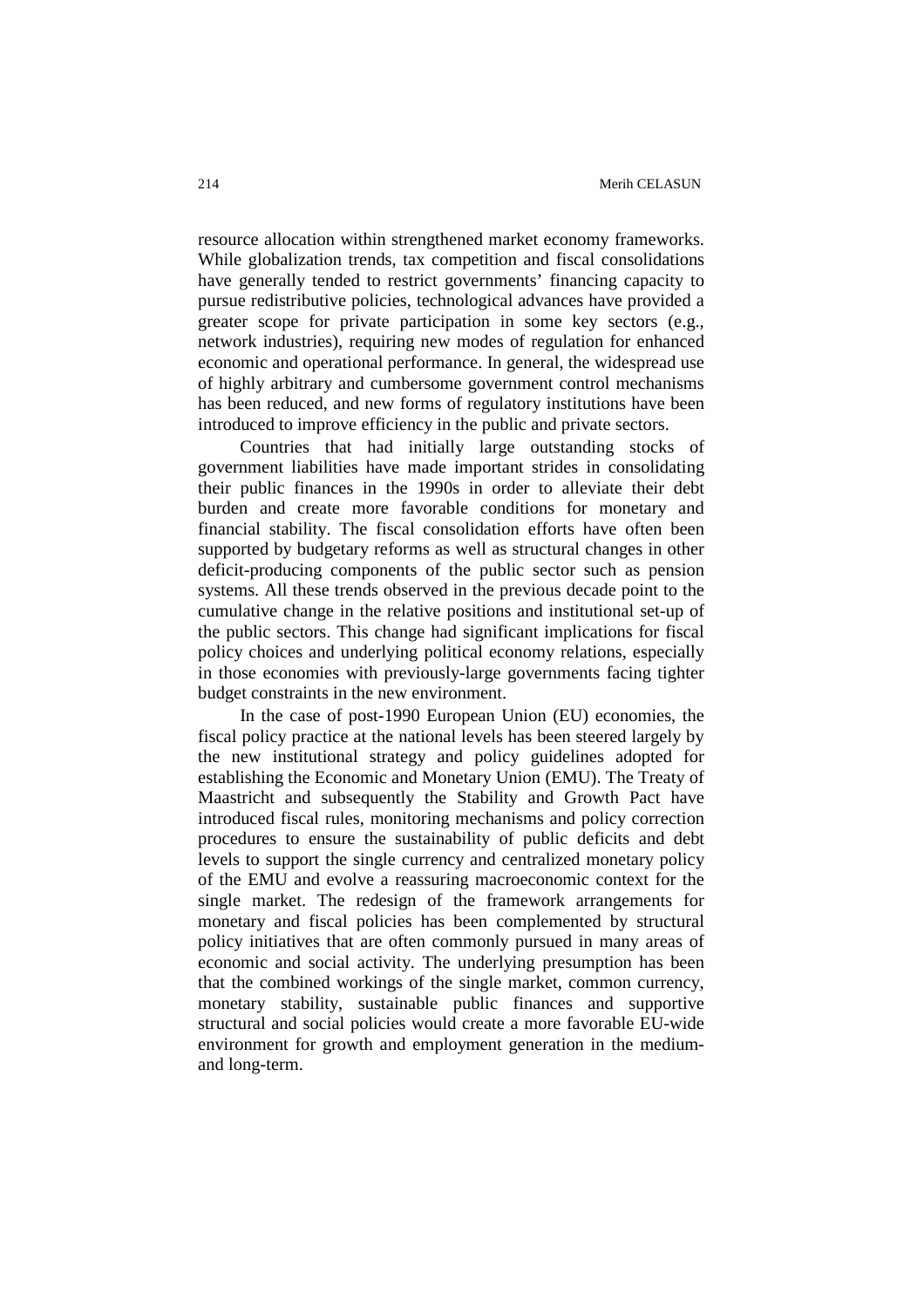Following the recession of the early 1990s, the EU countries, including those which opted out of becoming a member of the EMU in the initial stages, made an impressive effort in containing their budgetary imbalances and eventually putting their public debt on a declining path. For the EU as a whole, the actual general government deficit decreased from 6.2 percent of GDP in 1993 to 0.6 percent in 1999, creating favorable conditions for the reduction of general government gross debt from about 72 percent of GDP in 1996 to 68 percent in 1999 and further to 63 percent in 2001.

At the aggregate EU level, the budgetary adjustments were generally achieved mainly by expenditure restraint rather than through increases in total revenues. The EU average share of total general government expenditures in GDP declined from 53.3 percent in 1993 to 47.2 percent in 1999 whereas the total revenue remained almost constant at around 46.6 percent of GDP. In terms of GDP percentages, the major contributors to the expenditure restraint were the reduction in social security-related transfers to households and to a lesser extent reductions in interest payments and investment expenditures. On the revenue side, moderate declines in social security contributions were offset by tax increases (most notably in Italy, France and Sweden). In the late 1990s, an important start has been made toward rethinking of the pension systems and expected social security deficits due to aging populations.

Although these aggregate fiscal trends conceal important differences among the EU members, they nonetheless underscore the presence of a strong political commitment to sound public finances in the EU area. However, it may also be noted that the budgetary consolidations and improved prospects for debt sustainability need to be complemented by structural policies that promote more favorable responses on the supply side of the long-term growth process.

In contrast to the sharpened policy preferences for low inflation, monetary stability and sustainable public finances in industrial countries in general and EU economies in particular, Turkey's post-1990 policy process did not feature a credible political commitment to inflation stabilization, fiscal consolidation and structural reforms in the public sector. Following the adoption of an open capital account regime in 1989, the interrelated workings of high and persistent inflation, and loose fiscal policy increased output and price volatility, shortened the time horizons of economic agents, dollarized the economy, and hampered strategic planning in the private and public sectors. The benefits expected from market opening and establishment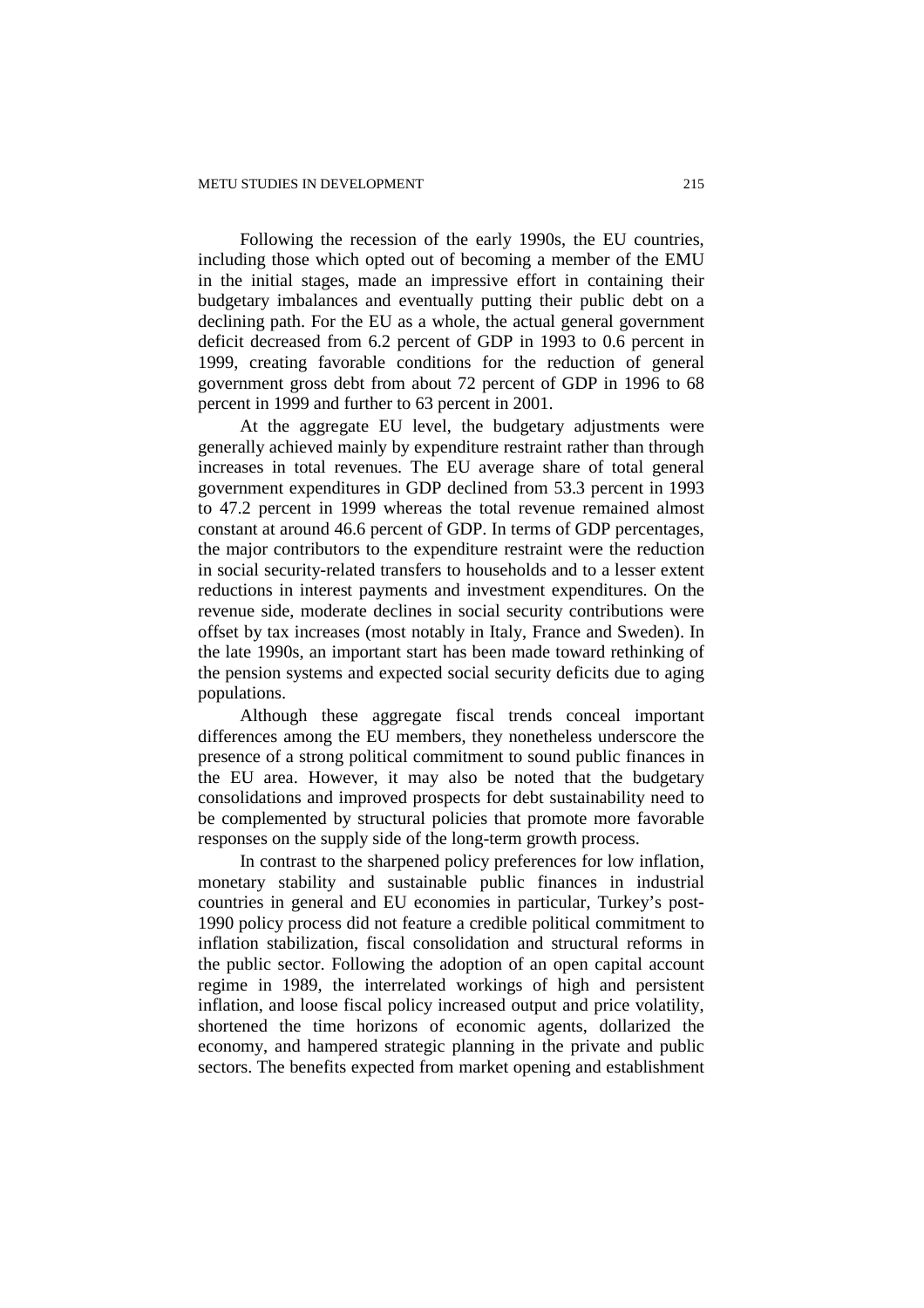of a Customs Union with the EU in 1996 could not be sufficiently realized, and especially the strengthening of industrial and infrastructure development programs with a more active participation of foreign direct investment fell short of expectations. In effect, Turkey postponed the fundamental change in its macroeconomic strategy, public finance and governance until the early 2000s, and undertook these reforms only after experiencing a severe financial crisis in 2001 that required a comprehensive program of stabilization and institutional reform. The average trend GNP growth rate declined in the 1990s to 3.33 percent per year during 1990-99 from 5.25 percent in the 1980s, which was characterized by a successful external adjustment effort in the aftermath of the 1978-80 debt crisis.

In the 1990s, Turkey's capital account transactions became dominated by private short-term flows, which were intermediated by inadequately regulated banks to finance government deficits, leading to a rapid buildup of domestic public debt with a relatively short-term maturity structure. Monetary and exchange-rate policies generally accommodated high inflation expectations with a view to ease the domestic public debt rollover problem, but the real cost of borrowing remained at high levels, because of the imperfect credibility of the policy process, particularly in the absence of a durable adjustment in government finances.

Policy corrections introduced after the 1994 capital account crisis produced only temporary improvements in fiscal balances and could not reverse the deteriorating trends in public debt dynamics. Meanwhile, the government accumulated substantial amounts of contingent liabilities in the private and public banking sectors, which were not transparently reviewed in the debt management process. Private banks operated with moral hazard under an extensive deposit insurance system, accumulated uncovered exchange and interest rate risks on their balance sheets and became highly vulnerable to a sudden reversal in capital flows. Public banks' so-called "duty losses," incurred largely from policy-driven lending at below the market interest rates, were not sufficiently compensated by the budgetary cash transfers, and thereby accumulated as an implicit government debt stock, pushing public banks to rely heavily on overnight borrowing to meet their liquidity requirements.

Towards the end of the 1990s, concerns with Turkey's public debt sustainability and rollover of its domestic debt stock heightened, especially after the reversal of capital flows to emerging markets following the 1998 Russian financial crisis. The establishment of a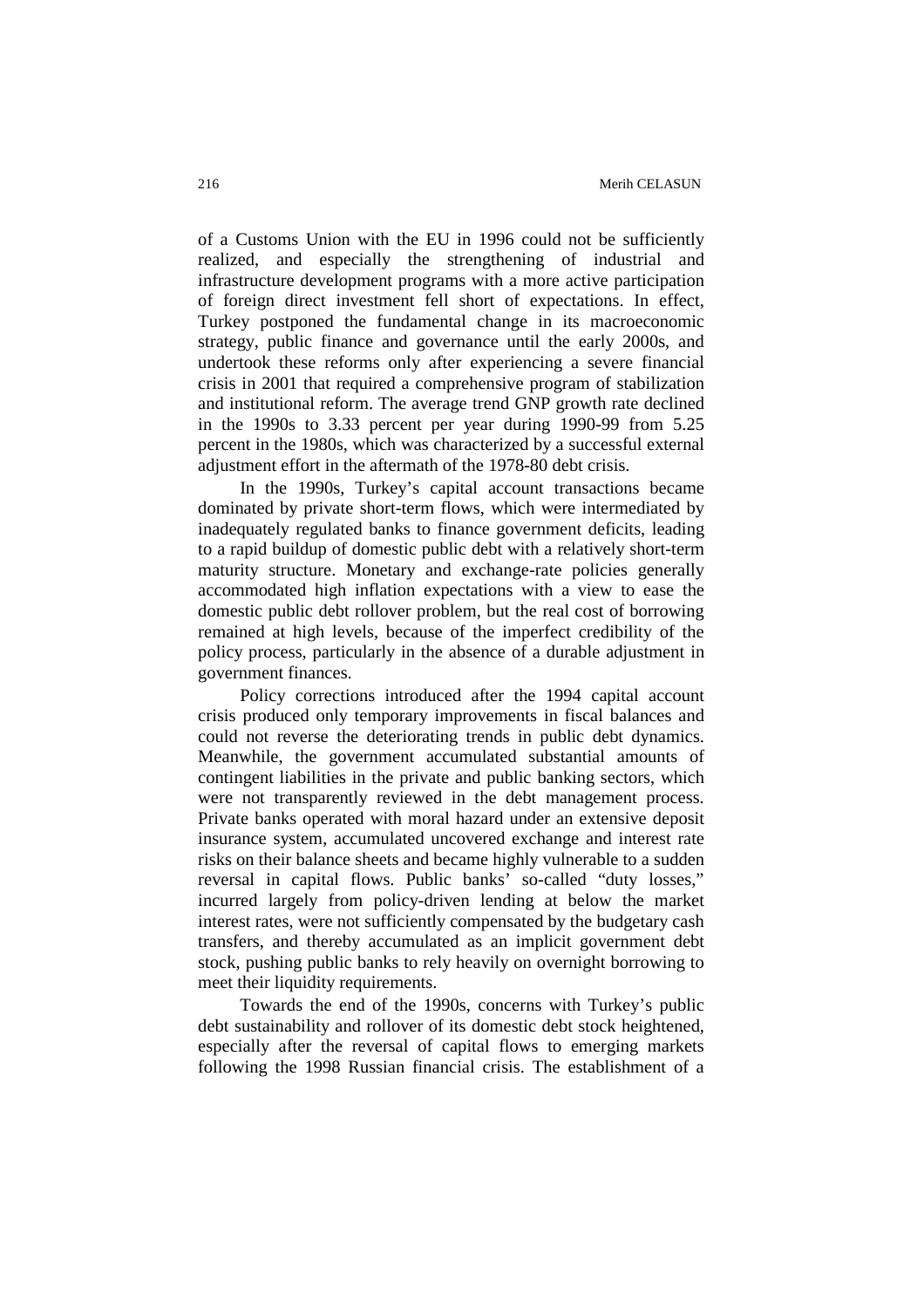stable three-party coalition and the massive 1999 earthquakes had created a political environment favorable to the launch of an IMFsupported disinflation and reform program covering the period 2000- 2002. Moreover, the decision at the Helsinki Summit of the European Council in 1999 to recognize Turkey as a candidate for accession introduced a new perspective on constitutional and legislative reforms to meet the Copenhagen political criteria and complementary guidelines for a wide-ranging alignment with the EU acquis.

The IMF-supported 2000 program envisaged, for disinflation purposes, a transitional crawling-peg exchange rate regime (linking predetermined exchange rate adjustments to inflation targets) complemented by a currency board-type monetary regime (based on changes in net foreign assets with strict limits on net domestic assets). The program also entailed fiscal adjustment measures and a large number of structural reform initiatives.

Against the background of largely unremoved structural weaknesses in the banking sector, the program carried a high risk of a financial crisis in case of a sudden reversal in capital flows, in addition to the risk of a boom-and-bust cycle typically associated with exchange-rate based disinflation strategies. The program encountered a severe liquidity crisis in November 2000 and collapsed in February 2001 after a sizeable loss of international reserves and sudden outflow of capital, following a triggering event of a political nature. The domestic currency depreciated sharply after the announcement of the termination of the crawling peg and the switch to a floating exchange rate regime, bringing in its wake a host of balance-sheet problems in the banking and corporate sectors.

In response to the combined occurrence of the capital account and banking crises of February 2001, the government introduced a new program in mid-2001. The program included an unusually tight budgetary policy, and far-reaching structural measures for the restructuring of the banking sector and rebalancing the economic functions of the public sector, with a major emphasis placed on the achievement of price stability through a new monetary policy regime, granting instrument independence to the Central Bank. The post-crisis policy framework gained additional concreteness and financial support by adopting in February 2002 a new three-year stand-by arrangement with the IMF. Although the government's new program could not avert a deep recession in 2001, it paved the way for an unexpectedly-rapid output recovery in 2002, gradually improving prospects for medium-run public debt dynamics.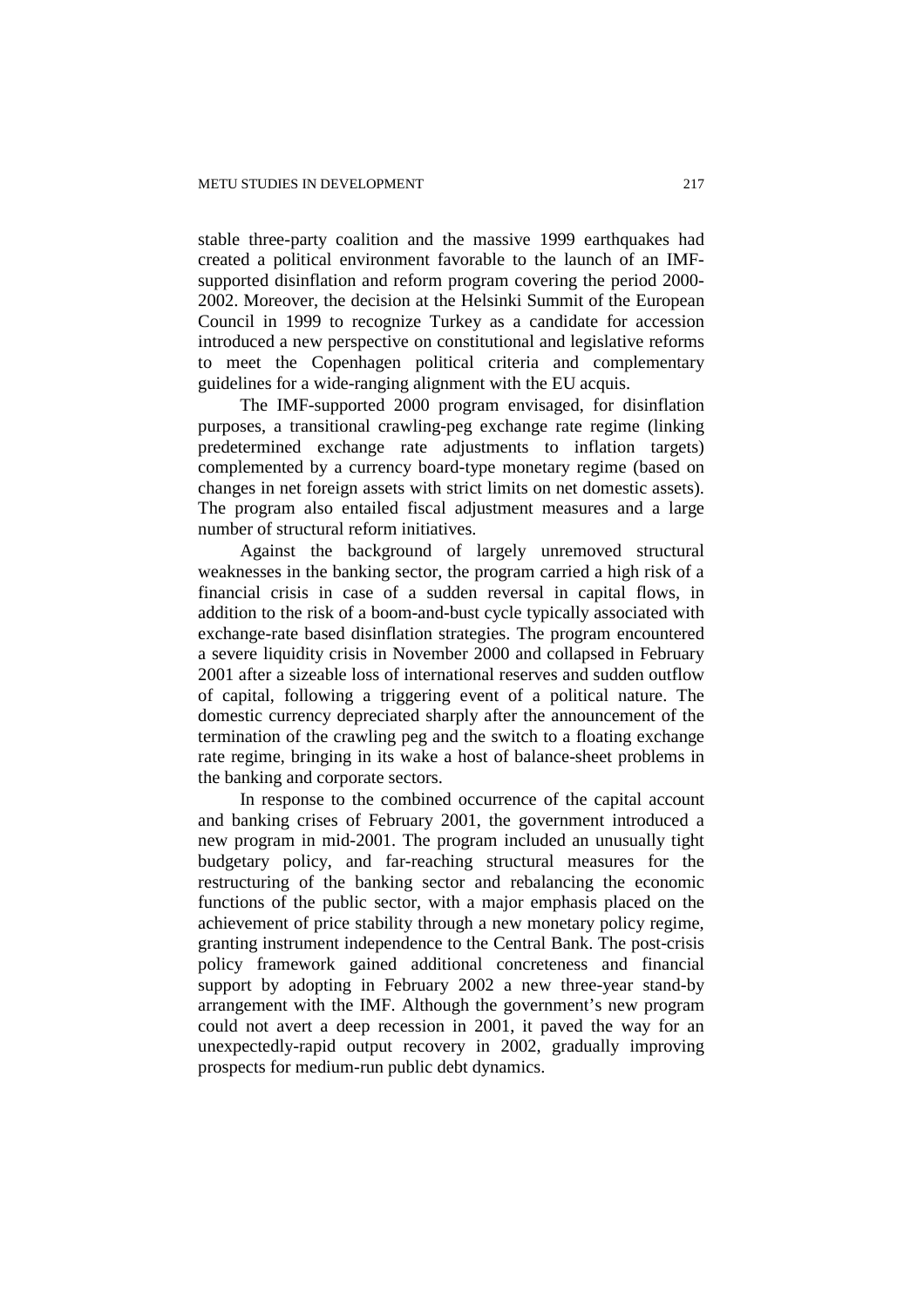While Turkey's 2001 financial crisis had a number of characteristics that were commonly observed in emerging market crises experienced elsewhere in the 1990s, there were striking differences in certain areas. Turkey's crisis occurred in the context of implementing an IMF-supported program, which invited severe criticisms of the design of the program framework and its timing before addressing the fragilities in the banking system. Another striking feature of the Turkish crisis was that it resulted in a much steeper rise in net public debt (from 57 percent of GNP in 2000 to 93 percent in 2001). The fiscal cost of the Turkish banking crisis incurred in the process of bank-recapitalization was much higher (about 31 percent of 2001 GNP) than in most episodes experienced elsewhere, due to the realization of unusually large contingent liabilities that previously existed in the banking sector. Hence, the challenge of public debt sustainability has been much stronger in post-crisis Turkey, especially in the context of a monetary policy drive towards an inflation targeting regime. Furthermore, the tight budgetary constraint imposed by the requirement of primary surplus generation is likely to lead to conflicts in public expenditure allocation in accommodating new spending on the adoption and implementation of the EU acquis in the accession process.

The general observations presented in this introduction point to the crucial importance of fiscal consolidation and public sector reform in Turkey, which were not adequately addressed in the 1990s at the cost of a depressed trend of GNP growth, persistent inflation and a legacy of a high public debt burden that requires painful adjustment in the early 2000s. Against the backdrop of these introductory remarks, the remainder of the paper aims to provide an interpretive review and assessment of main trends and selected issues in Turkey's public finances, with a particular emphasis on the linkages with the fiscal aspects of Turkey's pre-accession preparations in view of the next stage of its EU candidature.

The remaining part of the paper is organized around five additional sections. Section 2 reviews the key elements of the macroeconomic context for public finances before and after the 2001 crisis. Section 3 presents an overview of fiscal indicators and public debt accumulation from 1997 to 2002 after a discussion of the major components of Turkey's public sector and the relative size of its general government in comparison with the EU averages.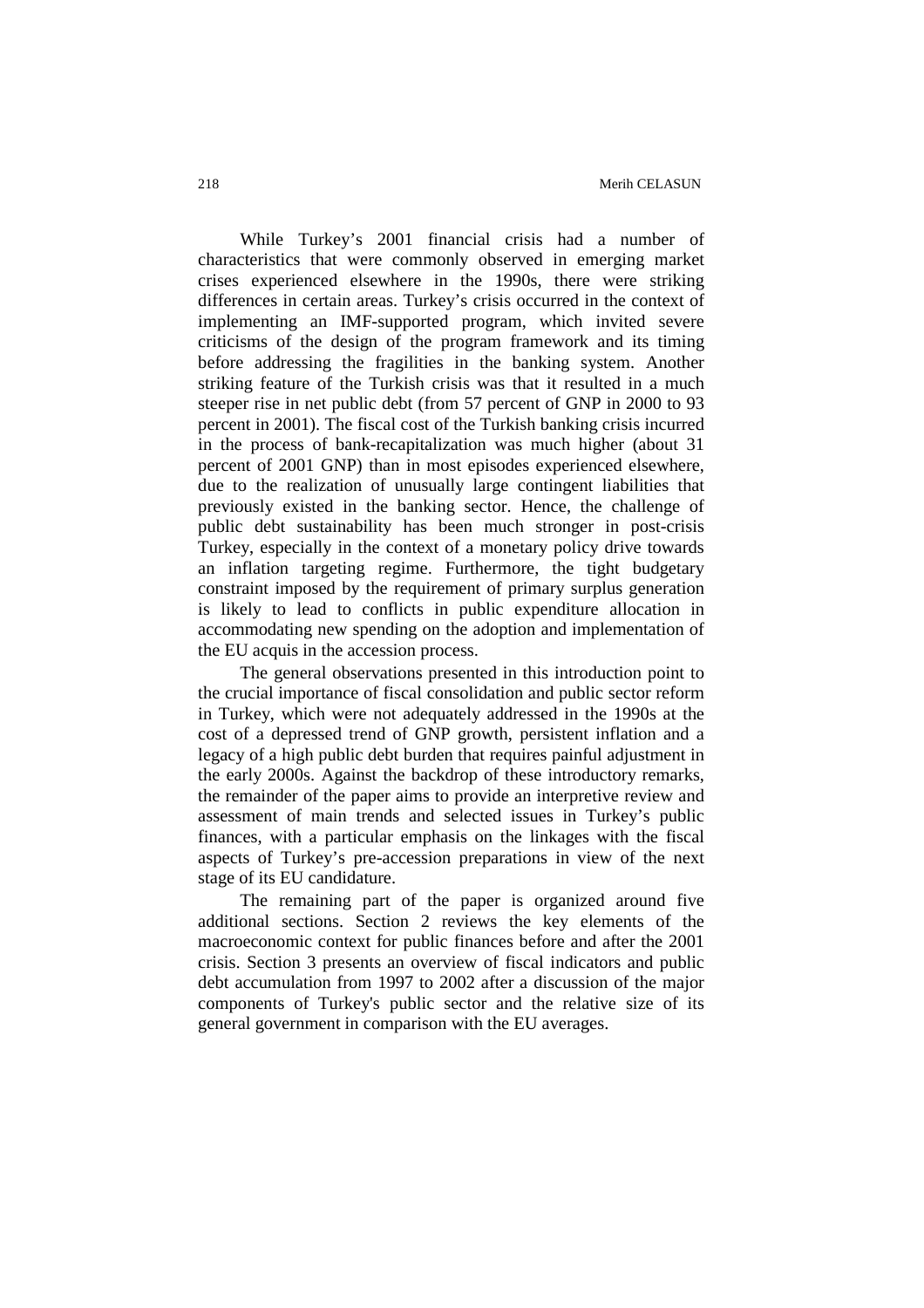Against the backdrop of some general observations on fiscal sustainability in the EU context, Section 4 evaluates the medium-term outlook for public debt reduction under alternative scenarios and provides a descriptive analysis of the changing composition of fiscal adjustment in the 1990s and early 2000s. The numerical assessments in Section 3 underscore the policy concerns arising from Turkey's heavy reliance on the revenue-based fiscal adjustment patterns in the early 2000s in the light of recent cross-country studies that suggest the relative durability of expenditure-based fiscal consolidations. The analysis of debt dynamics brings out the strong sensitivity of the speed of reduction in debt ratios to possible variations in two key variables, namely the primary balances and effective real average interest rates, underlining the critical importance of credibility in program implementation while also pointing to the potential risks associated with the real exchange rate movements in the Turkish economy, especially after the massive real appreciation experienced in 2003. Section 5 concludes by recapitulating the key fiscal policy implications of the study.

2. Macroeconomic environment and public finances: Key trends before and after the 2001 crisis

## *2.1. Macroeconomic background*

## *2.1.1. The legacy of the 1980s*

Turkey's economic performance in the 1980s was marked by a rapid export-oriented response to the external debt crisis encountered in the late 1970s, which had forced a major change in the trade regime. The latter was characterized by the removal of quantitative restrictions on imports, gradual reduction of import tariffs and significantly increased export incentives that were supported by sustained real devaluations and a substantial decline in domestic absorption. The trade reform process was complemented by price liberalization in industrial product markets as well as by financial sector liberalization that entailed a gradual opening in the capital account after allowing domestic residents in 1984 to open foreigncurrency denominated bank deposits and subsequently removing restrictions on domestic banks to engage in foreign exchange transactions.

The flip side of the coin in Turkey's post-1980 export-oriented and increasingly market-based recovery from its external debt crisis was marked, however, by a number of unfavorable features. The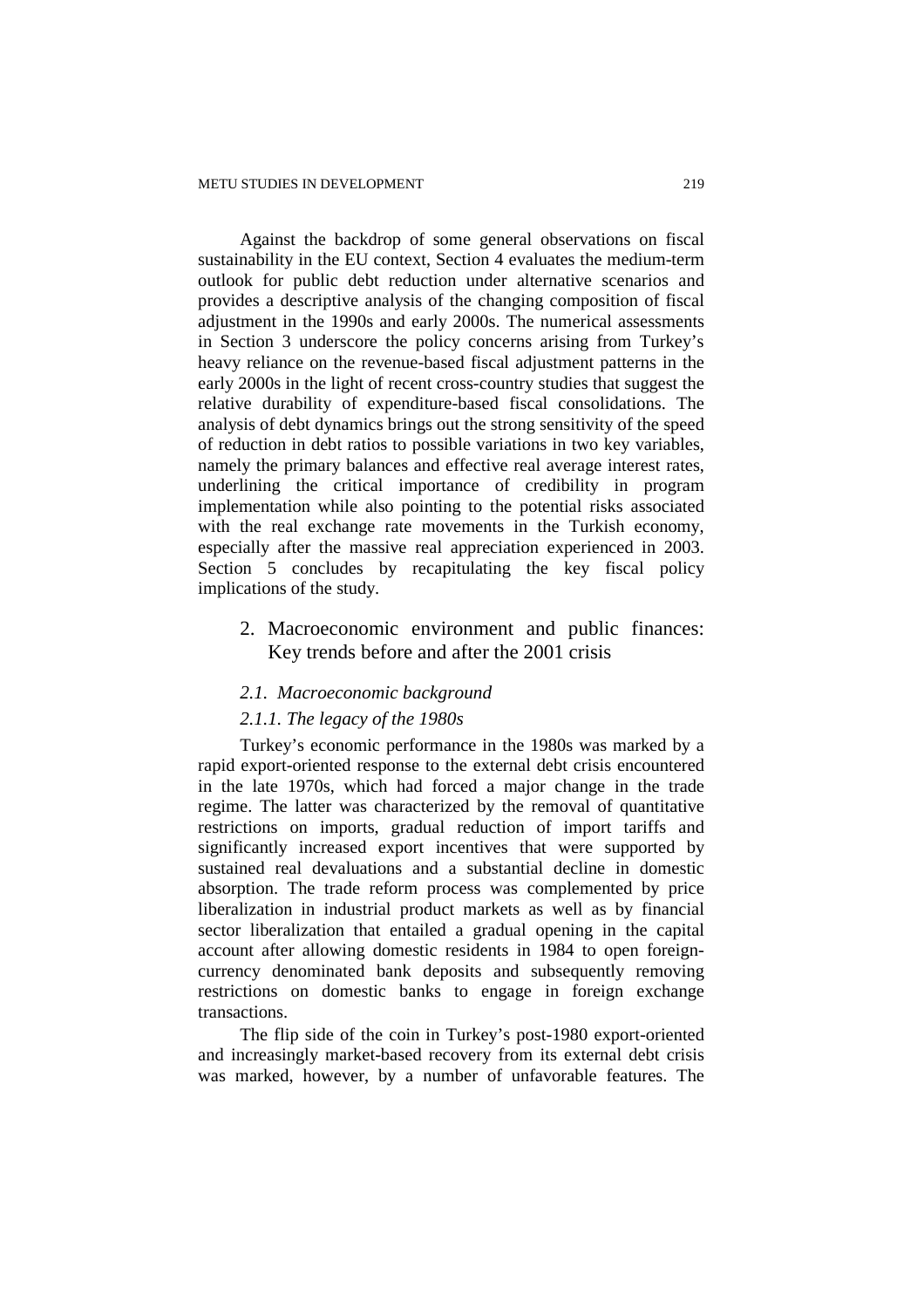sustained policy of real exchange rate depreciations were validated by a sizeable decline in real wages and cuts in subsidies to farmers. The increase in government saving was essentially engineered by reduced real wages of public sector workers and increased real prices of stateowned enterprises (SOEs), which yielded a substantial source of revenue (in the form of operating surplus) from the SOE sector (Celasun and Rodrik, 1989). Similar real wage trends were observed in the private sector, which had to cope with not only higher import costs but also higher real interest rates. The post-1980 shifts in the wage-price structure resulted in rising income inequality, which did not immediately lead to political conflicts, because of the military rule in 1980-83 and subsequently by arrangements that effectively constrained political competition until the 1989 general elections.

Besides the distributional deterioration, the 1980s also featured a highly criticized policy tendency towards setting up a large number of extra-budgetary government funds. The funds impaired fiscal discipline, blurred transparency in public accounts and opened the way for ad hoc and frequently changed policy measures that hampered the credibility of policy-makers as much as the credibility of the new policies. The institutional issues of establishing appropriate regulatory frameworks were not adequately addressed. The legal basis of privatization remained unclear and therefore was subject to numerous challenges in the courts.

In sum, the legacy of the 1980s had mixed characteristics. While public debt ratios remained low (net public debt around 29% of GDP in 1990) and the outward-oriented and market-based economic recovery from the debt crisis was particularly impressive by crosscountry standards, the adverse characteristics included mainly the incomplete nature of inflation stabilization (e.g., an average of 66 % annual CPI inflation rate in 1988-89), much more unequal income distribution and weak governance in the public sector, allowing a large scope for discretionary policy actions in the government's overall economic management.

#### *2.1.2. Aggregate economic performance in the 1990s*

Against the background of considerable success with trade opening and related liberalization measures in the 1980s, a major policy decision was made in 1989-90 to adopt full convertibility (Article VIII status of the IMF) in the external capital account, notwithstanding the missing elements of a prudent switch to capital account liberalization, most importantly in the area of effective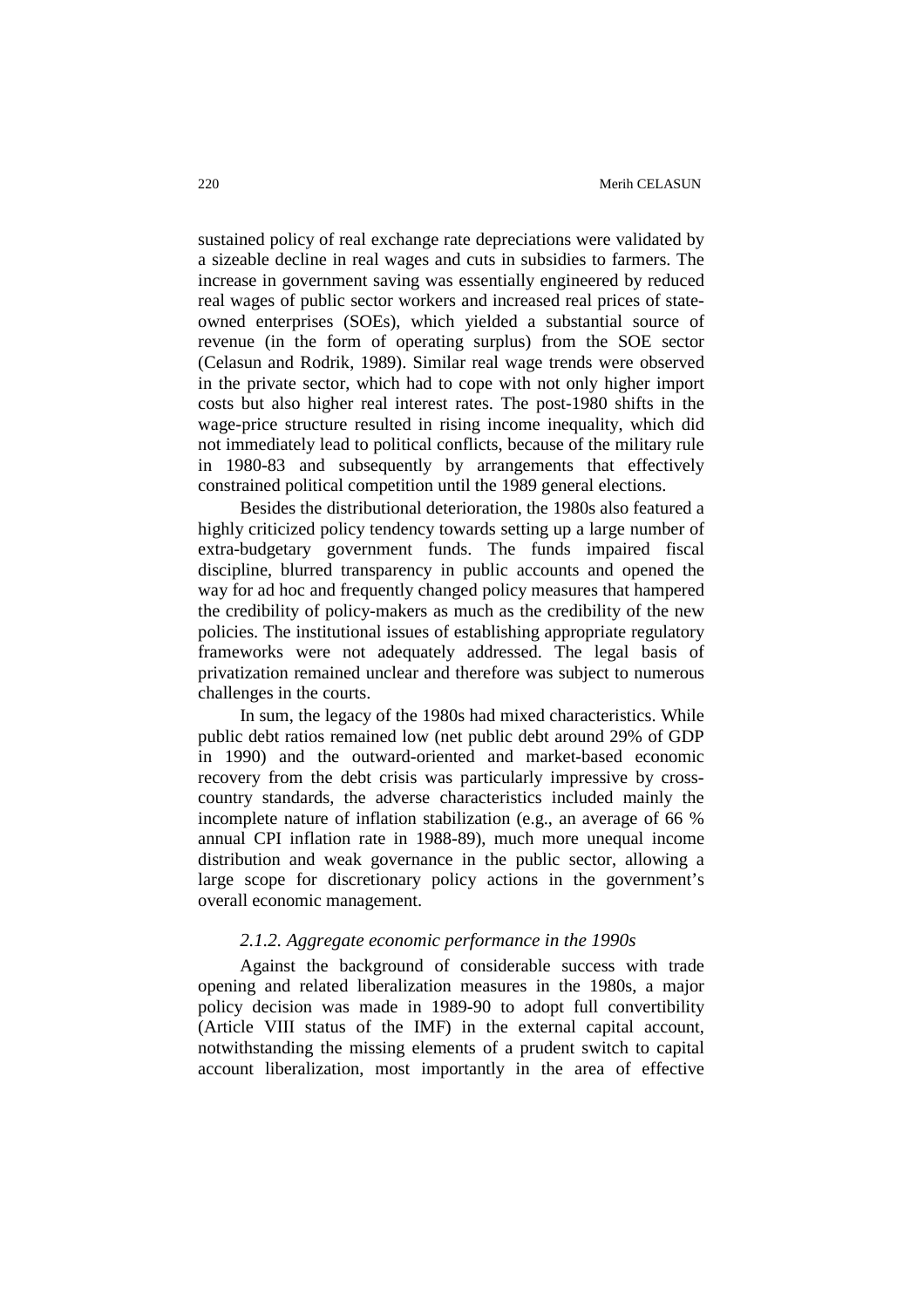regulatory and supervisory frameworks for the financial sector. Although the stated general objective of the new policy regime was to allow the domestic economy to derive a much greater benefit from globally mobile capital flows, a more immediate policy interest was attached to easing the financing constraint on domestic output growth by allowing for higher net capital inflows, and more importantly to provide a greater scope for debt-financed public spending to reverse the unfavorable trends in income distribution in an increasingly contestable political environment after the 1989 elections (Celasun and Rodrik, 1989).

Despite the absence of domestic macroeconomic stability, private capital flows responded favorably to Turkey's full financial opening, but mainly with short-term maturities. In view of Turkey's weak public finances, chronic inflation, highly volatile financial environment and lack of sufficient policy credibility, capital account transactions became increasingly dominated by short-term flows, producing a growth process highly vulnerable to sudden stops or reversals in net capital inflows (Figure 1). The available econometric evidence suggests that the uncovered Treasury-bill interest differential was the most significant "pull" factor of Turkey's capital flows rather than "growth opportunities in the economy" during 1990-97 (Celasun *et al.,* 1999). Favorable borrowing conditions (mainly in the form of low interest rates) in global markets also impacted as external "push" factors behind the observed portfolio flows in some intervening years (e.g., 1996-97). The relative role of foreign direct investment remained minimal in resource inflows in the absence of stable financial and institutional conditions that are conducive to risk-taking in longer-term physical capital formation.

By cross-country standards for emerging economies, Turkey had a very high volatility of GNP growth in the 1990s as measured by the standard deviation of its annual growth rate, which was 5.9 percent. In addition, while the average yearly inflation rate (measured by the GNP deflator) increased from 46 percent in 1981-89 to 73 percent in 1990-99, the average annual GNP growth rate declined from 5.4 percent to 3.8 percent in these two successive periods, respectively. In the boom years during the 1990s, the capital account surpluses were generally higher than the current account deficits in the balance of payments. The broadly observed boom and bust cycles were associated with the rise and fall of real exchange rates and reverse movements in interest rates. In the 1990s, the changes in net capital inflows and financial variables together with high and unstable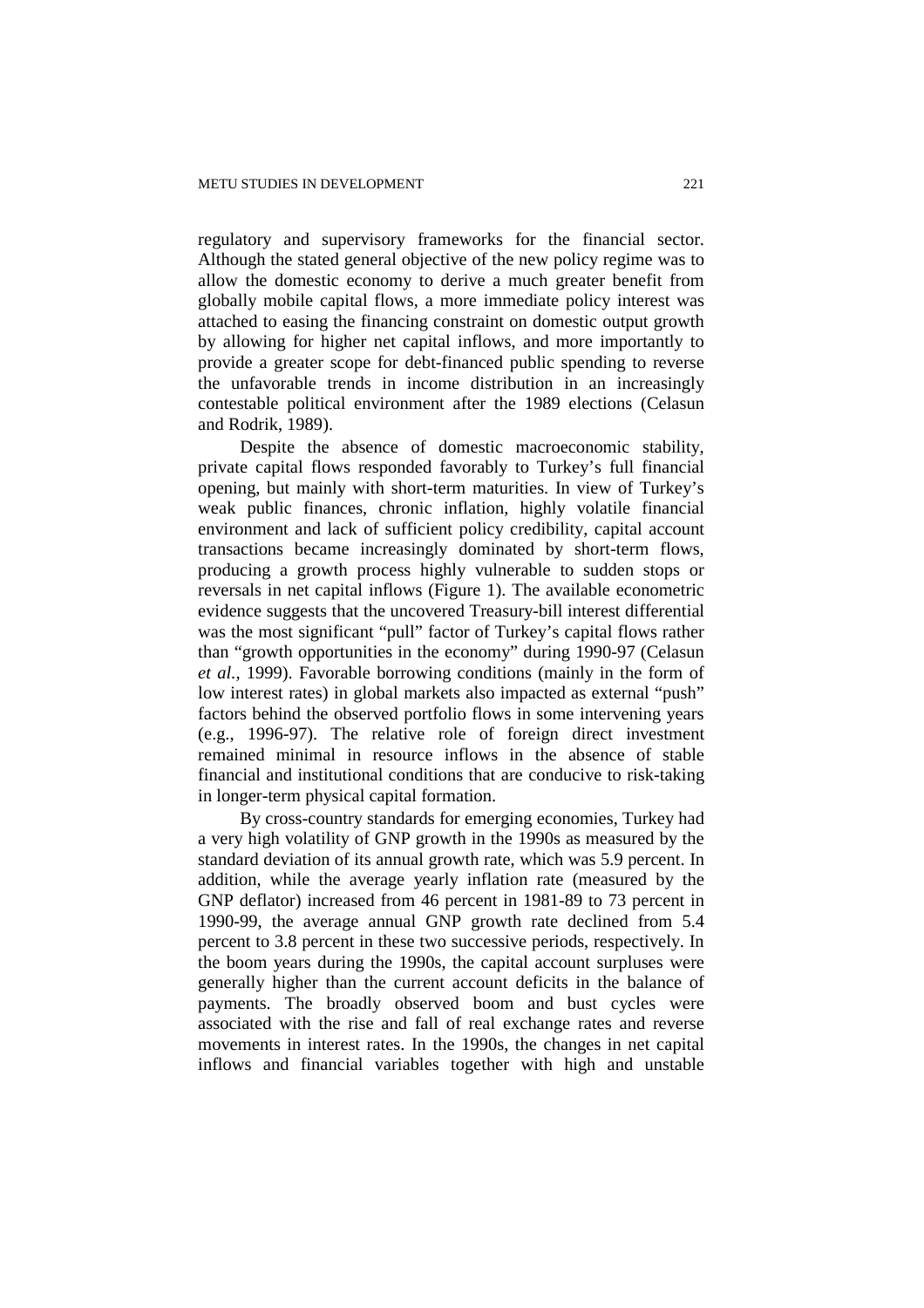inflation have been identified as significant determinants of the shortterm dynamics of private expenditures (especially, consumer durables and machinery and equipment component of private investment) that underpinned the increased volatility of output growth (Celasun *et al.,* 1999).

**Figure 1**  GNP Growth Rate (%) and Capital Inflows (\$ Billion)



A noteworthy characteristic of real sector performance in the 1990s was the sluggish growth contribution of rising share of investment in GNP (from 21.5 percent in the 1980s to 24.2 percent in the 1990s).<sup>2</sup> At the economy-wide level, the growth contribution of the rise in the GNP share of total fixed investment was evidently constrained by the adversely affected productivity of capital stock due to the underutilization of output capacities in the recession years of the volatile growth period. Moreover, the observed shift in the allocation of total investment towards activities that have high capital-output ratios (particularly, the housing and real estate sectors) also implied a decline in the marginal productivity of capital in the aggregate growth process. From 1990 to 1997, the housing sector alone absorbed about 34 percent of the total (or 43 percent of private) fixed investment,

 $\frac{1}{2}$  A related development was the rise in the relative share of private sector in total fixed investment from 58 percent in the 1980s to nearly 75 percent in the 1990s. These trends suggest that the physical "crowding-in" effect of public investments (which have been mainly in infrastructure sectors) had lost its strength in the 1990s, whereas the public deficits tended to exert a "crowdingout" effect on private investment through the financial and inflation channels, particularly in the short-run.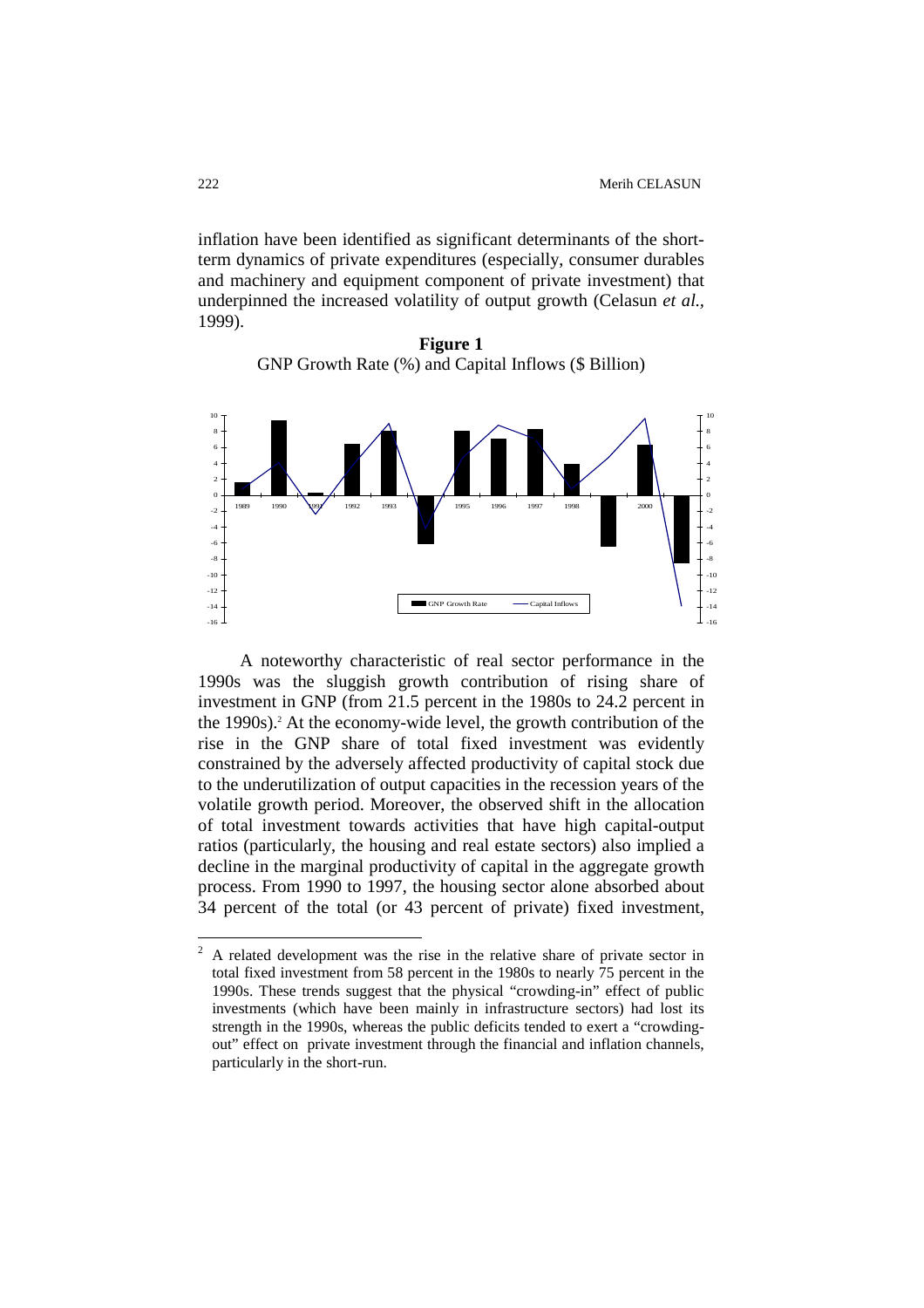while its share in GDP had averaged around 3.4 percent. During the same period, the share of manufacturing (which is the most dynamic and export-producing sector of the economy) in total fixed investment was 19.8 percent, and in GDP nearly 22 percent.

On the supply side, another unfavorable trend was the limited growth contribution of labor, predominantly employed in low productivity sectors such as agriculture, construction and services. A sources of growth analysis for the aggregate economy shows that the relative contributions of capital accumulation, labor use and total factor productivity growth to the GDP increase over the 1990-2000 period (about 4.1 percent per year) were 73.2, 17.3 and 9.5 percent, respectively.

Against the background of its external debt stock rising from 41.7 billion USD in 1989 to 84.2 billion in 1997 and further to 131.5 billion in 2001, the observed patterns of Turkey's post-1990 GDP growth experience point to the rather unsatisfactory nature of aggregate benefits that have been derived from liberalized capital flows in an environment of macro-instability and prolonged distortions in resource allocation.

#### *2.2. The post-1990 policy developments*

# *2.2.1. Main characteristics of macroeconomic policy episodes*

Under the open capital account, the government's declared exchange rate arrangement was the managed float regime, which was used with varying nuances over time until the adoption of an exchange-rate based disinflation program in December 1999. In the post-1990 period a number of policy episodes may be differentiated to underline the major changes observed in the macroeconomic environment and provide context for the analysis of fiscal adjustment patterns in Section 4.

• The 1990-93 episode was a foreign-financed boom period (except the recession year 1991 after the Gulf War I) with worsening macroeconomic fundamentals, involving a progressive overvaluation of the domestic currency, large fiscal primary deficits and widened current account imbalances. The primary source of vulnerabilities was in the public sector, arising mainly from the real wage hikes for government workers, weakened financial performance of state enterprises and the rising interest burden on public finance. The conduct of monetary policy was erratic with a frequent recourse to Central Bank advances in financing public deficits. The buildup of official foreign currency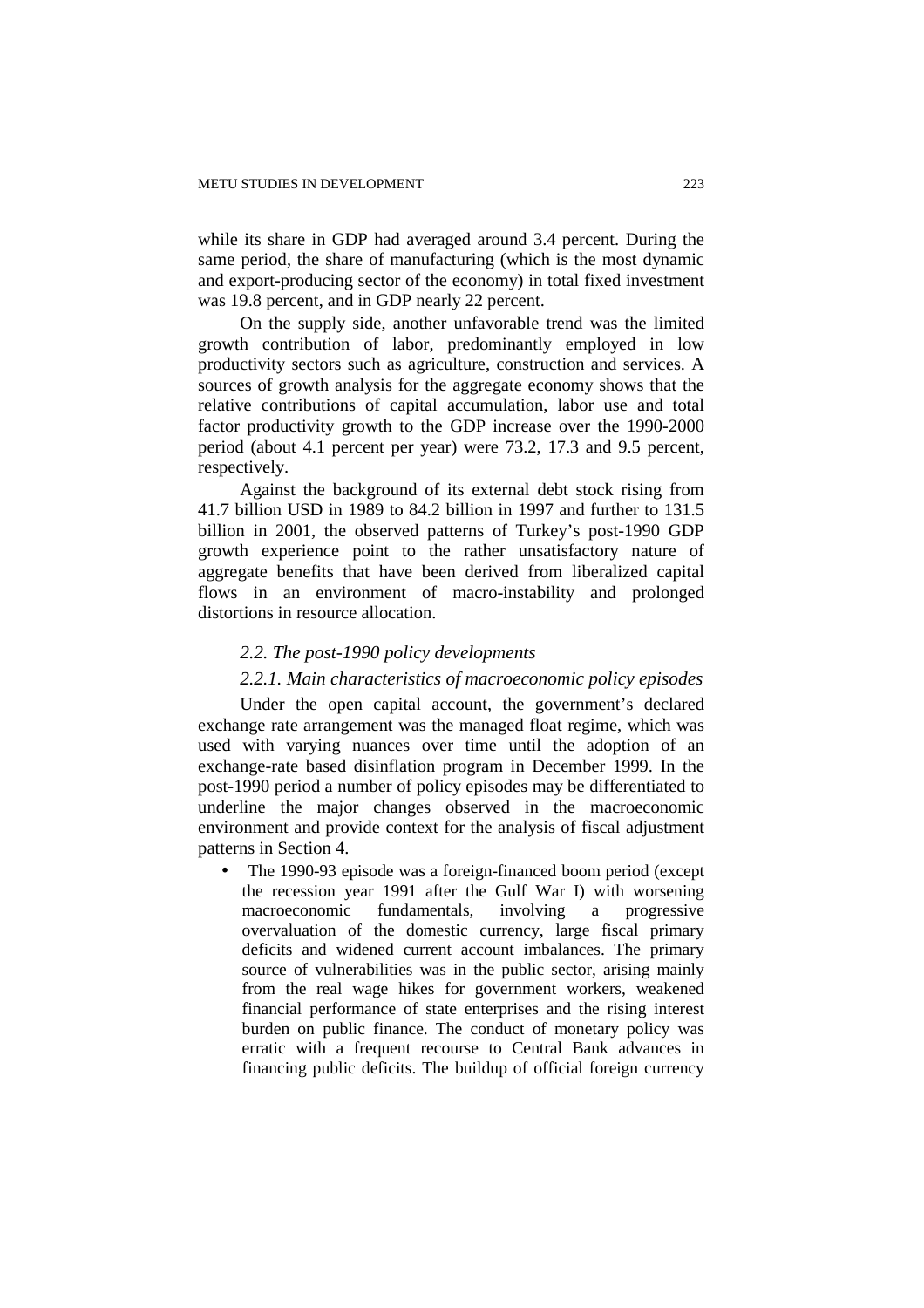reserves was insufficient to cope with possible shocks on the capital account.

- The 1994-95 period was an episode of currency crisis and incomplete adjustment. The 1994 crisis was precipitated by a sudden outflow of capital triggered by the loss of investor confidence in the government's debt management strategy after the cancellation of Treasury bond auctions, which signaled a possible rise in monetary financing of deficits and higher inflation. The 1994 crisis was characterized by a sharp currency depreciation (nearly 100 percent nominal increase in TL/\$ rate), highly destabilized financial markets, a steep fall in real wages and a contraction of GNP by 6.1 percent. The crisis was addressed by a stabilization program (April 1994) with the support of an IMF stand-by arrangement, which attached a high priority to budget correction and structural adjustment in the public sector, particularly to the SOE reform and privatization. To restore confidence in the financial system, a 100 percent saving deposit insurance scheme was introduced, opening the way for excessive risk taking (or moral hazard) in the banking sector. The size of fiscal adjustment in 1994-95 was substantial, but it relied heavily on cuts in public wages and public investment, which proved not to be durable thereafter. Program implementation weakened after the resumption of external borrowing in 1995 and was further disrupted by political instability in late 1995.
- Following a rebound in 1995, real GNP growth continued strongly (at around 7.5 to 8 percent per year) in 1996-97, resulting in another boom episode associated with the return of capital flows at much higher real interest rates in a highly inflationary setting. This episode is also marked by the introduction of the Customs Union with the EU in early 1996, entailing considerable reduction in import taxes. The so-called luggage trade with the former centrally planned economies in the region contributed positively to the balance of payments. The notable improvement in fiscal primary balance in 1994-95 lost its strength in 1996-97, however, and large increases in government's interest payments could not be offset by primary surpluses. While the Central Bank financing of public deficits was reduced and eventually eliminated in 1997, net foreign borrowing of the government turned negative, resulting in a large rise in domestic borrowing at high interest rates. During this subperiod, private banks began to accumulate large holdings of nominal (non-indexed) public domestic debt funded heavily by short-term external debt and repos in the domestic market with a rapid expansion of off-budget transactions.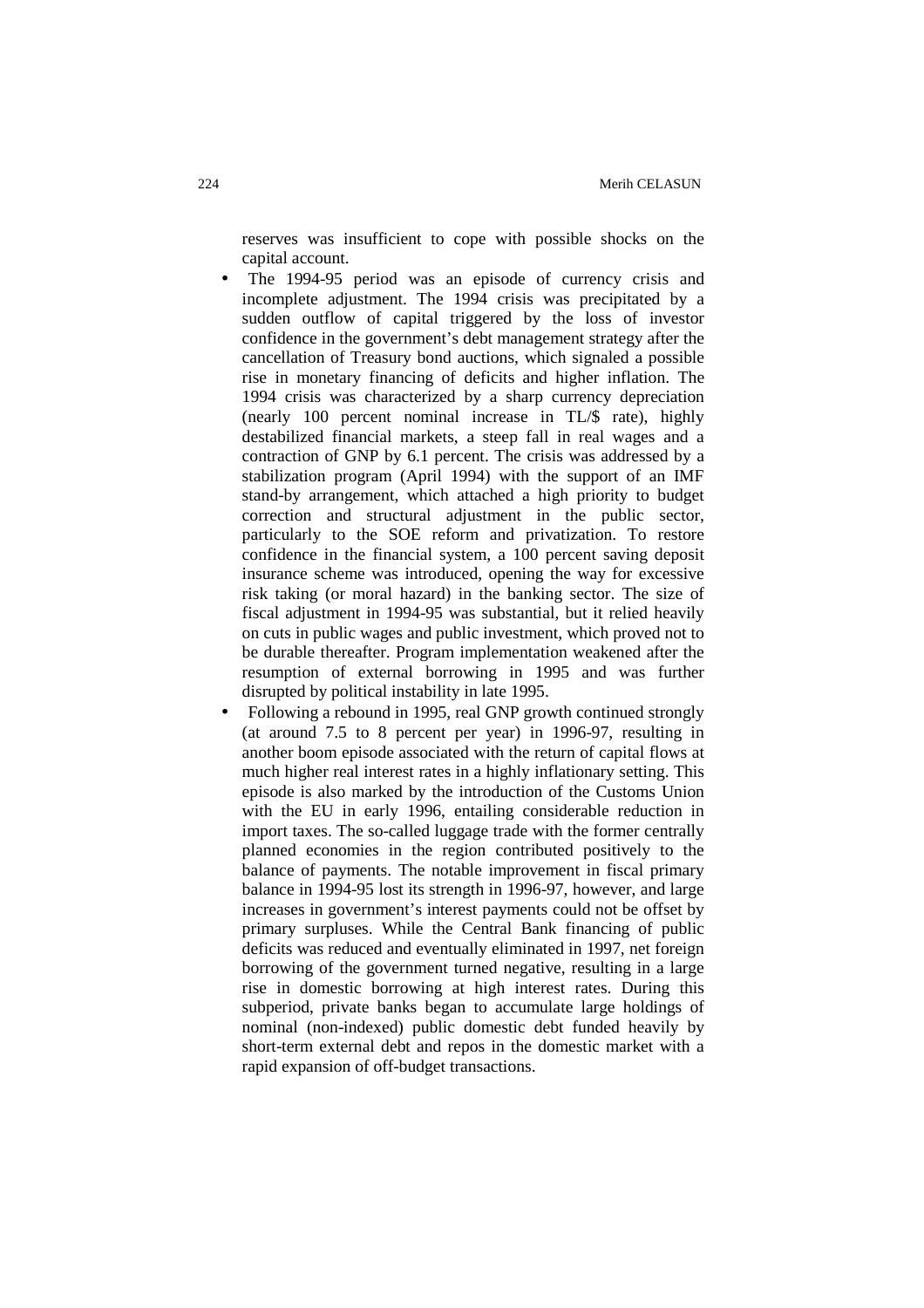- The 1998-99 period was marked primarily by falling GNP growth rates, rapidly worsening public sector debt dynamics and an increase in the government's contingent liabilities arising mainly from the banking sector vulnerabilities. A new fiscal-monetary policy framework was adopted in 1998, but its effectiveness was rapidly eroded by adverse developments in external financial markets (after the Russian default in August 1998) and domestic earthquake shocks in 1999. Nonetheless, important pieces of legislation were enacted in 1998-99 in the areas of social security reform, provision of international arbitration of disputes over foreign direct investment and issuance of taxpayer numbers as part of the drive to strengthen tax administration.
- The 2000-02 period was marked by another boom, crisis, and adjustment cycle with important differences from the earlier experiences. The distinguishing characteristics of the 2000- 02 period include, among other specific features, a relatively stronger political commitment to disinflation and reform, more comprehensive and sustained support from the IMF and World Bank, and the highly complementary policy impact of Turkey's EU accession perspective, which acquired a more concrete form after the European Council of December 1999 decided that "Turkey is a candidate state destined to join the Union on the basis of the same criteria applied to the other candidate States." A rather unique aspect of the 2000-02 experience is that Turkey encountered a severe financial crisis in February 2001 while it was implementing a program under an IMF stand-by arrangement, which included detailed macroeconomic guidelines for inflation stabilization as well as wide-ranging structural conditions.

# *2.2.2. The exchange - rate based disinflation program, 2001 crisis and response*

Under a new three-party coalition government formed after the April 1999 general elections, an exchange-rate based and IMFsupported disinflation program was launched in December 1999, covering the period from 2000 to 2002. This program formally announced a pre-determined schedule of monthly nominal devaluations of the domestic currency against a foreign-currency basket over an 18 month period, and an orderly exit with a gradually widening exchange rate band thereafter. The monetary component of the program was a currency-board like arrangement with a strict limit on Central Bank's net domestic assets. To support the nominal exchange rate anchor, forward-looking wage and price indexation was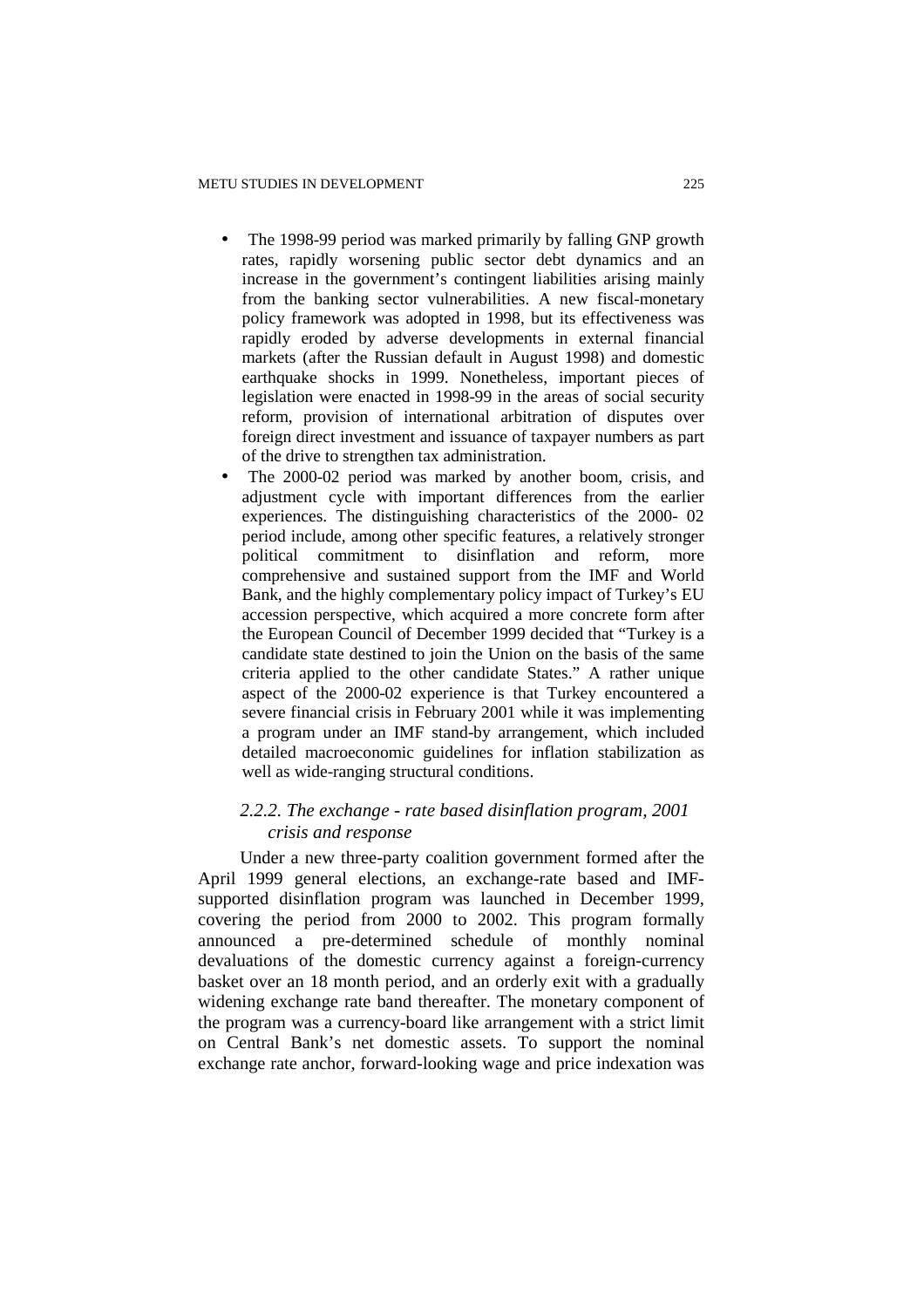envisaged for the public sector. Structural conditions of the IMF were numerous and primarily aimed to support medium-term fiscal adjustment, including highly optimistic privatization plans.

In its earlier stages, the December 1999 program seemed to have succeeded in lowering nominal interest rates on new bond issues by the government, but it also resulted in real exchange rate appreciation, which became more apparent in late 2000. As observed in most other exchange-rate based disinflation episodes elsewhere, the program eventually produced a consumption-led boom and a widened current account deficit in 2000 (about 5 percent of GNP), and enhanced the previously unaddressed balance-sheet vulnerabilities in the banking sector, mainly in the form of open foreign exchange positions and large exposures to interest rate and maturity risk in most private banks, and liquidity risk in public banks. The banking regulation and supervision authority (BRSA) had a late start in its operations in August 2000, but it was not well-prepared to cope with unviable banks in the system. In November 2000, a mid-sized bank's overnight funding difficulties spread to other banks and created a liquidity crisis, resulting in excessively high interest rates. The financial turbulence in money markets was calmed down by the additional support arranged by the IMF from its supplementary reserve facility in late December 2000.

Against the backdrop of growing anxiety about the sustainability of the pre-determined exchange rate path after the November 2000 experience, a political event —namely, a publicly announced dispute between the President and Prime Minister— triggered a sudden outflow of capital on February 19, 2001. The outflow resulted in huge losses of official reserves (despite the astronomic rise in overnight interest rates to levels exceeding 6000 percent), the eventual collapse of the crawling peg policy, and a switch to a floating regime (on February 21, 2001) that opened the way for unexpectedly sharp depreciation of the domestic currency in the ensuing weeks. This was a "twin" crisis both in the external and banking sectors, which produced a severe contraction of output and employment in 2001. Both the financial and real sectors were confronted with unprecedented balance-sheet problems (involving substantial losses of net worth), requiring an effective combination of domestic policy response, market-based solutions and strong international support.

The domestic policy response to the twin crisis was the adoption of a revised program framework in May 2001, titled "Program of Transition to a Stronger Economy." The program committed policy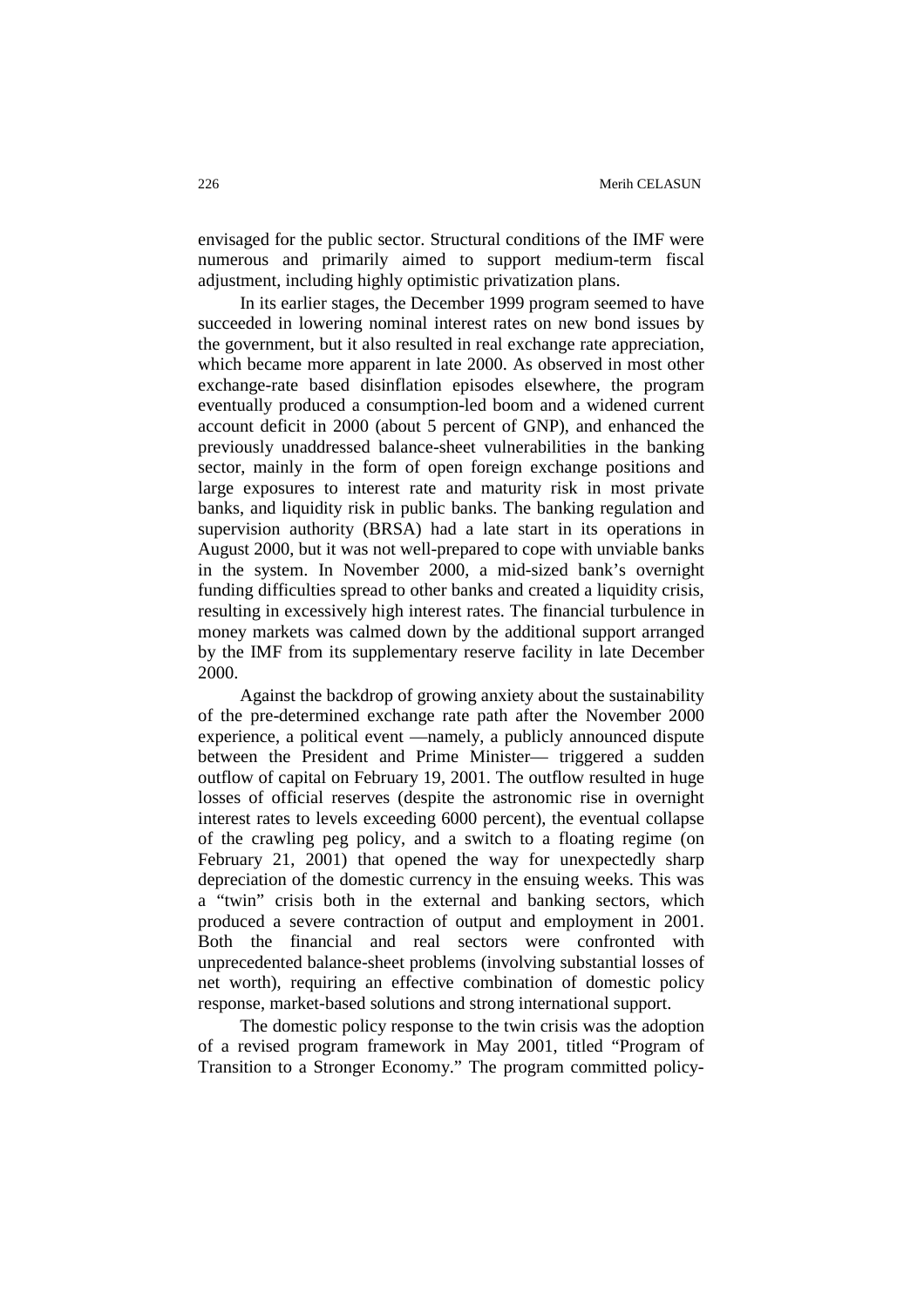makers to a more focused process of fiscal adjustment combined with a number of structural changes in the public sector, including in the initial stages the removal of off-budget subsidy schemes, improvements in public debt management and institution of new regulatory arrangements for key markets. To address the banking crisis, a large-scale program was put into effect for bank recapitalization and restructuring, the total cost of which has been estimated to be around 31 percent of GNP in 2001 (OECD, 2002).

In this context, a number of insolvent private banks were transferred to the receivership of the Saving Deposit and Insurance Fund (SDIF), which is an institutional setup to liquidate insolvent banks. It has taken over a total of 20 non-viable banks from 1997 to mid-2003. A restructuring plan was put into effect for the public banks in conjunction with a major policy decision to eliminate political interference in their management and provide budgetary appropriations before they are directed to embark upon noncommercial operations that involve financial losses. To resolve the non-performing loan problem in the banking sector, a market-based arrangement (Istanbul approach) was instituted for voluntary workouts by the involved parties with the support of the government.

In the new program framework, the Central Bank was granted instrument-independence by a new law that enabled the price stability objective to be accorded the highest priority in monetary policy. In the medium-term, the Central Bank aims to introduce a formal inflation targeting framework after the establishment of supportive conditions in the fiscal sector. In the interim period, the Central Bank has adopted an implicit inflation targeting approach, which pursues base money targets consistent with the inflation projections jointly set with the government and heavily uses short-term interest rates as a key policy instrument. The new legislation for the Central Bank is an important step in the alignment with the EMU acquis, which requires full independence of the Central Bank in setting the inflation target as well as in the choice of monetary policy instruments.

The government's post-crisis program continued to receive the support of the IMF and the World Bank, especially after the events of September  $11<sup>th</sup>$ , 2001, with a renewed IMF stand-by arrangement covering the 2002-2004 period. While the fall in domestic output could not be halted in 2001, the new program has succeeded in restoring confidence in the country's capacity to resume economic recovery and regain control over inflation in 2002.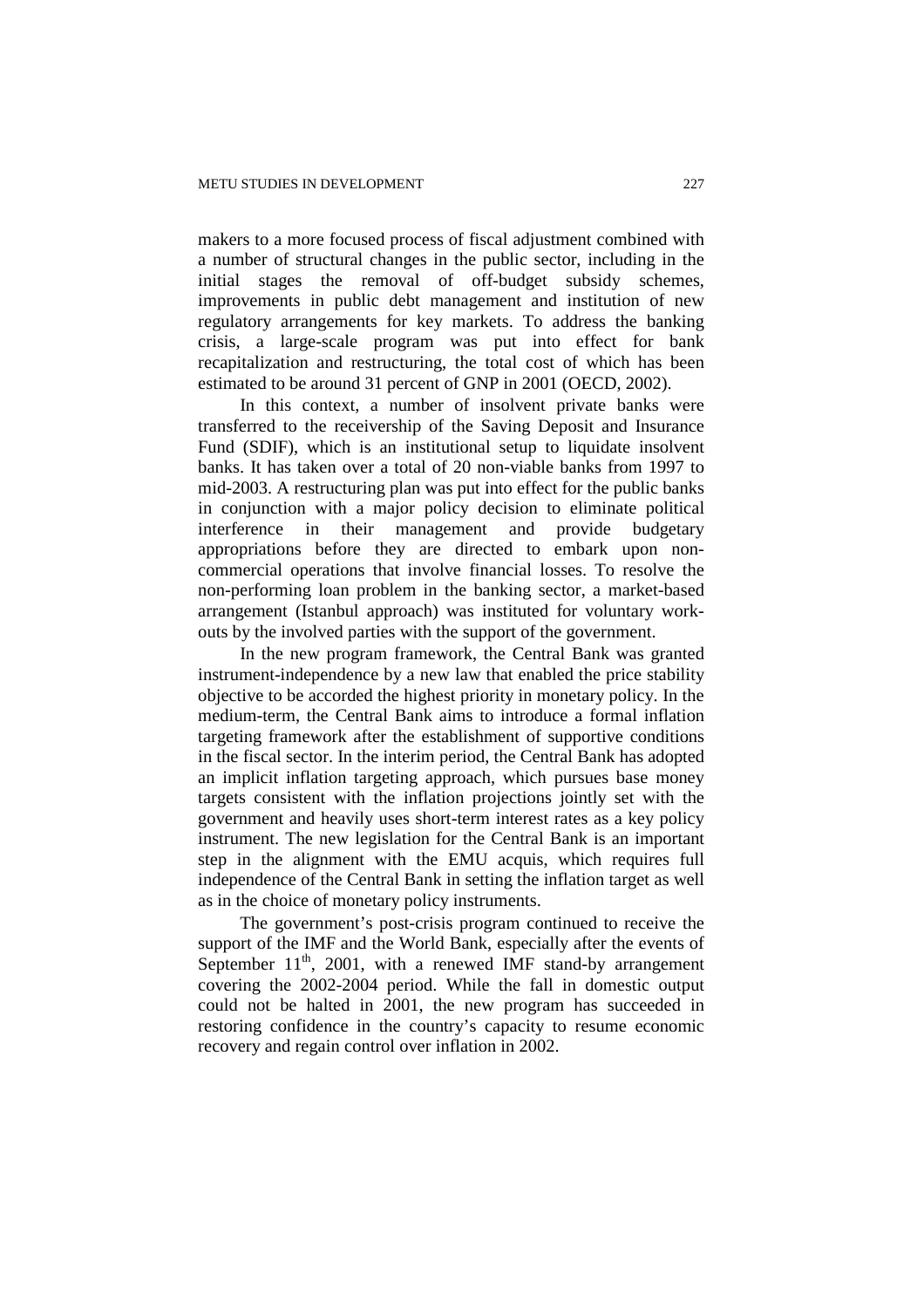| Macroeconomic Indicators, 1997-2002 |         |      |        |       |         |       |
|-------------------------------------|---------|------|--------|-------|---------|-------|
|                                     | 1997    | 1998 | 1999   | 2000  | 2001    | 2002  |
| A. Annual, percent                  |         |      |        |       |         |       |
| Real growth                         |         |      |        |       |         |       |
| <b>GNP</b>                          | 8.3     | 3.9  | $-6.1$ | 6.3   | $-9.5$  | 6.5   |
| Domestic                            | 8.9     | 1.1  | $-4.0$ | 9.1   | $-16.9$ | 9.7   |
| expenditure                         |         |      |        |       |         |       |
| <b>GNP</b> deflator                 | 81.2    | 75.3 | 55.8   | 50.9  | 55.3    | 43.9  |
| Unemployment ratio                  |         |      |        |       |         |       |
| Total                               | 6.7     | 7.0  | 7.7    | 6.6   | 8.5     | 10.6  |
| Urban                               | 9.7     | 10.3 | 11.3   | 8.8   | 11.5    | 14.3  |
| B. Index (1995=100)                 |         |      |        |       |         |       |
| Real exchange rate <sup>a</sup>     |         |      |        |       |         |       |
| CPI based                           | 116     | 121  | 127    | 148   | 116     | 126   |
| WPI based                           | 111     | 108  | 109    | 118   | 107     | 118   |
| Real labor cost                     |         |      |        |       |         |       |
| Public                              | 102     | 102  | 139    | 168   | 149     | 128   |
| Private                             | 110     | 129  | 148    | 168   | 138     | 130   |
| C. Percent of GNP                   |         |      |        |       |         |       |
| Trade orientation                   |         |      |        |       |         |       |
| Exports, goods                      | 24.1    | 23.8 | 23.0   | 23.9  | 34.1    | 28.2  |
| and services                        |         |      |        |       |         |       |
| Imports, goods                      | 29.8    | 27.2 | 26.6   | 31.3  | 31.7    | 30.6  |
| and services                        |         |      |        |       |         |       |
| Fixed investment                    | 26.3    | 24.3 | 22.1   | 22.8  | 19.0    | 17.3  |
| Domestic saving                     | 21.3    | 22.7 | 21.2   | 18.2  | 17.4    | 16.6  |
| Stock of financial                  | 59.9    | 63.3 | 85.9   | 79.1  | 135.1   | 106.5 |
| assets                              |         |      |        |       |         |       |
| Deposits, TL+FX                     | 36.0    | 37.4 | 51.0   | 44.5  | 59.4    | 47.0  |
| Gov. Securities                     | 20.7    | 22.2 | 29.8   | 29.1  | 69.7    | 54.8  |
| <b>Private Securities</b>           | 3.2     | 3.7  | 5.1    | 5.5   | 6.0     | 4.7   |
| Domestic credit, net                | 24.0    | 20.5 | 21.4   | 21.7  | 19.3    | 12.8  |
| External debt                       | 43.3    | 46.8 | 54.9   | 58.9  | 78.9    | 72.8  |
| D. Billion US \$                    |         |      |        |       |         |       |
| FDI inflows, net                    | 0.8     | 0.9  | 0.8    | 1.0   | 3.3     | 0.6   |
| External debt stock                 | 84.2    | 96.4 | 103.0  | 118.7 | 113.8   | 131.4 |
| Short-term                          | 17.7    | 20.8 | 22.9   | 28.3  | 16.2    | 15.2  |
| Medium and                          | 66.5    | 73.6 | 80.1   | 90.4  | 97.6    | 116.4 |
| long-term                           |         |      |        |       |         |       |
| External debt to                    |         |      |        |       |         |       |
| Multilateral org.                   | $8.0\,$ | 8.0  | 7.8    | 11.4  | 22.1    | 30.9  |
| <b>Central Bank</b>                 | 18.4    | 19.7 | 23.1   | 22.2  | 18.8    | 26.8  |
| reserves, gross                     |         |      |        |       |         |       |

**Table 1** 

a/ An increase designates an appreciation.

*Source* : Processed from State Planning Organization (SPO) and Central Bank databases.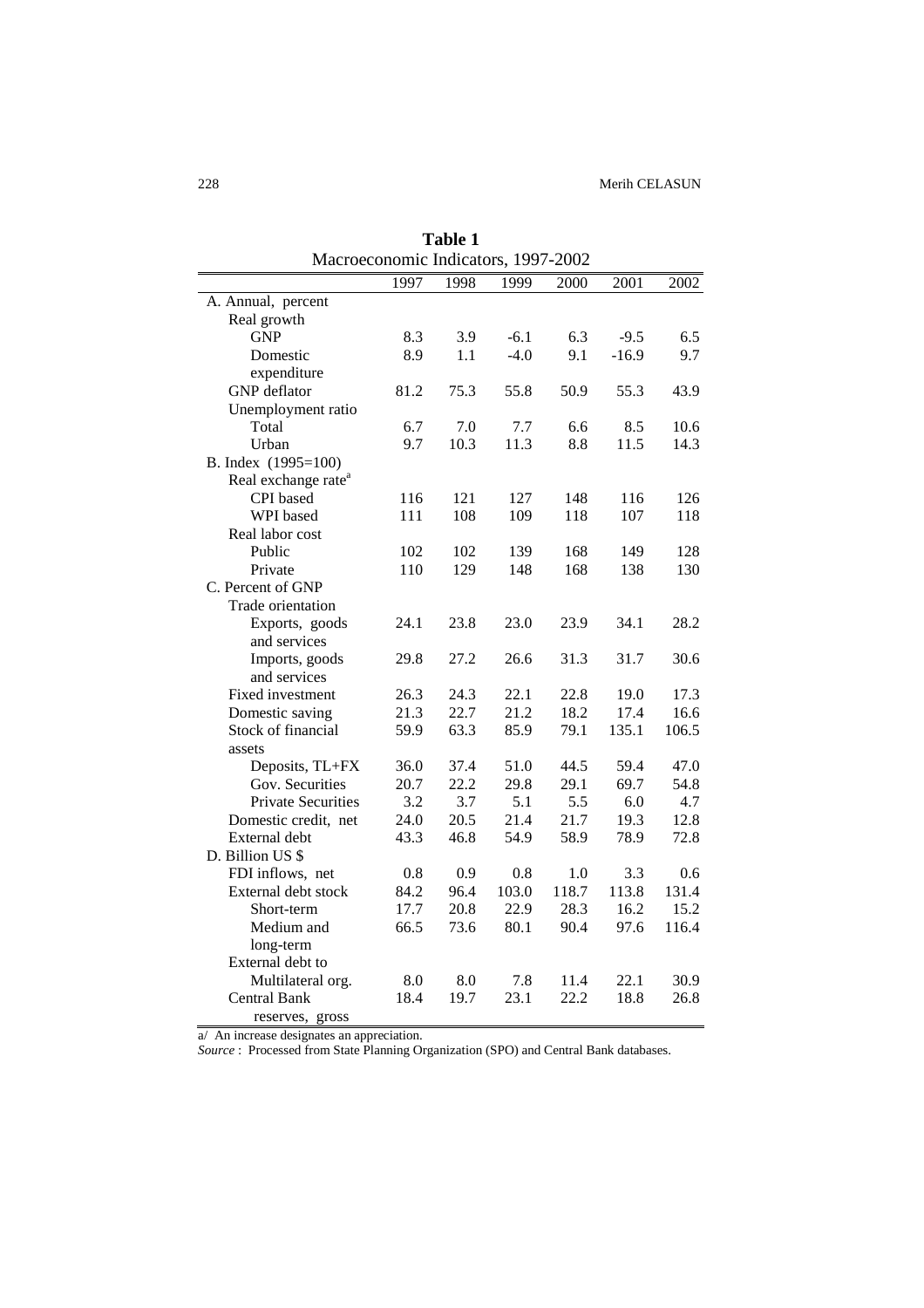Table 1 gives a summary list of macroeconomic indicators for the turbulent period from 1997 to 2002, leaving the presentation of fiscal data to Section 3 for a more detailed consideration. The selected indicators shown on Table 1 underscore the decline in economic activity and the rising external debt stock in 1998-99; a consumptionled and foreign-financed boom in 2000; a severe contraction of domestic expenditure and real GNP together with a sharp fall in the short-term external debt stock in 2001 (also characterized by a significant response of exports to real exchange rate depreciation and slack demand in the domestic market); and a notable pace of output recovery and inflation reduction in 2002, with a further rise, however, in unemployment despite the declining trend in real labor costs. The end-year rate of CPI inflation came down from 68.5 percent in 2001 to 29.7 percent in 2002.

The output recovery in 2002 is also marked by a reduced ratio of domestic credit to GNP, which may be viewed as an indirect sign of the important position of the small and medium-size enterprises (SMEs) in the economy, since the SMEs rely more on their own financing than large enterprises. While the SMEs constitute a relatively more flexible segment of the productive sector, their strong presence is also a source of fiscal difficulties as they are more inclined towards evading direct tax and social security obligations, necessitating a greater reliance on indirect tax hikes in fiscal adjustment. Another noteworthy development during Turkey's disinflation episode relates to the rising share of multilateral organizations (mainly, the IMF and World Bank) in Turkey's external debt stock from 7.6 percent in 1999 to 9.6 percent in 2000 and further to 23.5 percent in 2002. The external financial support from the multilaterals had certainly facilitated the absorption of the huge fiscal cost of bank recapitalization, and enabled the Central Bank to proceed with reserve money targeting in the post-crisis period. With the benefit of hindsight, it may be noted that a banking sector restructuring program before embarking upon a highly risky disinflation strategy might have been less burdensome for all concerned, including the IMF.

After the November 2002 general elections, the newly formed majority government continued to implement the essential components of the post-crisis program with minor modifications in budgetary applications, including a controversial tax amnesty plan. The trends of output recovery and inflation reduction continued in 2003, while the progressive real appreciation of the Turkish lira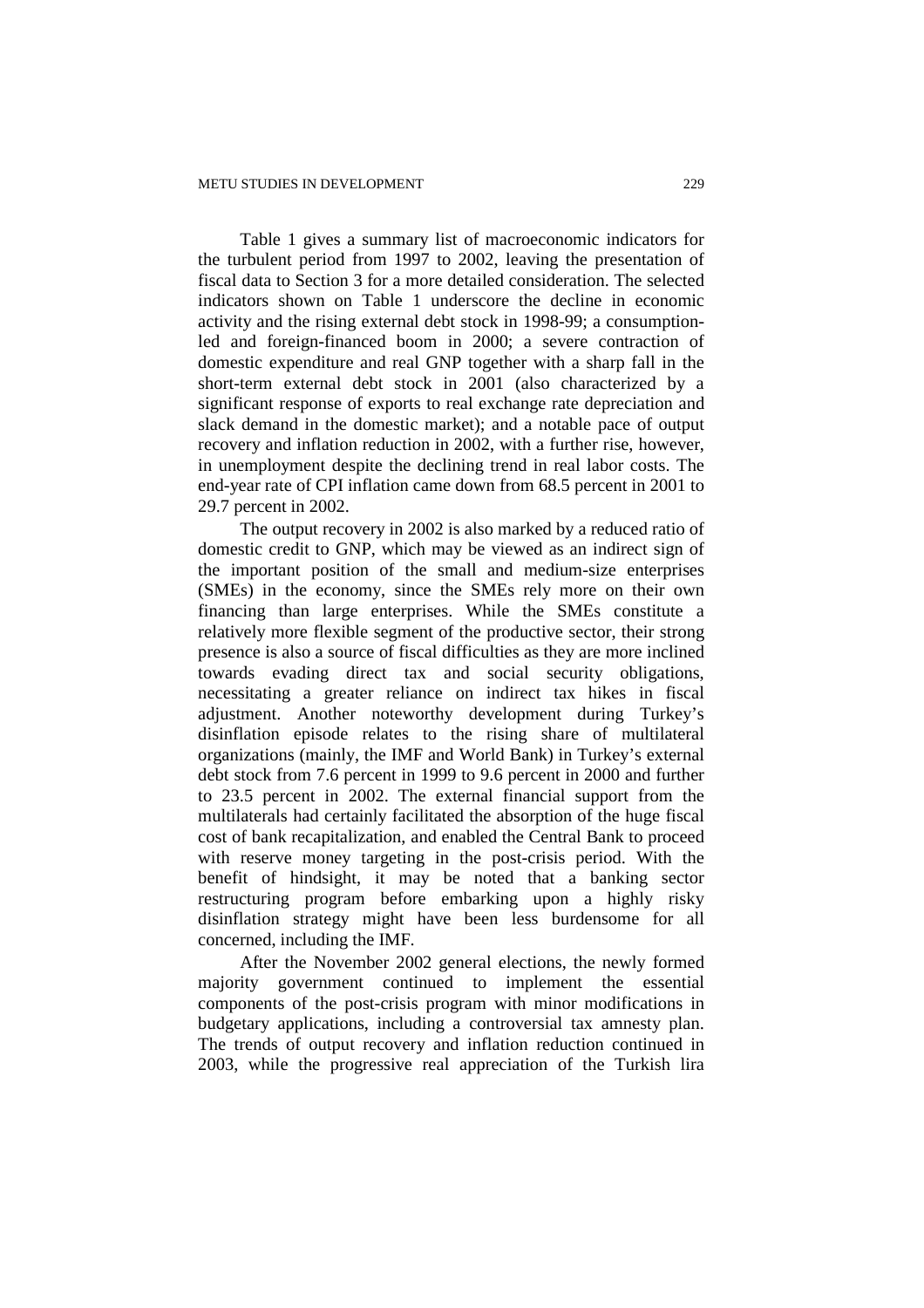produced mixed signals, with unfavorable implications for the trade balance and external competitiveness, and favorable effects on disinflation as well as the reduction in the GNP-share of central government gross debt, a significant portion of which (about 53.5 percent in 2002) was denominated in or indexed to foreign exchange. Program implementation in 2003 received a considerable boost from the strengthened EU accession perspective after the December 2003 European Council in Helsinki, and subsequent domestic legislative reforms enacted mainly to meet the Copenhagen political criteria.

In reviewing Turkey's post-1990 macroeconomic episodes, particular interest is attached to the nature of chronic inflation process and the changing role of monetary policy over time. Before the 1994 crisis, inflation was driven, to a considerable extent, by the partial monetary financing of budget deficits. Deficit monetization was gradually eliminated in 1995-97, but inflationary expectations had become rigid and were generally accommodated by a passive monetary policy stance that was mainly concerned with the relative stability of financial markets to facilitate bond financing of public deficits and the rollover of the mainly short-term, domestic cash-debt stock. In the absence of sufficiently large and sustained primary surpluses to limit public debt accumulation during 1995-99, monetary policy was still operating under fiscal dominance in the sense that it could not be conducted independently of fiscal considerations. The monetary policy concern with the management of public debt also played a role in accommodating devaluation expectations built in nominal interest rates. Consequently, capital inflows attracted by high domestic interest rates resulted in sizable reserve accumulation and monetary expansion, against a backdrop of limited policy inclination for sterilization. The monetary expansion led to high inflation and large shares of nominal interest payments in the overall public sector borrowing requirement. In this context, nominal exchange rate movements gained critical importance in price-setters' and savers' decisions in the product and asset markets.

Such background factors behind high inflation and worsening debt dynamics had evidently induced policy-makers to adopt a preannounced path of nominal exchange rate as an anchor in the December 1999 disinflation program, which was theoretically expected to produce favorable outcomes (without causing a boom and recession cycle) under perfect credibility (Calvo and Végh, 1999). It was presumed that this strategy would be bolstered by a partial transition to forward-looking indexation in the public sector, budget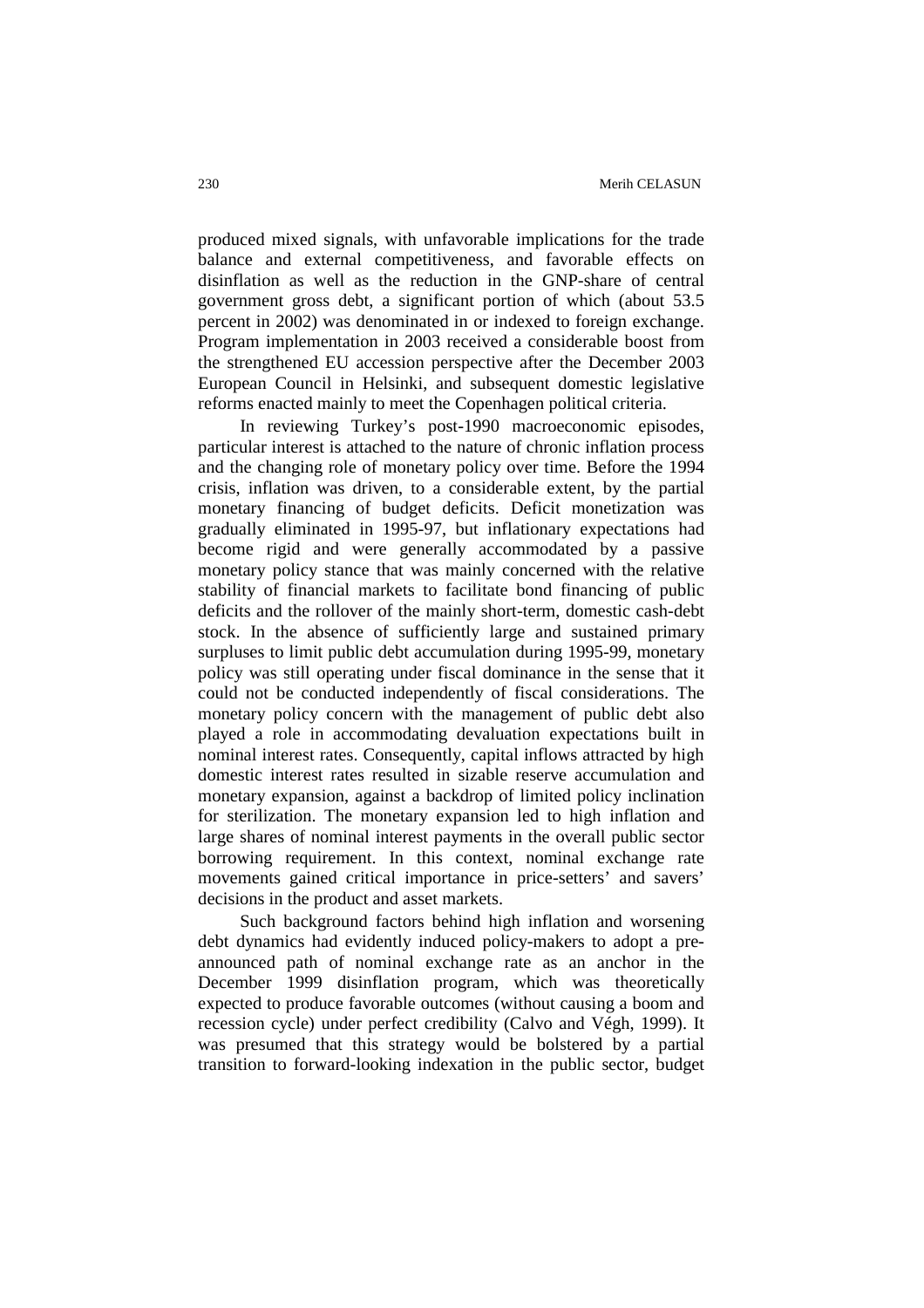correction measures and credibility enhancing reforms. However, against the background of unaddressed vulnerabilities in the banking sector, large prospective government deficits in case of program failure, limited flexibility in monetary policy, and rapidly widening trade imbalances, this disinflation strategy backfired with a credibility-eroding political event on February  $19<sup>th</sup>$ , 2001, despite the supportive market sentiment observed in the earlier phases of the program.

More recent empirical research on Turkey's inflation process suggests that the inertial component of inflation has been on a declining trend and expectations of future inflation have become relatively more important than past inflation since 2000 (Celasun, Gelos, and Prati, 2004). Furthermore, the recent research provides formal evidence that fiscal variables (such as primary balances, changes in nominal debt and expectations about future fiscal performance) play a significant role in the formation of inflation expectations, which is a particularly relevant issue for the Turkish economy with high public debt ratios after the 2001 crisis. The implication is that a successful disinflation process requires a credible fiscal adjustment that can promote fiscal debt sustainability. The related issues are analyzed in Section 4 after an overview of Turkey's public sector coverage and fiscal accounts in Section 3.

# 3. Turkey's public sector and fiscal indicators

Although the issues of budgetary adjustment and fiscal sustainability are of central importance for Turkey's macroeconomic stabilization and reform process, the authorities have adopted different presentations of fiscal accounts for different functional purposes, which render an orderly monitoring and assessment of fiscal developments rather cumbersome. Hence, a brief discussion of different coverages of fiscal presentations seems useful before proceeding to the review of fiscal indicators in the late 1990s and early 2000s.

# *3.1. The coverage and size of the public sector*

#### *3.1.1. Different presentations of public balances*

The public sector in Turkey has two segments: the general government and state-owned enterprises (SOEs). The general government comprises the central government, extrabudgetary funds, revolving funds, local administrations, three social security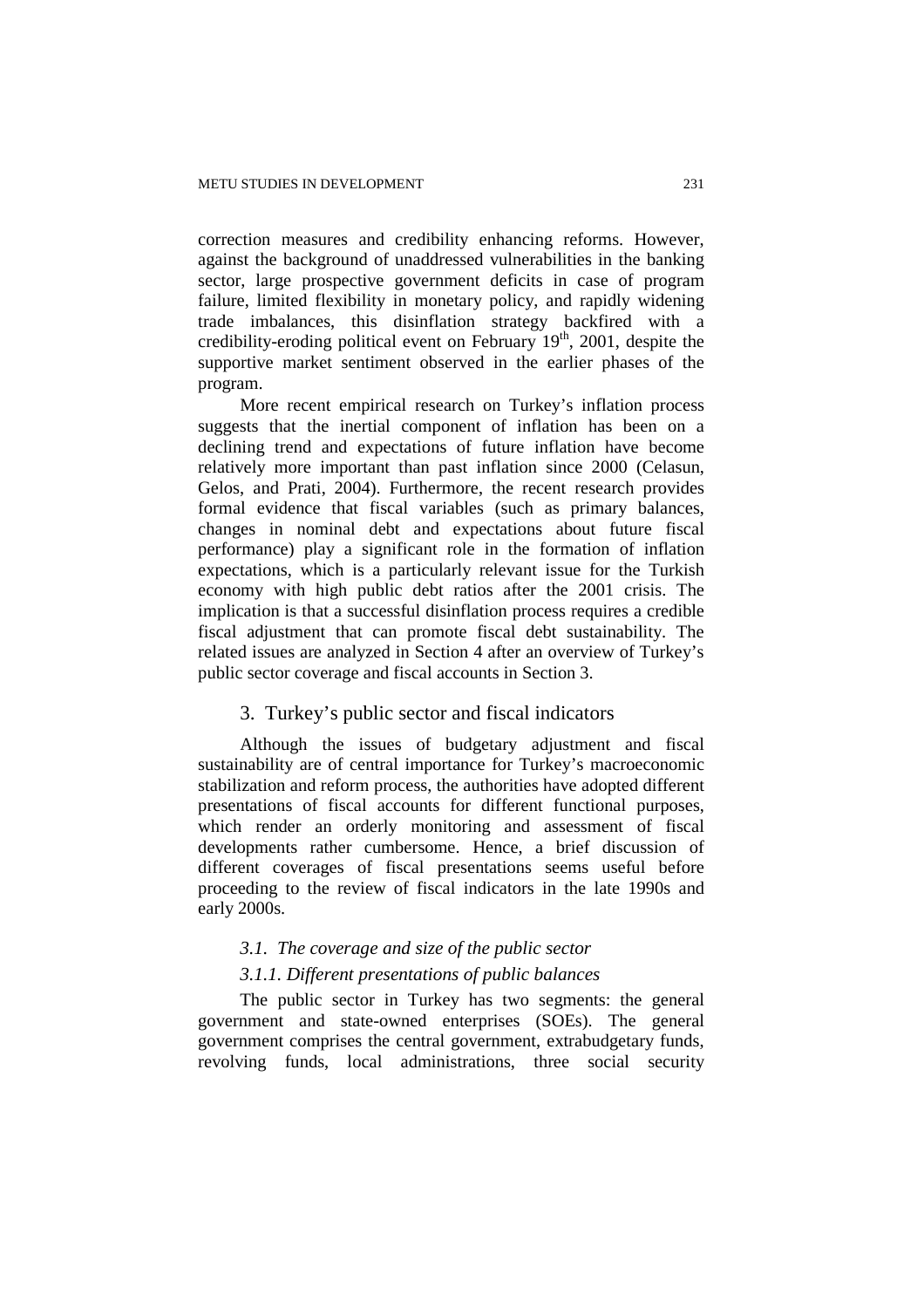institutions and the unemployment insurance fund. In turn, the SOE segment of the public sector has two components: financial SOEs and non-financial SOEs (Table 2, Panel A). Before the 2001 crisis, the financial SOEs included three major state banks, which were reduced to two in the post-crisis bank restructuring process.

For legislative scrutiny and vote, the central government budget is prepared by the Ministry of Finance on an annual basis and submitted to the Parliament by the Council of Ministers as the basic fiscal policy document, which is referred to as "consolidated budget" in official Turkish nomenclature. The main aggregates of the central government budget are determined within the macroeconomic framework of the government's annual program prepared by the State Planning Organization (SPO). As part of their macroeconomic framework, the annual programs present a broader picture of public accounts so as to incorporate all public sector components (including the SOEs) outside the central government budget.

The SPO version of public accounts provide annual estimates of the total primary balance of the public sector as well as total public sector borrowing requirement (PSBR), which is the most prominent measure of the overall fiscal balance used in the domestic policy debate. The PSBR estimated by the SPO (jointly with the Treasury) does not explicitly include the annual flows of unpaid duty losses of the state banks; and the underlying interest payments are treated on a cash basis. In the SPO public accounts, the balances of social security institutions and the unemployment insurance fund are summed up and reported on the revenue side as a "social fund" item, which is measured before budgetary transfers. The latter presentation is quite important to bear in mind in the evaluation of the composition of fiscal adjustment, which invites attention to the growing social security deficits in Turkey in spite of the partial reforms introduced in the late 1990s, as also emphasized further in Section 4. In the earlier periods when the SOEs and extrabudgetary funds were relatively more significant, the SPO annual programs were the only source of information on public sector finances, covering all major subsectors.

For purposes of monitoring and policy evaluation, the post-1999 IMF stand-by arrangements have adopted the IMF's own definition of the "consolidated public sector accounts," which cover the subsectors of the general government (excluding revolving funds before 2002), major non-financial SOEs (eight in 2000), the central bank profit-loss account and primary expenditure component of quasi-fiscal activities carried out by financial SOEs on behalf of the central government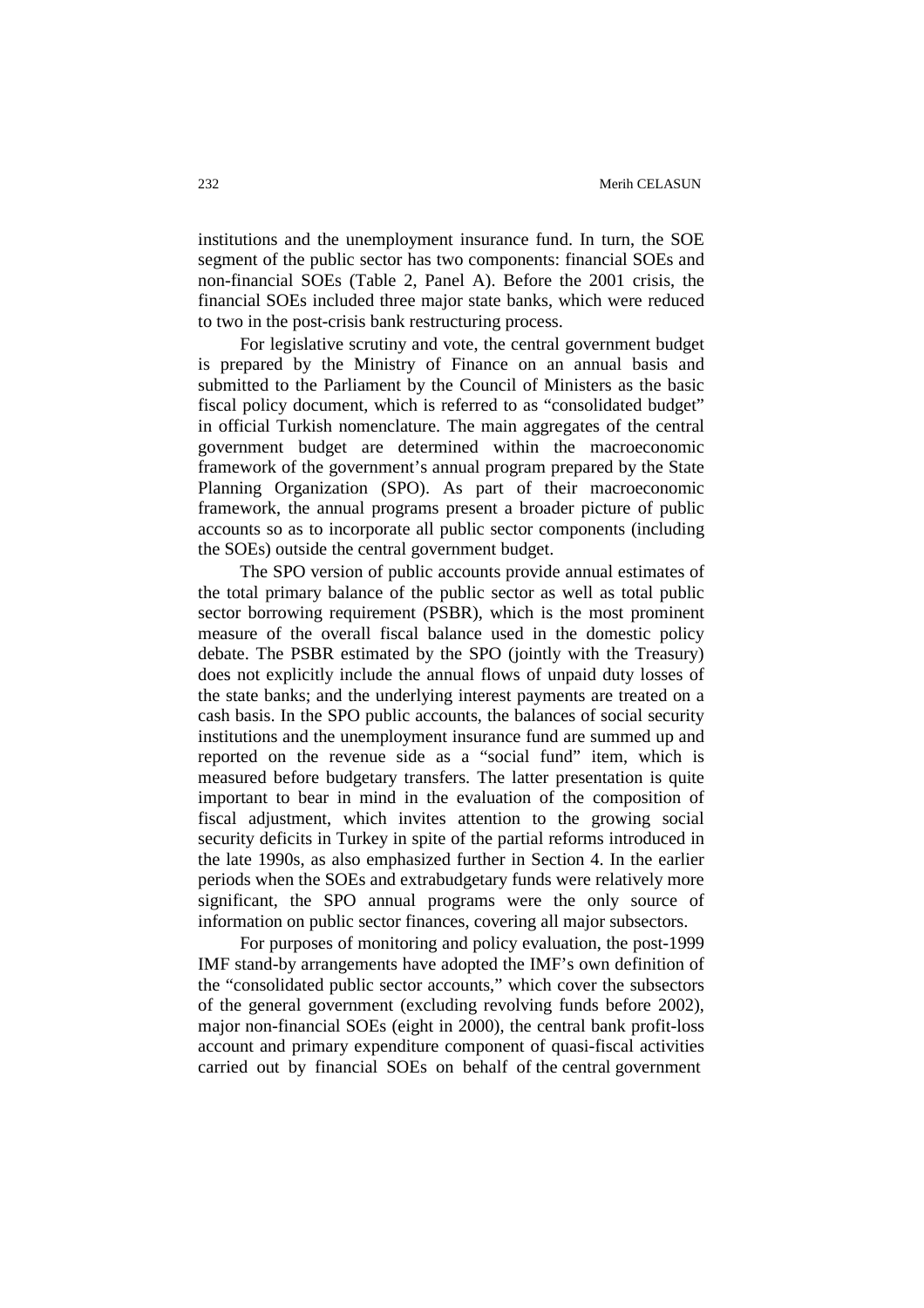| Turkey's Public Sector: Coverage and Size |               |              |                |                |  |  |
|-------------------------------------------|---------------|--------------|----------------|----------------|--|--|
| A. PUBLIC SECTOR                          |               |              |                |                |  |  |
| General government                        |               |              |                |                |  |  |
| Central government budget agencies        |               |              |                |                |  |  |
| Extra-budgetary funds / revolving funds   |               |              |                |                |  |  |
| Local administrations                     |               |              |                |                |  |  |
| Social security institutions              |               |              |                |                |  |  |
| State-owned enterprises (SOEs)            |               |              |                |                |  |  |
| Non-financial / financial                 |               |              |                |                |  |  |
|                                           |               | 2000 (% GNP) |                |                |  |  |
|                                           |               |              |                |                |  |  |
|                                           | Revenue       | Primary      | Primary        | <b>PSBR</b>    |  |  |
|                                           |               | Expenditure  | <b>Balance</b> |                |  |  |
| <b>B. COVERAGE</b>                        |               |              |                |                |  |  |
| Central government                        | 26.4          | 21.1         | 5.3            | $-10.9$        |  |  |
| General government                        | 41.2          | 34.2         | 7.0            | $-9.8$         |  |  |
| Public sector (SPO)                       | 30.4          | 24.8         | 5.6            | $-11.9$        |  |  |
| Consolidated public sector (IMF)          |               |              | 2.3            | $-19.6$        |  |  |
|                                           |               | 2000         | 2002           |                |  |  |
| C. NATIONAL ACCOUNTS (%GNP)               |               |              |                |                |  |  |
| Public sector final expenditure           | 19.3          |              |                | $18.7^{\rm a}$ |  |  |
| Consumption                               | 12.4<br>12.9  |              |                |                |  |  |
| Fixed investment <sup>b</sup>             | 6.9<br>5.9    |              |                |                |  |  |
| Inventory changes                         | 0.1<br>$-0.1$ |              |                |                |  |  |
| Gov. services value added                 | 10.1          |              |                | 10.2           |  |  |
| SOE value added                           |               |              |                |                |  |  |

**Table 2** 

a/ The final expenditure of local administrations was 3.1 percent of GNP

b/ Includes SOE fixed investment (1.8 % and 1.3 % in 2000 and 2002, respectively),

c/ SOE share in GDP measured at factor cast, excluding indirect taxes.

Source : Own elaboration mainly based on SPO data. HAB (2002) data for SOE value added.

(namely, the non-interest component of annual flows of unpaid duty losses of state banks) (see also the definitions in the technical memoranda of understanding attached to documents prepared for IMF stand-by arrangements). The IMF version of the fiscal primary balance makes adjustments on official primary balance estimates by the amount of interest receipts (and the central bank profit transfers) included as revenues in the subsector accounts. In the IMF documents on Turkey, the primary balances outside the central government are reported after budgetary transfers, which obscures subsector primary deficits before budgetary transfers (see, e.g., IMF, 2002a: 42).

Furthermore, the IMF programs adopt the concept of "net debt" of the public sector, which incorporates the stock of unpaid duty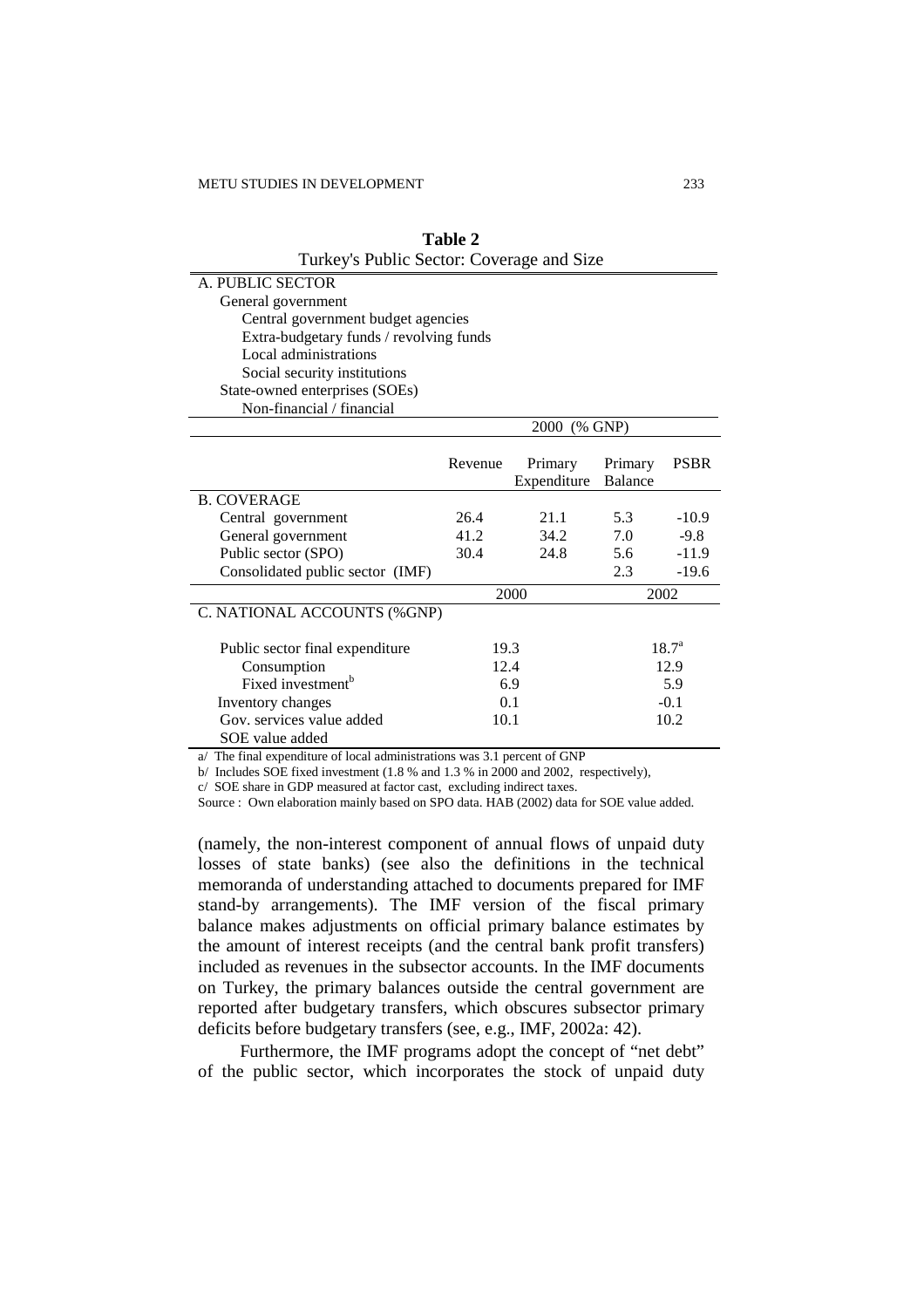losses of state banks while deducting the consolidated public sector's financial assets (mainly, the central bank net assets and public sector's bank deposits) from gross public debt. The net public debt concept provides a consistent basis for the inclusion of seigniorage revenue in analyzing the sources of change in debt stocks over time.

Starting from 2001, Turkey has been submitting to the European Commission its "Pre-Accession Economic Programmes (PEPs)," which adopt the coverage of general government in public finance projections. The macroeconomic and fiscal frameworks of the PEPs are prepared under the coordination of the SPO. Although the general government accounts reported in the PEPs broadly conform with the EU methodology (ESA 95 system of economic accounts), further adjustments are made to government deficits in "fiscal notifications," involving mainly the corrections for the recording of transactions on an accrual basis and including the duty losses of state banks as economic transfers from the budget. The annual PEPs and fiscal notifications are two important components of the pre-accession surveillance procedure designed for the EU candidate countries in order to familiarize them with the relevant EU methodologies for budgetary policy assessments in a comparative context. In the PEPs, the analysis of debt sustainability is based on the general government's gross debt stock (in line with the debt definition adopted by the Maastricht criteria), which largely consists of the gross debt of the central government. The aggregate estimates for general government accounts are available from 1999 onwards, which is a drawback for the historical assessment of fiscal adjustment patterns.

A brief comparison of the underlying characteristics of different sets of public accounts and balances reveal three points of particular interest. First, the gradually changing focus of fiscal policy from the central government to general government with a larger sectoral coverage is a positive development as the relative importance of local administrations and social security institutions will be increasing in the medium- and long-term. Second, the SPO version of public accounts provides internally consistent estimates of the aggregate primary balance, but the underlying revenue and expenditure flows may not be measured properly. Third, the IMF presentation of public balances seems to rest on more appropriate concepts of expenditure and revenue flows, but the underlying methodology and measurement details have not been sufficiently documented and clarified for a wider policy debate. As expected, the IMF measure of primary balance is smaller than other measures, mainly because of a wider coverage of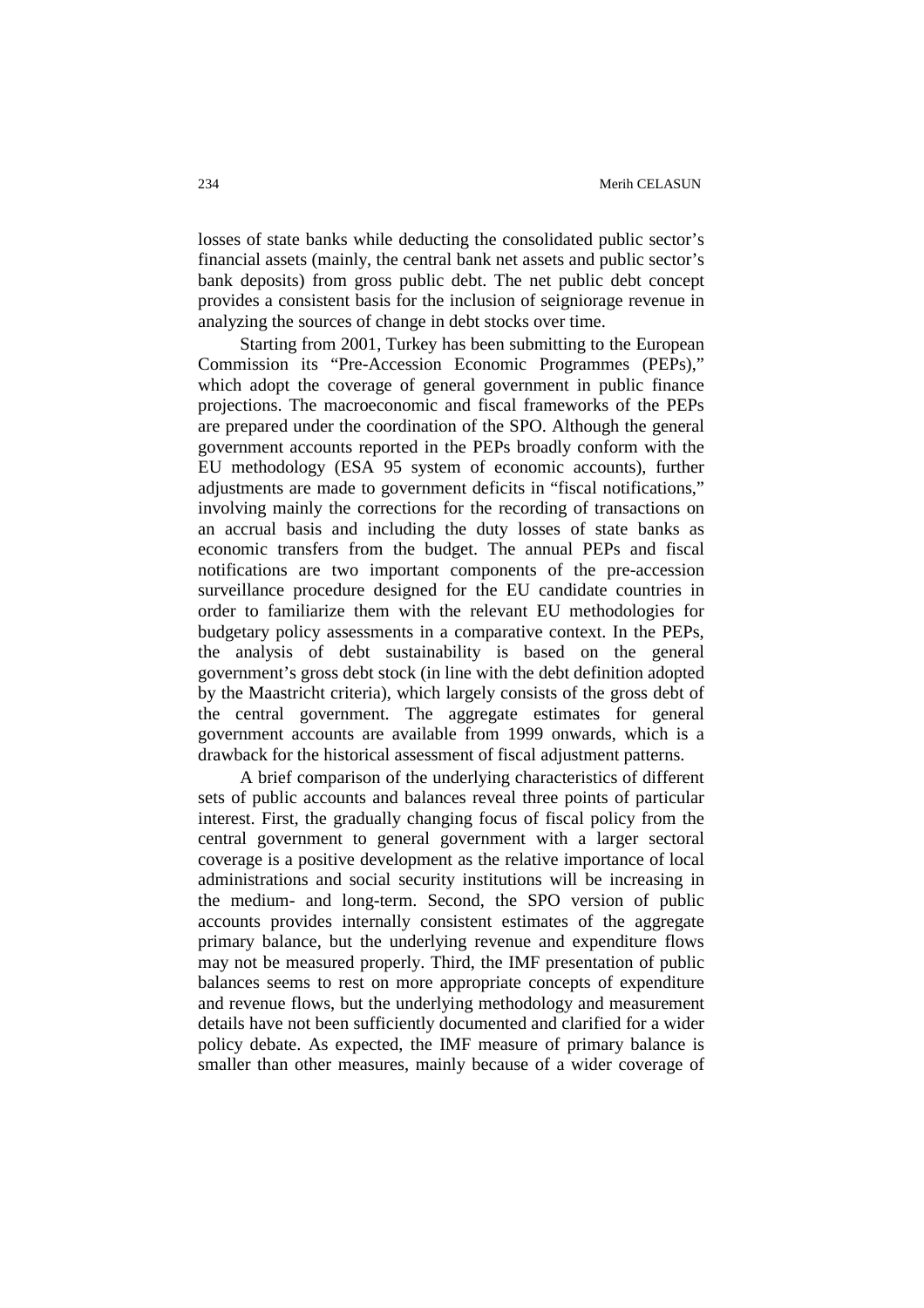primary expenditures (including flows of unpaid duty losses in state banks) and corrections made for interest-rate related items in revenues and expenditures (Table 2, Panel B). Finally, it should be noted that privatization proceeds are separately shown in the SPO presentations of public balances and in the PEPs.

To show the aggregate size of Turkey's total public sector in national accounts, Panel C on Table 2 gives estimates of the GNP shares of public final expenditure and government services value added. In terms of national accounting (SNA68) concepts, Turkey's public consumption share in GNP (12.3 percent in 2000) is about the same as the upper middle-income country average and less than the world average (15 percent in 1999) (World Bank 2001). In 2000, the public sector fixed investment was 6.9 percent of GNP, of which the general government and SOE fixed investments were 4.6 percent and 2.3 percent of GNP, respectively. In the aftermath of the financial crisis, fixed investment in public and private sectors declined significantly in real terms, bringing the share of the economy-wide gross investment in GNP from 22.8 percent in 2000 to 17.4 percent in 2002 (as shown previously on Table 1).

#### *3.1.2. The relative position of the SOEs in the economy*

Historically, the SOEs played a significant role in Turkey's development process, but their contributions to value added, employment and fixed investment were on a declining trend in the 1990s. The aggregate SOE share in GDP gradually decreased from 7.5 percent in 1996 to 6.0 percent in 2000, while its share in economywide total employment remained around 2.5 percent during that period (Table 2, Panel D). In 2000, the SOE shares in sectoral value added (measured at factor cost, excluding indirect taxes) were 0.3 percent in agriculture, 8 percent in manufacturing, 27.1 percent in energy and mining, 13.7 percent in transport and communications, and about 3.3 percent in other commercial services. The observed decline in the relative position of the SOE sector is largely attributable to the more rapid growth of the private sector rather than to a significant privatization effort in the 1990s. From 1986 to 2002, cumulative privatization revenue was US\$ 8.1 billion, excluding US\$ 3.5 billion of revenue from the sales of GSM licenses. Privatization proceeds had averaged around 0.7 percent of GNP per year during 1997-2002.

The general decline in the SOE shares in total output and employment does not necessarily imply that the SOE financial deficits have also been on a declining path. The overall SOE financial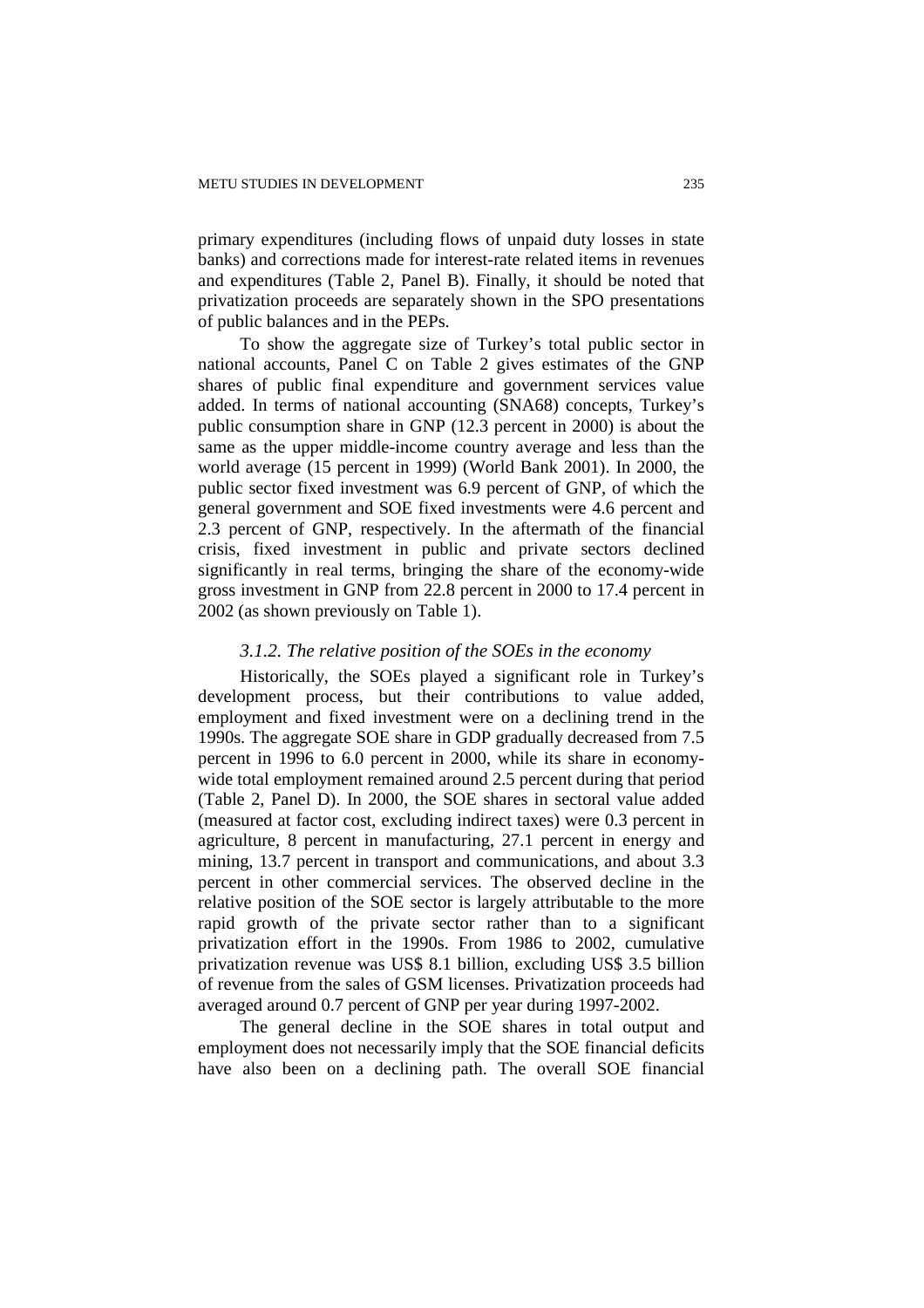performance has generally been highly sensitive to variations in wage, price and subsidy policies, which reflect changes in the government's stance on income redistribution and other non-commercial policy objectives (Celasun and Arslan, 1995). The transition from financial repression to financial liberalization has also impacted adversely on the SOE finances through higher real cost of market borrowing. The borrowing requirements of the non-financial SOEs were high in the early 1990s, decreased in the mid-1990s after the 1994 currency crisis, but increased again in the late 1990s.

The aggregate SOE deficits as measured before budgetary transfers reached the level of 3.0 percent of GNP in 1999 and 2000, mainly in response to the populist wage and price policies adopted by the government (SPO, 2002, p. 76). In the meantime, as emphasized earlier, the government was also running quasi-fiscal deficits in the form of uncompensated duty losses in major state banks, which were not explicitly recognized in the official presentations of public deficit and debt data before 2001. In the aftermath of the 2001 crisis, the total deficit of the non-financial SOEs was put once again on a decreasing path mainly through price hikes and real wage reductions, while the quasi-fiscal operations were largely eliminated by new budgetary arrangements. Recognizing the limitations of arbitrary wage-price adjustments to contain SOE deficits, SOE reform and privatization have been at the center of structural adjustment, not only to enhance efficiency but also to ensure a durable fiscal adjustment in the Turkish economy.

# *3.1.3. The size of the general government: Comparison with the EU averages*

Turkey's public sector is often regarded as too large either by cross-country standards or relative to both current EU members and newly acceeding five central and eastern European countries (CEEC-5).<sup>3</sup> The relative size of Turkey's public sector (excluding SOEs) is large, if measured by the share of general government expenditure in GDP (around 55 percent in 2002). This is a much higher figure than the EU-15 average of 47.7 percent and Euro-12 (Euro area) average of 48.3 percent (Table 3). However, if interest payments are excluded, the GDP share of general government primary expenditure is about 36 percent for Turkey, 44 percent for the EU-15, 44.7 percent for the Euro-12 and 42 percent in the CEEC5 area (IMF, 2002b, p.151). In

 $\overline{a}$ 

<sup>&</sup>lt;sup>3</sup> The CEEC-5 consists of Poland, Hungary, Czech Republic, Slovakia, Romania.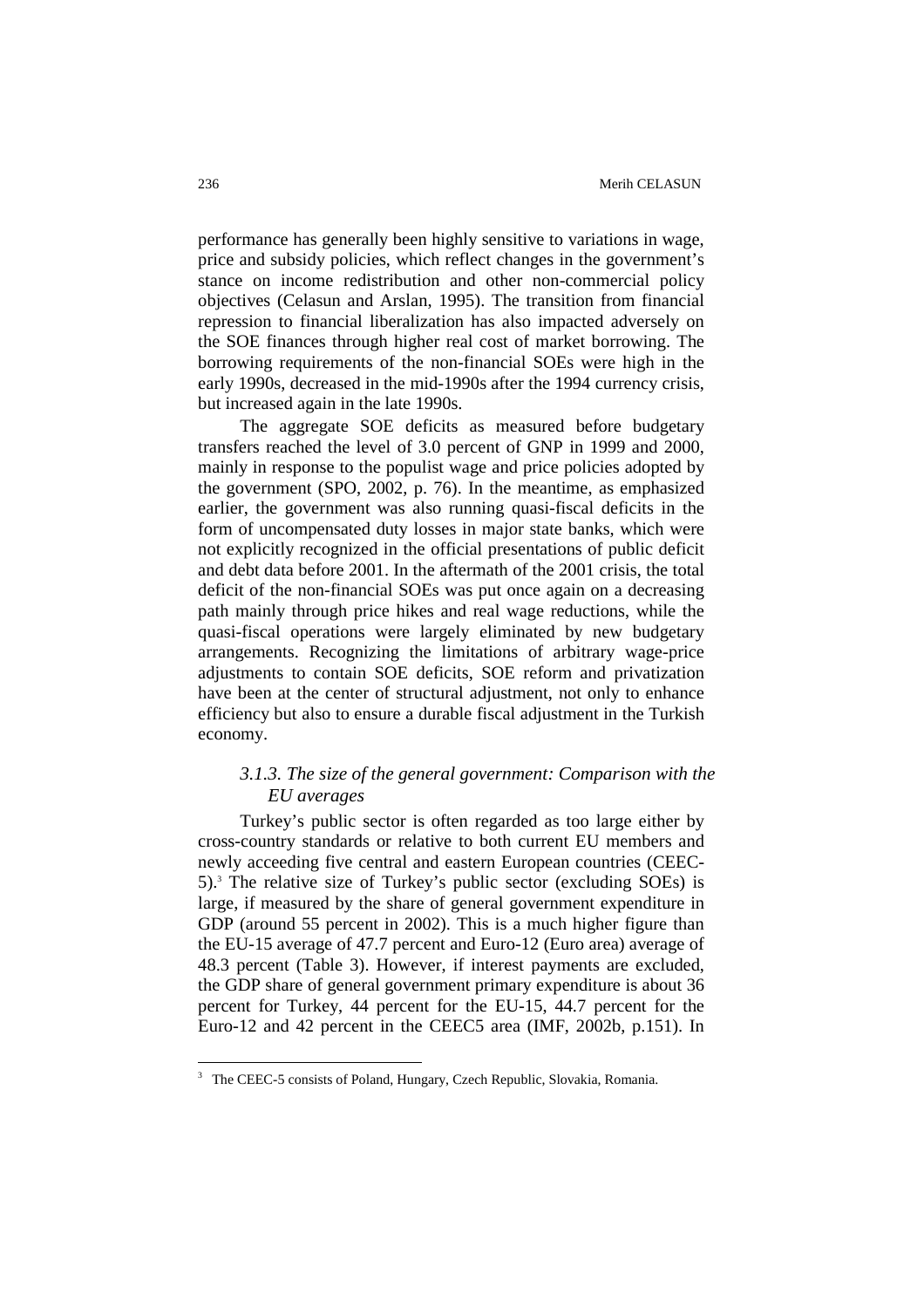the medium-term, it is unlikely that Turkey will be able to increase the relative size of its general government in terms of primary expenditure share in GDP, because of the overriding concern with the reduction of public debt burden, which requires continued effort to generate sizable primary surpluses.

The indicators shown in Table 3 also draw attention to the lower direct tax revenue and social security contributions (as percent of GDP) in Turkey as compared to the EU averages. Considering the uneven distribution of direct taxes and high tax wedge on gross labor costs, a key challenge for Turkey appears to be to broaden the base for tax revenue and social security contributions through a more rigorous policy effort to reduce the size and scope of the unregistered economy, which would serve the efficiency and equity objectives under a stronger orientation for employment creation.

| General Government Size: Turkey and EU, 2002 (% GDP) |                   |         |           |  |  |
|------------------------------------------------------|-------------------|---------|-----------|--|--|
|                                                      | Turkey            | $EU-15$ | $Euro-12$ |  |  |
| Total expenditure                                    | 55.1              | 47.4    | 48.3      |  |  |
| Interest payments                                    | 19.4              | 3.4     | 3.7       |  |  |
| Primary expenditure                                  | 35.7              | 44.0    | 44.7      |  |  |
| Total revenue                                        | 41.9              | 45.5    | 46.1      |  |  |
| Tax revenue                                          | 24.2              | 27.2    | 25.8      |  |  |
| Non-tax revenue                                      | 10.6 <sup>a</sup> | 4.1     | 4.3       |  |  |
| Social security contributions                        | 6.9 <sup>b</sup>  | 14.2    | 16.0      |  |  |
| Privatization proceeds                               | 0.2               |         |           |  |  |
| Primary balance                                      | 6.2               | 1.5     | 1.4       |  |  |
| Overall balance                                      | $-13.2$           | $-1.9$  | $-2.3$    |  |  |
| Memo items :                                         |                   |         |           |  |  |
| <b>Taxes</b>                                         |                   |         |           |  |  |
| Direct taxes                                         | 8.1               | 13.3    | 12.2      |  |  |
| Indirect taxes                                       | 15.6              | 13.6    | 13.4      |  |  |
| Capital taxes                                        | 0.5               | 0.3     | 0.2       |  |  |
| General government investment                        | 4.1               | 2.3     | 2.5       |  |  |
| Gross public debt stock                              | 102.5             | 62.7    | 69.2      |  |  |

| Table 3                                                                                                                                                                                                                              |  |
|--------------------------------------------------------------------------------------------------------------------------------------------------------------------------------------------------------------------------------------|--|
| $\cdots$ and $\mathcal{C}_{\mathbf{1}}^{\mathbf{1}}$ and $\mathcal{C}_{\mathbf{1}}^{\mathbf{1}}$ and $\mathcal{C}_{\mathbf{1}}^{\mathbf{1}}$ and $\mathcal{C}_{\mathbf{1}}^{\mathbf{1}}$ and $\mathcal{C}_{\mathbf{1}}^{\mathbf{1}}$ |  |

a/ Includes factor income, which is 4.3 % GDP.

b/ Includes contributions to the Unemployment Insurance Fund.

Source: Turkey's Pre-accession Economic Program 2003 and Banca D'Italia Supplements to the Statistical Bulletin, Volume 11, September 2003.

#### *3.2. Public balances and debt accumulation, 1997-2002*

In the light of the previous discussion on the scope and size of Turkey's public sector, different presentations of public balances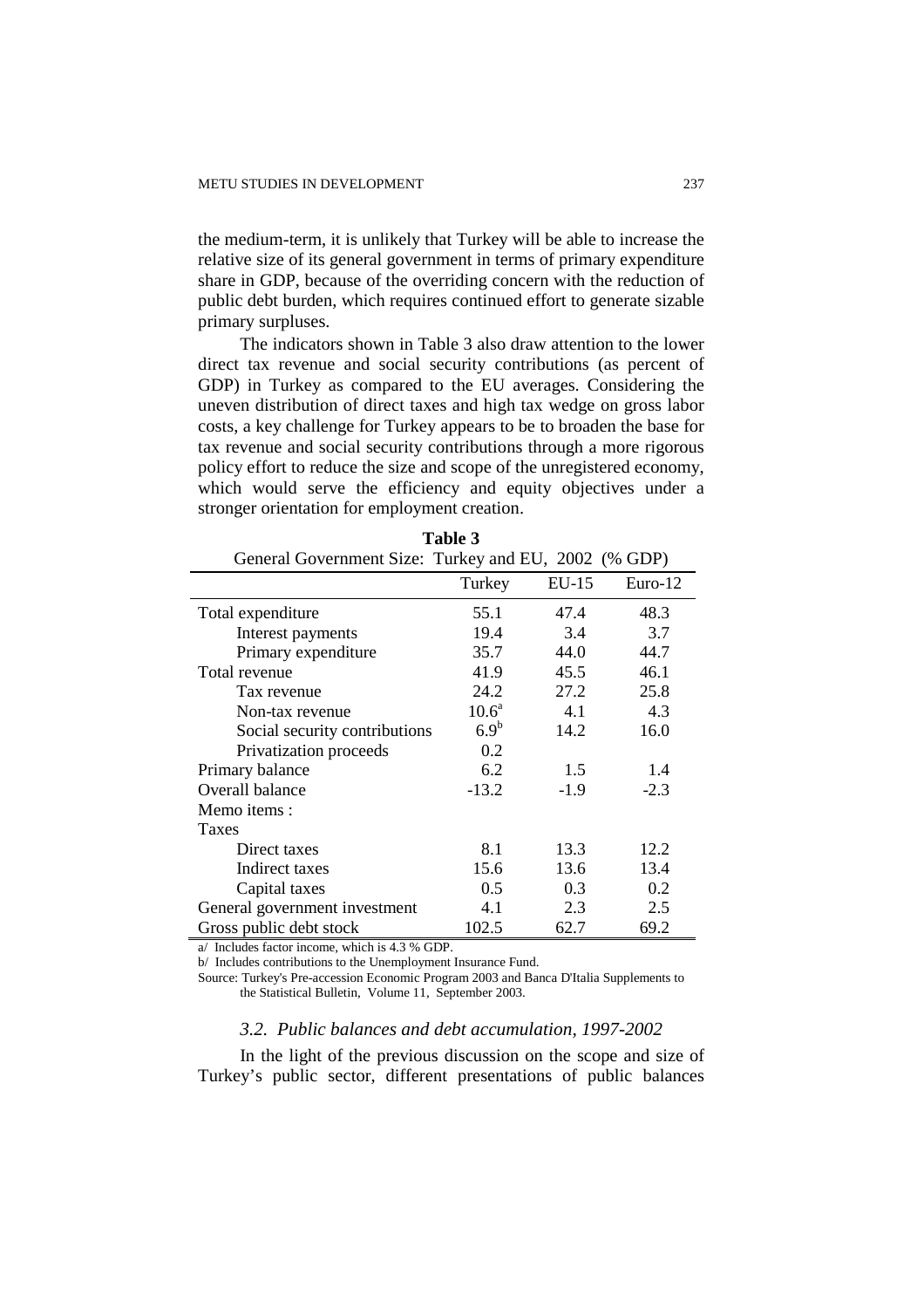summarized on Table 4 may now be examined before proceeding to the review of public debt accumulation patterns from 1997 to 2002. The key points emerging from the comparison of different measures of fiscal balances are the following:

Primary, operational and overall balances sharply deteriorated in 1999, which was a year of massive domestic earthquakes and deep recession as discussed previously in Section 2. Under the IMF presentation, it is observed that real interest payments increased from 5.3 percent of GNP in 1998 to 10.4 percent in 1999, reflecting the combination of unfavorable borrowing conditions (after the 1998 Russian crisis), loss of confidence in the government's fiscal plans and somewhat tightened monetary policy to regain control over monetary expansion. As a result, there was a steep decline in the operational balance (i.e., primary balance less real interest payments) of the consolidated public sector from 1998 to 1999. The willingness to adopt a high-risk disinflation strategy with the exchange rate serving as nominal anchor should therefore be evaluated against the backdrop of severe financing difficulties experienced in 1999. In 2000, there was a noticeable improvement in the primary and operational balances, because of budget correction and lower real cost of domestic borrowing (Table 5, memo items).

Measured in percentage units of GNP, the primary balances under all presentations have substantially improved from 2000 onwards, reflecting the fiscal adjustment embarked upon in the context of IMF-supported programs. During 1997-1999, total public sector balances were lower than the central government balances, implying significant deficits outside the central government budget. In the post-2000 period, this situation has been reversed by fiscal tightening in the SOEs and extra-budgetary funds. Despite the financial crisis and heavy fiscal cost involved in bank recapitalization, the operational balance of the consolidated public sector was not allowed to deteriorate in 2001. This was an important factor that bolstered market confidence in the post-crisis program that paved the way for an encouraging output recovery in 2002. There was some slippage in fiscal adjustment in 2002 (with a lower primary surplus), which was restrengthened in 2003 under a new majority government.

The evolution of public debt ratios is shown in Table 5 from 1997 to 2002, both for gross and net debt stocks and measured as percent of GNP. A close look at debt ratios in the light of data on fiscal balances discussed earlier draws attention to a particular aspect of Turkey's public debt accumulation, which has an important policy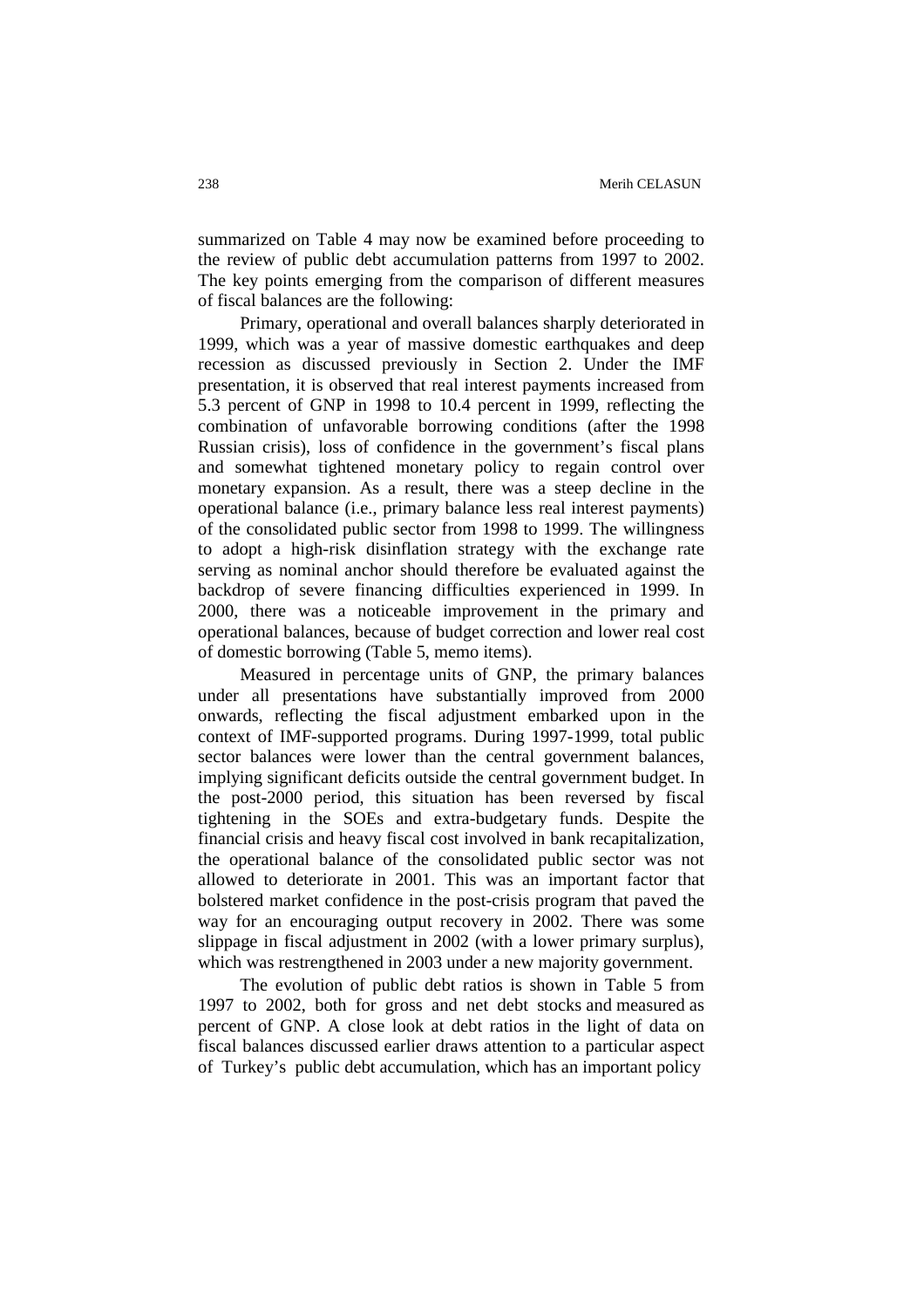| Fiscal Balances: Variant Measures (Percent GNP) |         |         |         |         |         |         |
|-------------------------------------------------|---------|---------|---------|---------|---------|---------|
|                                                 | 1997    | 1998    | 1999    | 2000    | 2001    | 2002    |
| A. SPO definitions                              |         |         |         |         |         |         |
| 1. Public sector                                |         |         |         |         |         |         |
| Primary balance                                 | 1.2     | 3.3     | $-0.2$  | 5.6     | 8.1     | 7.4     |
| Overall balance (PSBR)                          | $-7.7$  | $-9.4$  | $-15.5$ | $-11.9$ | $-16.5$ | $-12.6$ |
| 2. Central government                           |         |         |         |         |         |         |
| Primary balance                                 | 0.1     | 4.3     | 1.8     | 5.3     | 6.4     | 4.4     |
| Interest payments                               | $-7.7$  | $-11.5$ | $-13.7$ | $-16.3$ | $-23.3$ | $-19.1$ |
| Domestic                                        | $-6.7$  | $-10.5$ | $-12.5$ | $-14.9$ | $-21.2$ | $-17.3$ |
| Foreign                                         | $-1.0$  | $-1.5$  | $-1.2$  | $-1.4$  | $-2.1$  | $-1.8$  |
| <b>Budget balance</b>                           | $-7.6$  | $-7.3$  | $-11.9$ | $-10.9$ | $-16.9$ | $-14.7$ |
| <b>B.</b> IMF definition                        |         |         |         |         |         |         |
| Consolidated public sector                      |         |         |         |         |         |         |
| Primary balance                                 | $-2.2$  | 0.5     | $-2.0$  | 2.3     | 5.9     | 3.9     |
| Interest payments, net                          | $-10.9$ | $-16.2$ | $-22.1$ | $-21.9$ | $-27.1$ | $-17.9$ |
| Real int. Payments                              | $-0.7$  | $-5.3$  | $-10.4$ | $-9.2$  | $-11.0$ | $-9.2$  |
| Inflationary part                               | $-10.2$ | $-10.9$ | $-11.7$ | $-12.7$ | $-16.1$ | $-8.7$  |
| Operational balance                             | $-2.9$  | $-4.8$  | $-12.4$ | $-6.9$  | $-5.1$  | $-5.3$  |
| Overall balance                                 | $-13.1$ | $-15.7$ | $-24.1$ | $-19.6$ | $-21.2$ | $-14.0$ |
| C. Proximate EU coverage                        |         |         |         |         |         |         |
| General government                              |         |         |         |         |         |         |
| Primary balance                                 |         |         | 1.3     | 7.1     | 7.8     | 6.2     |
| Overall balance                                 |         |         | $-13.3$ | $-9.9$  | $-15.9$ | $-13.1$ |
| Memo items:                                     |         |         |         |         |         |         |
| Privatization proceeds                          | 0.3     | 1.0     | 0.1     | 1.5     | 0.9     | 0.2     |
| Seigniorage revenue                             | 1.9     | 1.8     | 2.3     | 1.6     | 1.1     | 1.0     |
| (reserve money)                                 |         |         |         |         |         |         |

**Table 4** 

*Source*: Processed from SPO, IMF and World Bank data.

implication for future public sector financial management. In the time profiles of both the gross and net debt indicators, there are two instances, namely 1999 and 2001, when the public debt ratios show significant rise from the previous year values for two different sets of reasons. In 1999, the increase in the debt ratios is largely attributable to the deterioration in the primary and operational balances, and worsened debt dynamics due to the widened difference between real average interest rate and real GNP growth rate. By contrast, the primary balance was in substantial surplus in 2001 and the operational balance noticeably improved for the consolidated public sector. Nonetheless, net public debt increased from about 57 percent of GNP in 2000 to nearly 93 percent in 2001.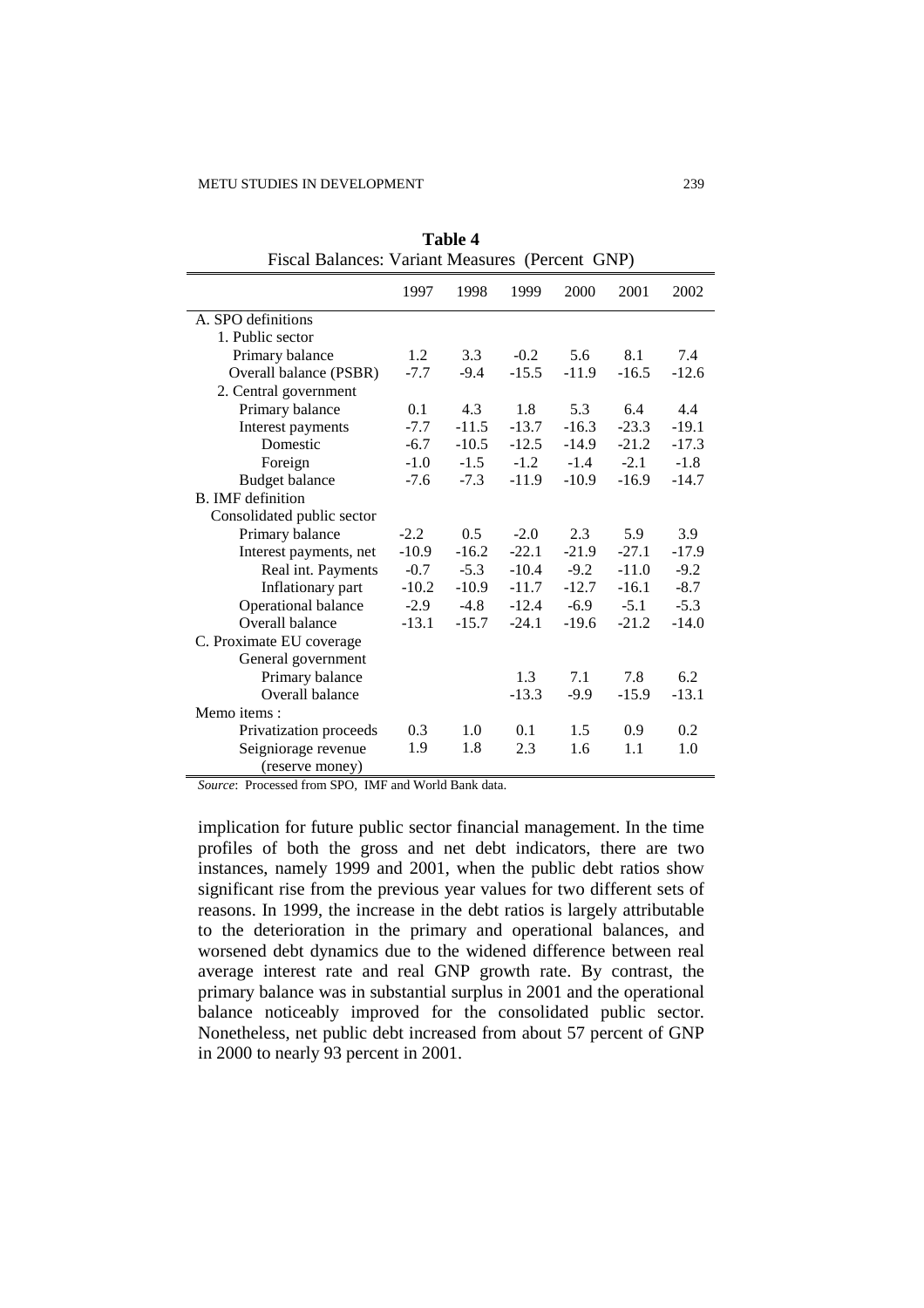| Public Debt Stocks, 1997 - 2002 |       | (Percent of GNP) |       |       |       |       |
|---------------------------------|-------|------------------|-------|-------|-------|-------|
|                                 | 1997  | 1998             | 1999  | 2000  | 2001  | 2002  |
| 1. Central government, gross    |       |                  |       |       |       |       |
| debt                            | 43.3  | 40.7             | 51.5  | 53.4  | 100.7 | 86.6  |
| Domestic                        | 21.4  | 21.7             | 29.3  | 29.0  | 69.2  | 55.2  |
| Cash debt                       | 15.8  | 17.8             | 25.8  | 23.4  | 33.1  | 32.9  |
| Non-cash debt                   | 5.6   | 3.9              | 3.5   | 5.6   | 36.1  | 22.3  |
| External                        | 21.9  | 19.0             | 22.2  | 24.4  | 31.5  | 31.4  |
| 2. General government, gross    |       |                  |       |       |       |       |
| debt                            |       |                  |       | 60.2  | 121.6 | 102.5 |
| Domestic debt                   |       |                  |       | 29.2  | 68.5  | 54.3  |
| External debt                   |       |                  |       | 31.0  | 53.1  | 48.2  |
| 3. Stock of uncompensated       |       |                  |       |       |       |       |
| duty losses of public banks     | 5.2   | 7.5              | 13.2  | 12.0  | 0.0   | 0.0   |
| 4. Consolidated public sector   |       |                  |       |       |       |       |
| Net debt                        | 42.9  | 43.7             | 61.0  | 57.4  | 92.8  | 79.0  |
| Domestic                        | 20.4  | 24.4             | 40.9  | 39.1  | 55.7  | 46.0  |
| External                        | 22.5  | 19.3             | 20.1  | 18.3  | 37.1  | 33.0  |
| Memo items:                     |       |                  |       |       |       |       |
| Cash debt / $M2Y^a$ (%)         |       | 47.1             | 50.3  | 52.5  | 54.8  | 70.9  |
| Domestic borrowing auctions:    |       |                  |       |       |       |       |
| Average maturity (days)         | 349.0 | 233.0            | 479.0 | 410.0 | 148.0 | 255.0 |
| Average interest rate (%)       | 108.4 | 115.0            | 109.5 | 38.0  | 96.2  | 64.0  |
| (compound, after tax)           |       |                  |       |       |       |       |
| CPI inflation - end year $(\%)$ | 99.1  | 69.7             | 68.8  | 39.0  | 68.5  | 29.7  |

**Table 5** 

a/ Broad money supply (M2Y) , including TL and FX deposits.

*Source*: Treasury , IMF and State Planning Organization.

A decomposition analysis of the sources of change in public debt stocks attributes the rise in the net debt ratio by 35.4 percent of GNP in 2001 to the following contributing factors: primary balance (- 2.6 percent); the effect of real average interest rate and real GNP growth rate differential (+10 percent); and other factors (+28 percent). The other factors are mainly stock-flow adjustments, of which about 14.5 percent of GNP is accounted for by the issue of government securities for bank recapitalization and remaining 13.5 percent by other contributing factors, including the revaluation of the foreignexchange denominated public debt stock due to currency depreciation during 2001. The increase in the central government's gross debt ratio from about 53 percent of GNP in 2000 to nearly 101 percent in 2001 is greater than the increase in net debt ratio, mainly because of the recognition of the stock of unpaid duty losses (in public banks) as an explicit gross debt in addition to the new debt issued for the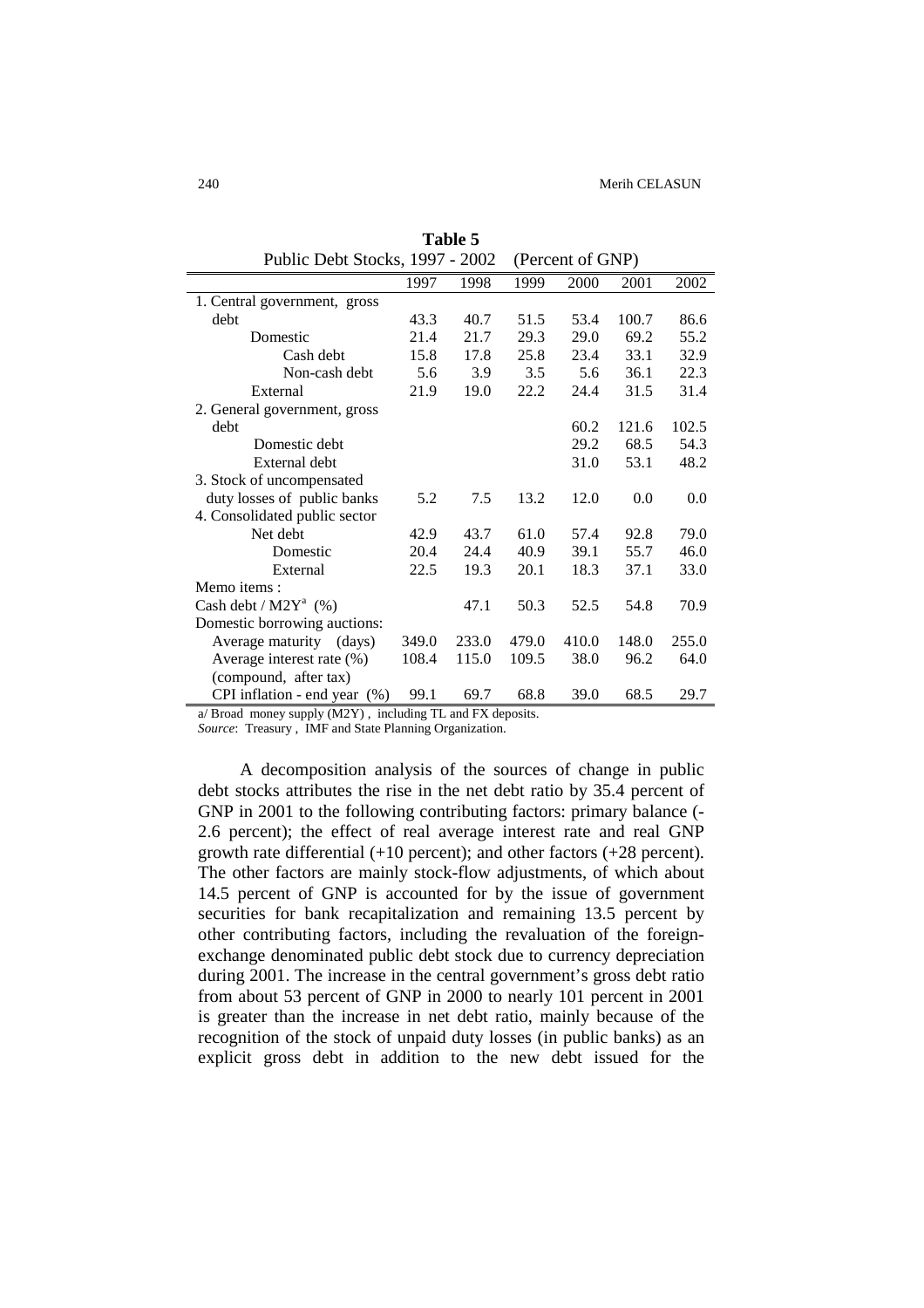recapitalization and restructuring of insolvent private banks that had operated under full deposit insurance and inadequate prudential regulation.

In summary, the 2001 financial crisis forced the recognition of the government's contingent liabilities accumulated both in the public and private segments of the banking sector as explicit public debt with interest costs indexed to inflation, the exchange rate or closely linked to market rates. This has reduced the scope for more efficient allocation of fiscal resources in priority areas such as infrastructure, human capital formation, technological development and institutionbuilding for structural convergence to the EU standards. A key lesson for public sector financial management is that public debt management systems should incorporate procedures to monitor and assess contingent liabilities over a sufficiently long projection horizon, covering the major sectors (including the social security system and privatized utilities) where implicit government guarantees are building up. In this context, a new legislation (Law No. 4749) for public debt management requires formal arrangements for risk management to limit the accumulation of the implicit liabilities of the public sector.

In addition to highlighting the potentially high fiscal costs of contingent liabilities accumulated outside the formal budget process, some other features of Turkish public debt may be noted. In the late 1990s, external public debt ratios remained nearly constant, while the domestic cash debt, which was issued mainly through Treasury auctions accumulated rapidly. The domestic non-cash debt was issued mainly to public banks in order to provide them with non-cash assets to partly compensate their losses from non-commercially justified quasi-fiscal activities.<sup>4</sup> Because of its short average maturity, the government's cash debt had to be rolled over within relatively short time spans in a small domestic financial market, where the ratio of cash debt stock to broad money supply had reached around 50 percent in the late 1990s. This rollover-risk had put additional pressures on borrowing costs, which also reflected risks regarding inflation and future policy choices. After the implementation of the post-crisis bank recapitalization program, the ratio of cash debt to broad money had reached nearly 71 percent in 2002. Given the low share (12.8 percent) of net domestic credit stock in GNP (Table 1 and Table 5) government interest payments constituted a major source of banks' interest income. This is a state of affairs that is hardly conducive to the further

 $\overline{a}$ 

<sup>&</sup>lt;sup>4</sup> Non-cash assets were typically not marketable and carried below-market interest rates.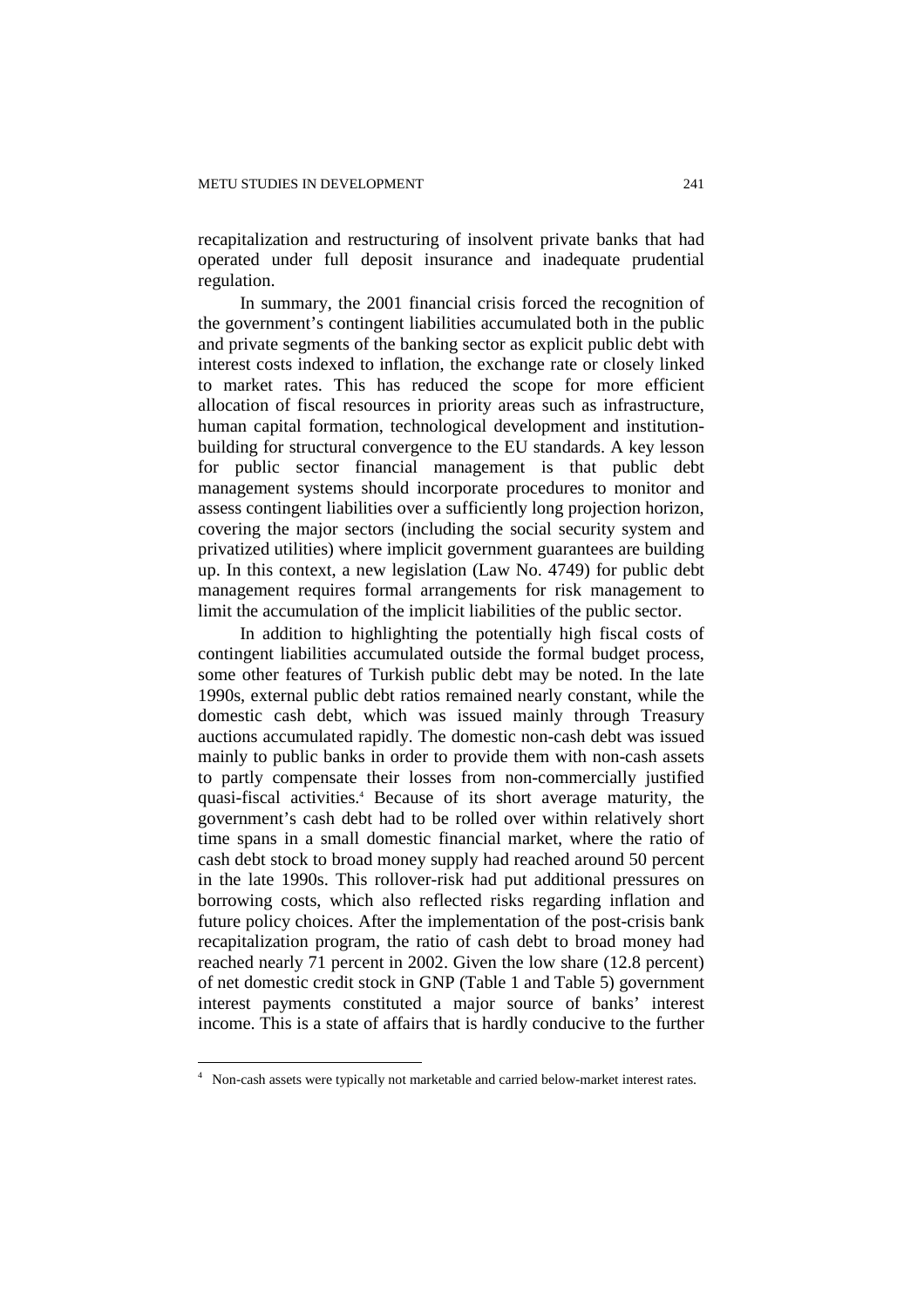development of financial intermediation capacities in the Turkish economy.

The post-crisis increase in the public sector indebtedness also involved substantial changes in the composition of gross domestic debt stock by lenders as well as by types of debt instruments. The share of end-year gross domestic debt stock held by public institutions (including the central bank, public banks and SDIF banks) increased from 33.5 percent in 2000 to 66 percent in 2001, but declined back to 52.8 percent in 2002 and further to 49.2 percent in June 2003, implying that the corresponding share of the gross domestic debt held by the private sector was 50.8 percent in mid-2003. At the end of 2002, the composition of gross domestic debt by types of instrument was the following: about 32 percent in the form of foreign exchange denominated and/or indexed bonds, 43 percent in the form of floating rate bonds and 25 percent in the form of fixed rate bonds. The latter had still comprised 56 percent of the domestic debt stock at end-2000.

The post-crisis changes in the structure of domestic debt have two major implications. First, domestic interest payments from the budget are partly captured by public institutions and should not therefore be fully considered as transfers to the non-government sector. Second, a considerable amount of exchange rate risk has built up in the government's gross debt portfolio, which includes external debt as well as domestic debt denominated in or indexed to foreign currency. However, in 2003, the appreciation of the domestic currency has worked in favor of the government debt position, requiring downward adjustments in the official forecasts of the net debt ratio from 75 percent of GNP to 70 percent in the Treasury's public debt management reports of April and November, 2003, respectively. The next section examines the key issues surrounding the processes of public debt reduction and fiscal adjustment with a view to crystallize the main policy challenges in the fiscal sector.

# 4. Public debt reduction and composition of fiscal adjustment

The fiscal review presented in the previous section has highlighted that the 2001 crisis has forced the recognition of the government's off-budget liabilities as explicit public debt in addition to resulting in significant increases in formally recorded debt stocks. In general, the unprecedented rise in government debt levels intensifies policy concerns with fiscal sustainability and the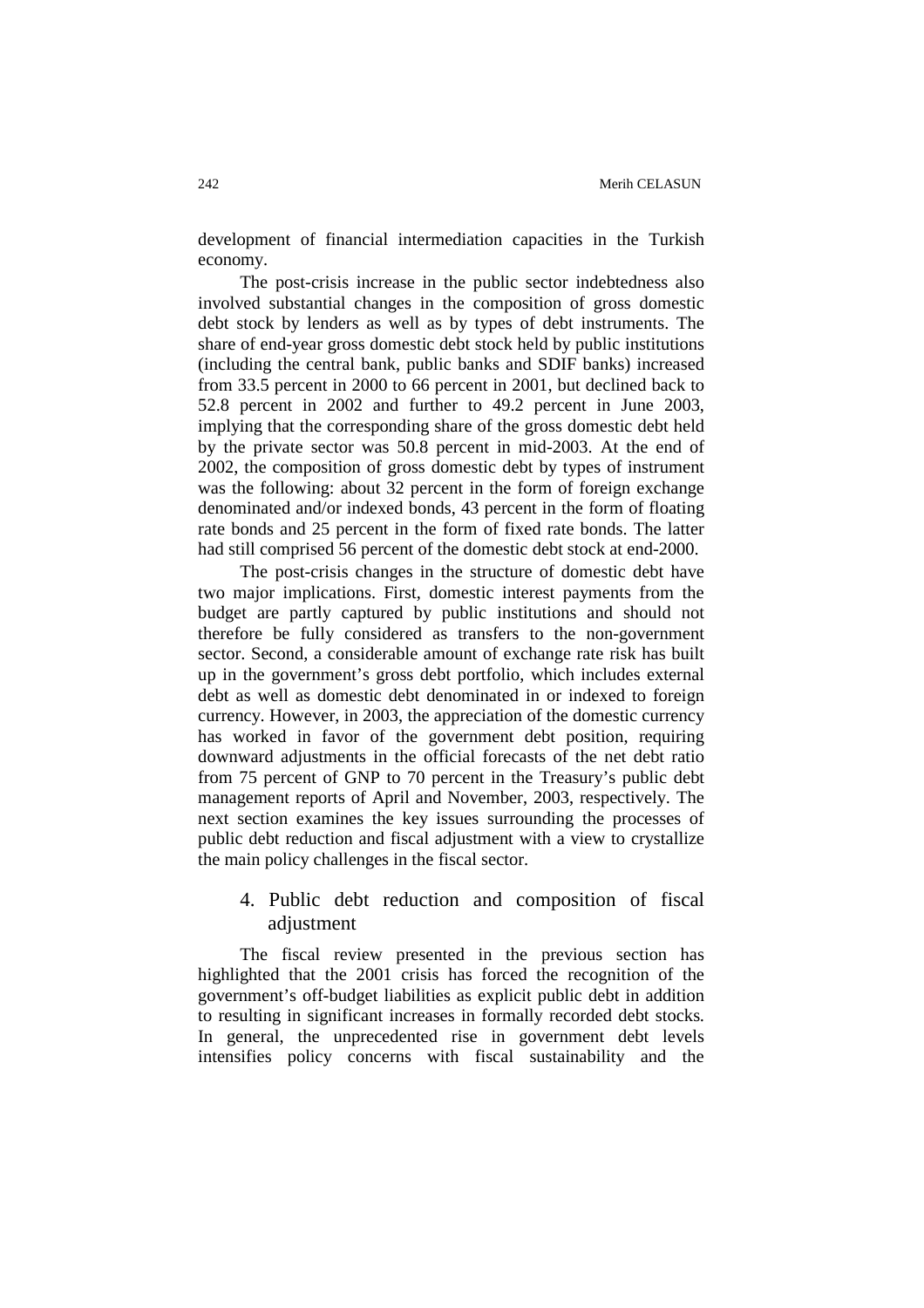government's capacity to play its stabilization, allocational and distributional roles in a market economy framework.

In an environment of macroeconomic instability, high public debt ratios not only constrain the effectiveness of monetary policies in the disinflation process, but they also restrict the scope for countercyclical fiscal policies to attain output stabilization under volatile demand conditions.<sup>5</sup> High interest rates and increased interest payments that are typically associated with high public debt stocks may hamper the government's role in resource allocation by adversely impacting on public goods production, capital accumulation and other growth-promoting expenditures in the economy. In a similar vein, high debt service obligations restrict the budgetary scope for programs addressing social and distributional imbalances.

Thus, a public sector debt level too high by cross-country standards or too large in relation to the size of the country's financial system needs to be lowered at an appropriate pace with due considerations of ensuring fiscal sustainability, preserving an adequate growth momentum and maintaining an acceptable social balance. In such a context, the overall policy framework with a clear focus on fiscal adjustment gains a critical importance in ensuring consistency among particular objectives, policy instruments and their timing in the implementation process. Fiscal adjustment basically aims to improve the primary budget balance in order to put the government debt ratio on a declining path and restore investors' confidence in government's debt instruments so as to reduce the effective cost of debt service and lengthen the maturity of new borrowings at favorable rates. In policy implementation, two aspects of fiscal adjustment are considered important, notably size (measured by the change in primary balance) and composition (mix of expenditure cuts and higher revenues). The composition of budgetary adjustment may have critical implications not only for social policy and economic performance, but also for the

 5 Favero and Giavazzi (2004) argue that a policy of inflation targeting is likely to be effective only if the fiscal policy regime ensures that public debt is sustainable. Galí and Perotti (2003) conclude that fiscal policies in the EMU countries have become more countercyclical after the adoption of the Maastricht treaty and the Stability and Growth Pact, which have promoted significant reductions in the public debt of member countries. Caballero and Krishnamurty (2004) show that lack of financial depth in emerging market economies constrains fiscal policy in a way that can overturn standard Keynesian prescriptions of countercyclical fiscal policy when the stock of debt is large.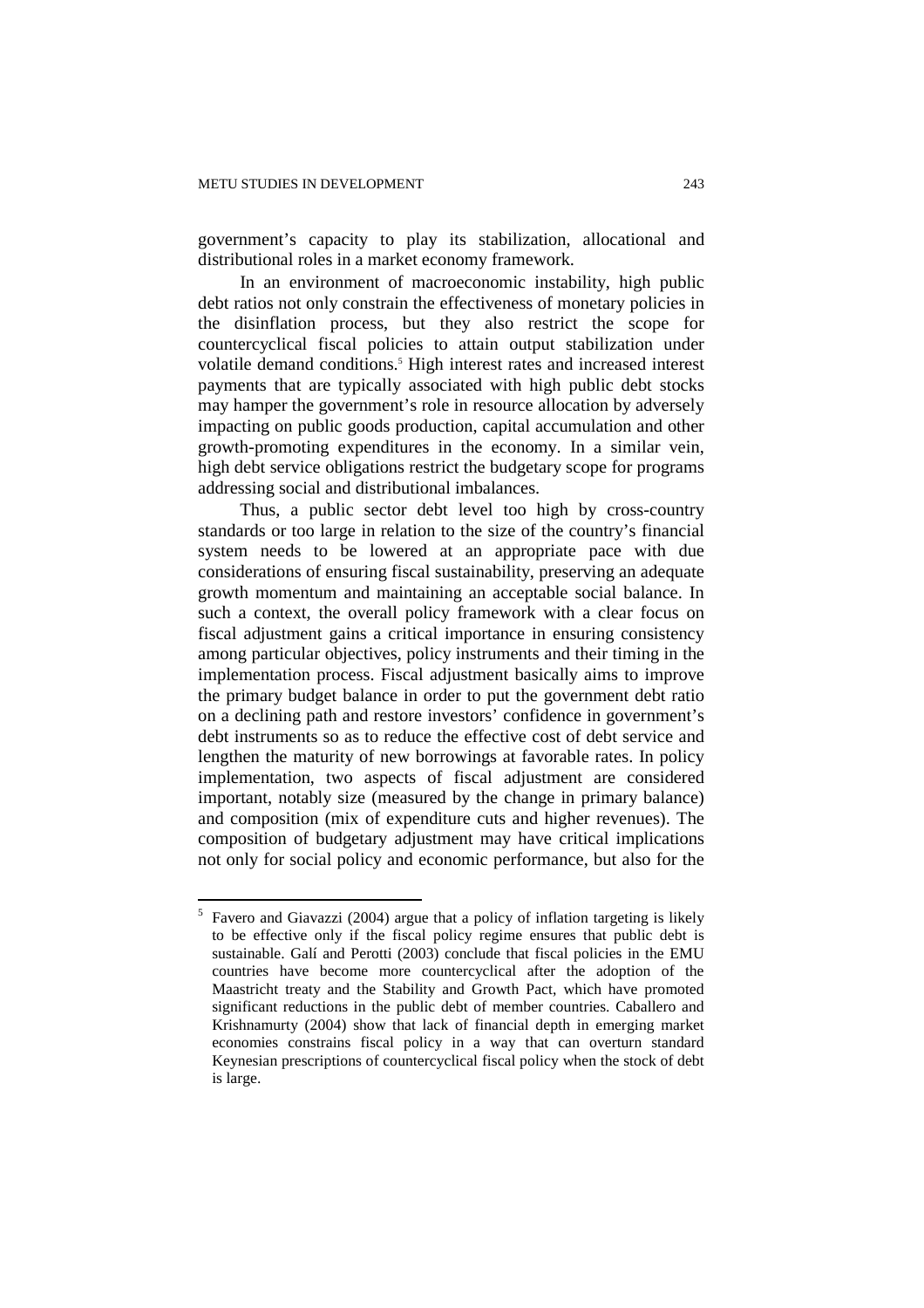durability of fiscal consolidations over longer time frames (Alesina and Perotti, 1995 and 1997, Purfield, 2003).

Upon a brief methodological discussion of fiscal sustainability and the debt accounting framework, this section explores the mediumterm prospects for Turkey's public debt reduction from 2003 to 2008 and examines the issues relating to the composition of fiscal adjustment in light of available data. Viewed together, the numerical results of these assessments underscore the need for persistent primary surplus generation in the medium run. Moreover, implications emerge in regard to the need for a modified composition of budgetary adjustment supported by further inflation stabilization and structural fiscal reforms, particularly in the areas of direct taxation, expenditure management and social security institutions, which had not been reformed sufficiently in the late 1990s.

# *4.1. Fiscal sustainability and debt accounting: Methodological remarks and general*

#### *4.1.1. Observations in the EU context*

The general notion of fiscal sustainability is rooted in the public sector's solvency condition, which states that the intertemporal budget constraint is satisfied, i.e., existing net debt is equal to the present value of current and future primary balances and seigniorage revenues. If the debt stock is measured in gross terms, that is central bank assets and other public assets are not subtracted from the debt stock, the intertemporal budget constraint would exclude seigniorage revenues. In practice, however, fiscal sustainability is related to the question of whether current fiscal policies can continue without upsetting the government's solvency condition. Hence, solvency is a necessary, but not sufficient condition for sustainability, which is admittedly a more imprecise and yet a highly relevant concept. In the empirical literature, there are two main strands of studies to assess fiscal sustainability: sustainability tests (of past policies) and sustainability indicators (of current and prospective fiscal stances).

While sustainability tests have proven to be sensitive to data quality and statistical procedures used, sustainability indicators have been more flexibly used in policy analysis, more often in partial rather than general equilibrium frameworks. A widely used approach to build a synthetic sustainability indicator is to adopt an accounting framework that can attribute the change in the government's debt level to a number of contributing factors, including the primary budget surplus, which measures the fiscal policy stance for the case under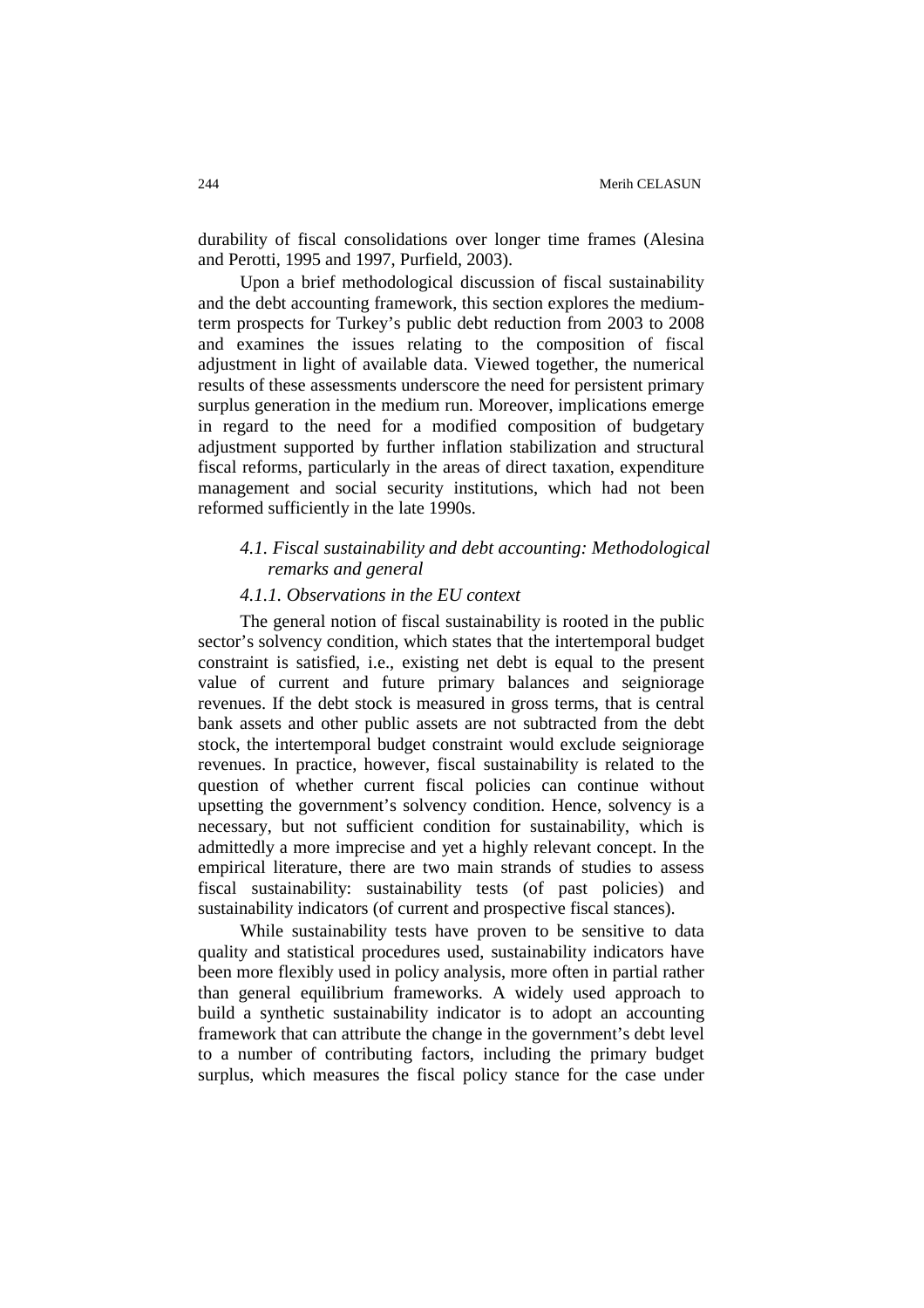study. The following budget identity serves as the relevant accounting framework:

change in debt stock  $=$  - primary surplus  $+$  interest payments -

seigniorage - stock-flow adjustment (1)

The latter identity may algebraically be written as :

$$
b_{t} - b_{t-1} = - \sup_{t} - [(r - g) / (1 + g)]b_{t-1} - s_{t} - sfa_{t} \qquad (2)
$$

where *b, surp, s* and *sfa* represent the debt stock, primary surplus, seigniorage and the stock-flow adjustment term, respectively, as ratios to GNP (or GDP), and *r* and *g* are the effective (average) real interest rate and real GNP (or GDP) growth rate and *t* denotes the time index. The second term in equation (2) measures the impact of the real interest rate and real growth rate differential on the change in the debt level. The latter effect may be viewed as a "debt dynamics" term or "snow-ball effect" as commonly referred to in the European Commission papers on public finance. The Commission defines the stock-flow adjustment as an item that "results from the government's financial operations," e.g. privatization receipts, realization of contingent liabilities or revaluation effects arising from exchange-rate changes. Seigniorage revenue is given by the expression  $s_t = \{(\pi + g)$ *+*  $\pi g$  ) / [(1 +  $\pi$ )(1 + *g*)]} $m_{t-1}$ , where *m* is the reserve money to GNP ratio. When the relevant debt concept is gross debt as defined in the Maastricht Treaty, seigniorage revenue is not incorporated into the above budget identities.

The debt accounting framework may be used in a variety of ways to evaluate debt developments from a policy perspective. A typical approach is to determine the internally consistent values for the primary surplus and seigniorage revenue (under specified monetary conditions) that are required at given growth rate and interest rate to maintain the debt to GNP ratio (or the net worth to GNP ratio as originally proposed by Buiter, 1985) constant at a targeted level (Anand and Wijnbergen, 1989). Another approach (based on Blanchard, 1990) is to calculate the tax gap over a specified projection horizon. For a given trend of government expenditure based on current policies, the tax gap "measures the difference between the current tax ratio and the constant tax ratio over the projection period necessary to achieve a pre-determined debt level at a specified date in the future." A positive tax gap implies that there is a financing gap under current policies, which need to be changed either by raising tax revenues or reducing expenditures through a suitable combination of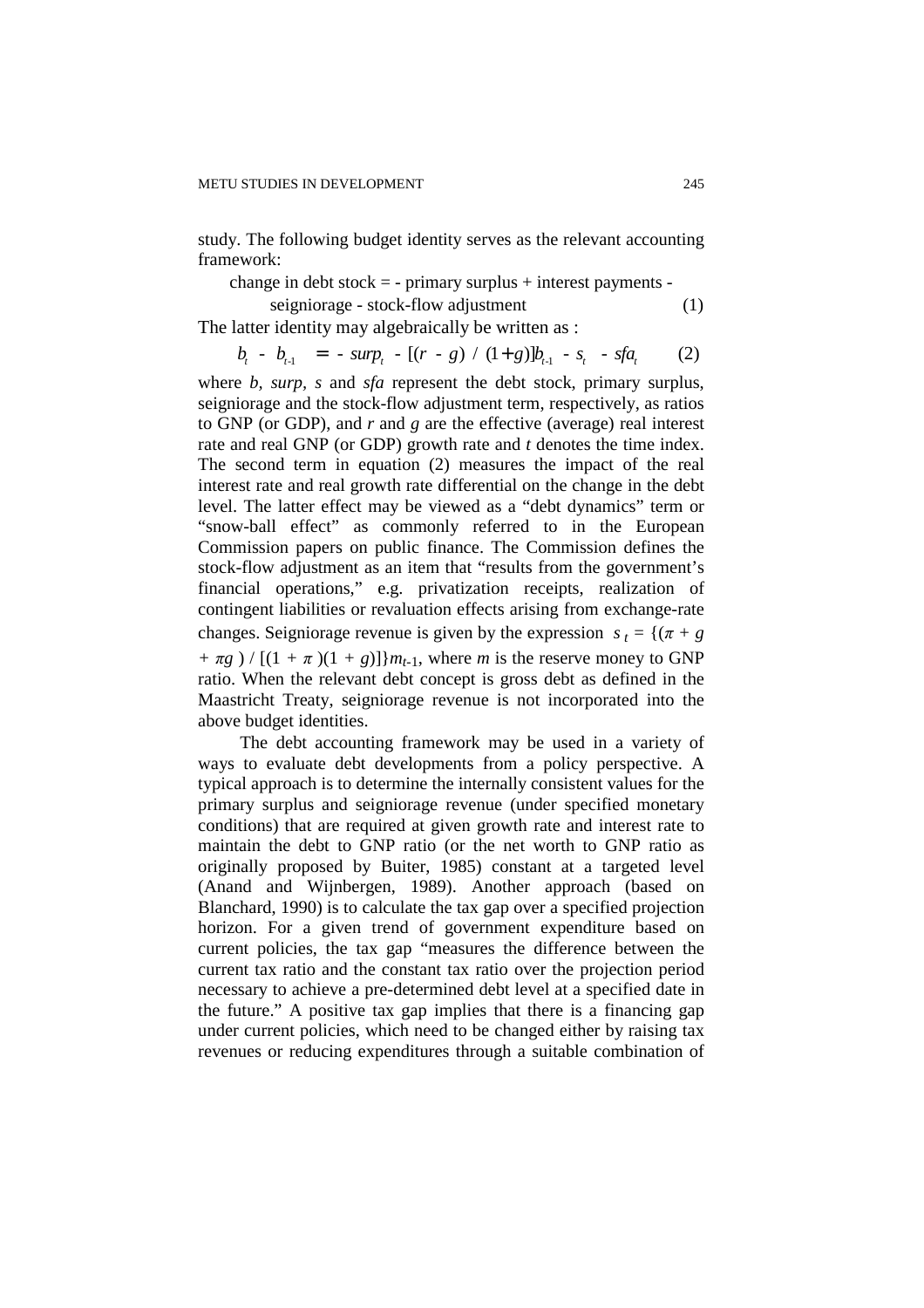short-term budget corrections and longer-term structural fiscal reforms.

Although the numerical exercises built around the debt accounting framework yield useful insights for policy assessments, they provide no definitive theoretical guidance for the choice of appropriate debt levels against which fiscal sustainability may formally be evaluated. In the EU context, the Treaty of Maastricht makes "the sustainability of the government position" an explicit criterion for a country's eligibility to EMU, and defines fiscal rules to assess sustainability by means of reference values for the deficit ratio (3 percent of GDP) and gross debt ratio (60 percent of GDP). The Stability and Growth Pact has further introduced the requirement of general government budget positions close to balance or surplus in the medium term with the broad intention of reconciling fiscal discipline with budgetary flexibility for counter-cyclical policies.

While the EU fiscal-rules have not resolved the theoretical difficulties surrounding the specification of sustainability indicators, they have nonetheless introduced pragmatic policy guidelines and standard statistical definitions for the relevant fiscal variables, considerably reducing uncertainties faced in the budgetary surveillance process (Buti, Eijffinger, and Franco, 2003). Although the economic rationale of the reference values for the deficit and debt parameters has not been precisely clarified, it has generally been presumed that the compliance with these rules has been helpful to sharpen the focus on sound budget positions, which is needed not only for monetary stability, but also for longer-term preparedness to absorb the fiscal impact of aging populations.

For the EU-15, the average annual change in the public debt to GDP ratio was –2.5 percent during 1998-2002 in contrast to 2.1 percent average yearly increase in 1992-1997. After the European Council of March 2003, the issue of "satisfactory pace" of debt reduction has gained a particular prominence in the fiscal policy analysis and co-ordination at the EU level. From 2002 to 2005, the aggregate general government debt to GDP ratio is projected to decline from 62.9 to 59.5 percent for the EU-15 and from 69.7 percent to 65.4 for the Eur-12 (Euro area).

For the EU candidate countries, the essential task in the preaccession phase is to fulfill the Copenhagen criteria, undertake the required reforms and complete the negotiations for full membership. While the Copenhagen economic criteria place an emphasis on macroeconomic stability and sustainability of public finances, the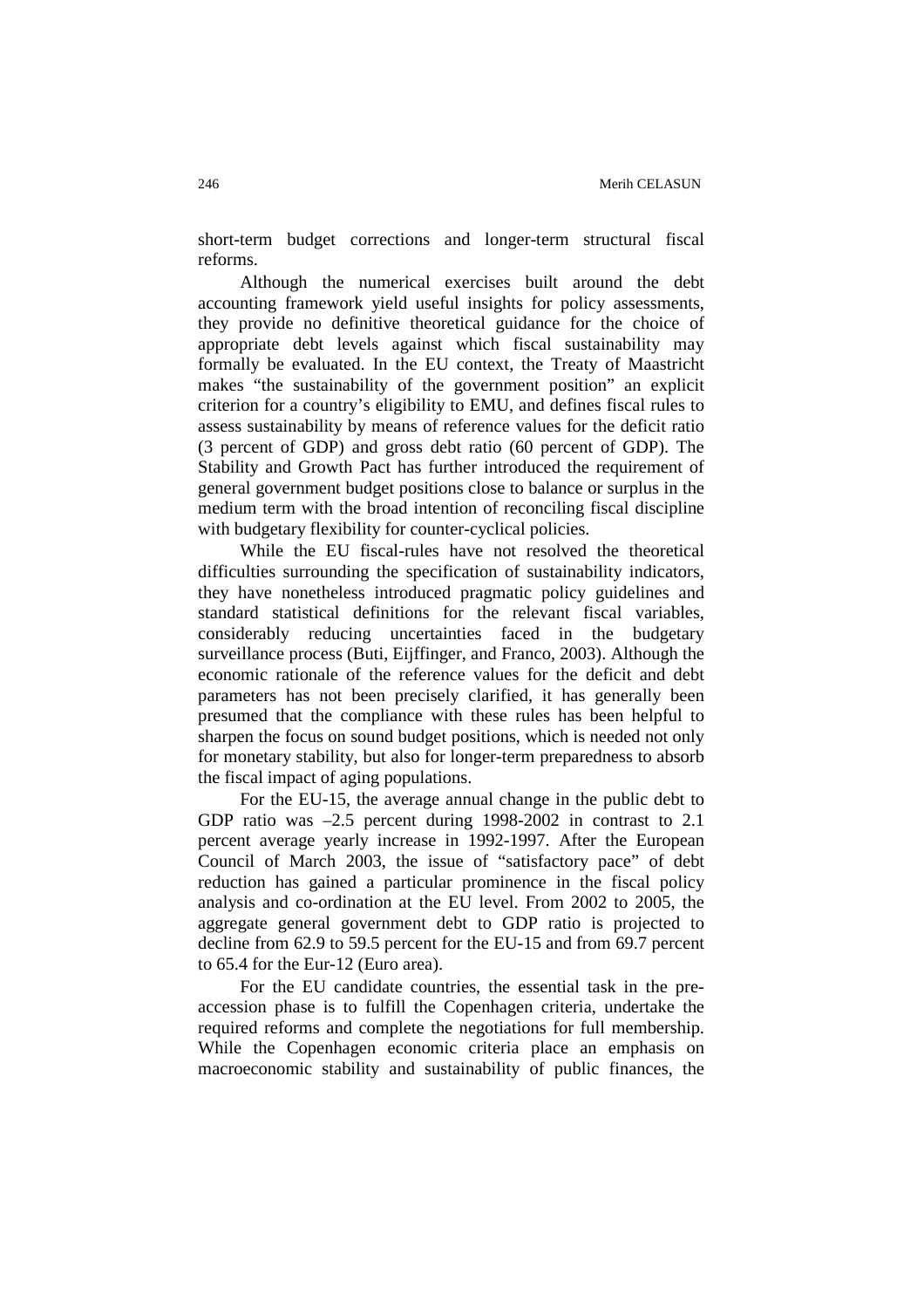latter concepts have not been operationally defined in the preaccession process. However, the candidate countries are expected to adopt the pre-accession EMU acquis (including the independence of the central bank, prohibition of any direct public sector financing by the central bank, prohibition of privileged access of the public sector to financial institutions and completion of capital account liberalization) to enable them to have, after accession, the status of "Member State with a derogation" as regards the adoption of the euro.

The new EU member-states will be subjected to the budgetary rules of the Stability and Growth Pact, with the exception of the sanctions, and prepare convergence programs that will specify the adjustment paths for the budget balances and public debt ratios. Given the independence of monetary authorities and diminishing flexibility of the exchange rate as a policy instrument in the earlier years of the post-accession phase, fiscal policy will gain crucial importance in the overall process of demand management. The constraints imposed by the EU institutional arrangements on policy choices in the postaccession phase suggest that the candidate countries should endeavor for sustainable budget positions at moderate debt levels in the run up to accession in order to enjoy some flexibility in fiscal policy in the process of stabilization as well as in absorbing the budgetary costs of structural reforms implemented for integration into the EU.

# *4.2. Possible pace of public debt reduction in Turkey, 2003- 2008*

The previous remarks on fiscal positions and debt levels in EU candidate countries are highly relevant to Turkey, which will be facing a more demanding task of public debt reduction than other candidate countries in their pre-accession phases. In ten countries set to become EU members in May 2004, the aggregate general government debt to GDP ratio was 36.9 percent and the general government budget deficit was 3.7 percent in 2001. By contrast, Turkey's general government debt level was estimated as 102.5 (92.3) percent and its general government deficit as 13.6 (10.5) percent of GDP in 2002 (2003). Turkey's public debt reduction is crucial not only from the perspective of its nominal convergence to the EU standards, but also from the standpoint of enhancing its long-term growth prospects, which have been adversely impacted by large fiscal deficits, heavy government debt service, high real interest rates and financial crowding out of private capital formation in trade-oriented sectors.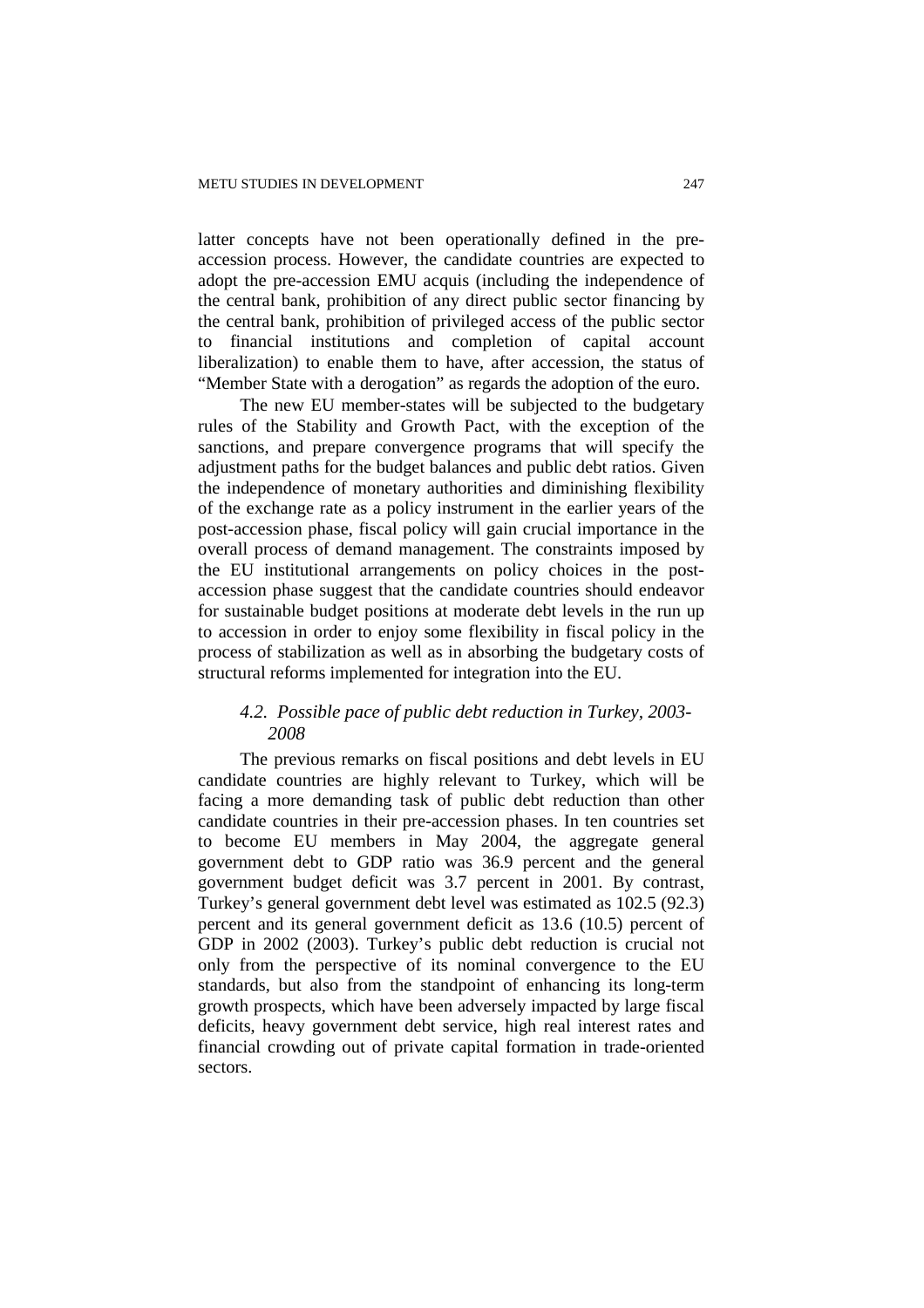Table 6 gives a summary of medium-term projections of Turkey's public debt level (as percent of GDP) from 2003 to 2008, which are computed within the debt accounting framework described earlier. The debt levels for the base year 2003 are official estimates that were available in late 2003. For the 2004-08 period, two assumptions are made for the annual average primary surplus (5.0 and 6.5 percent of GDP) and two assumptions for effective (average) real interest rate (11 and 8.5 percent), while maintaining other parameters (including the real growth rate) fixed in all variant projections. Thus, four cases of debt reduction reported on Table 6 correspond to different combinations of primary surplus and real interest rate assumptions under the unchanged estimates for other parameters in the debt accounting framework. The numerical estimates for fixed parameters crudely reflect the consensus forecasts on medium-term economic developments. The debt level projections are elaborated for both the general government gross debt (as defined by the ESA 95 standards) and net debt of the consolidated public sector (as measured by the IMF stand-by documents). In the case of net debt projections, seigniorage estimates become applicable.

The numerical debt projections summarized on Table 6 bring out the sensitivity of debt developments to primary surplus generation, which is a factor that can largely be shaped by government policies, and the effective (average) real interest rate, which is not directly controllable as it largely depends on capital market conditions as well as on the risk perceptions of financial investors. However, the real interest rate is likely to be lower the more credible the government's economic and structural policies are. For a given level of primary surplus, a decline in real interest rate from 11 percent to 8.5 percent results in additional reduction of about 9 percent in the gross debt ratio and 8 percent in the net debt ratio from 2003 to 2008. In turn, at a given real interest rate, an increase of primary surplus from 5.0 to 6.5 percent of GDP yields an additional cumulative reduction of about 6 percent in the gross debt ratio and 8 percent in the net debt ratio during the same five-year period.

A comparison of the projected debt levels in 2008 also suggests that there would be no significant reduction in the gross debt level if the primary surplus remains at 5 percent of GDP and real interest rates persist at 11 percent throughout the projection period (Case 1 in Table 6). By contrast, if Turkey maintains a high primary surplus generation effort at 6.5 percent of GDP and succeeds in implementing credible economic policies that indirectly lead to real interest rates averaging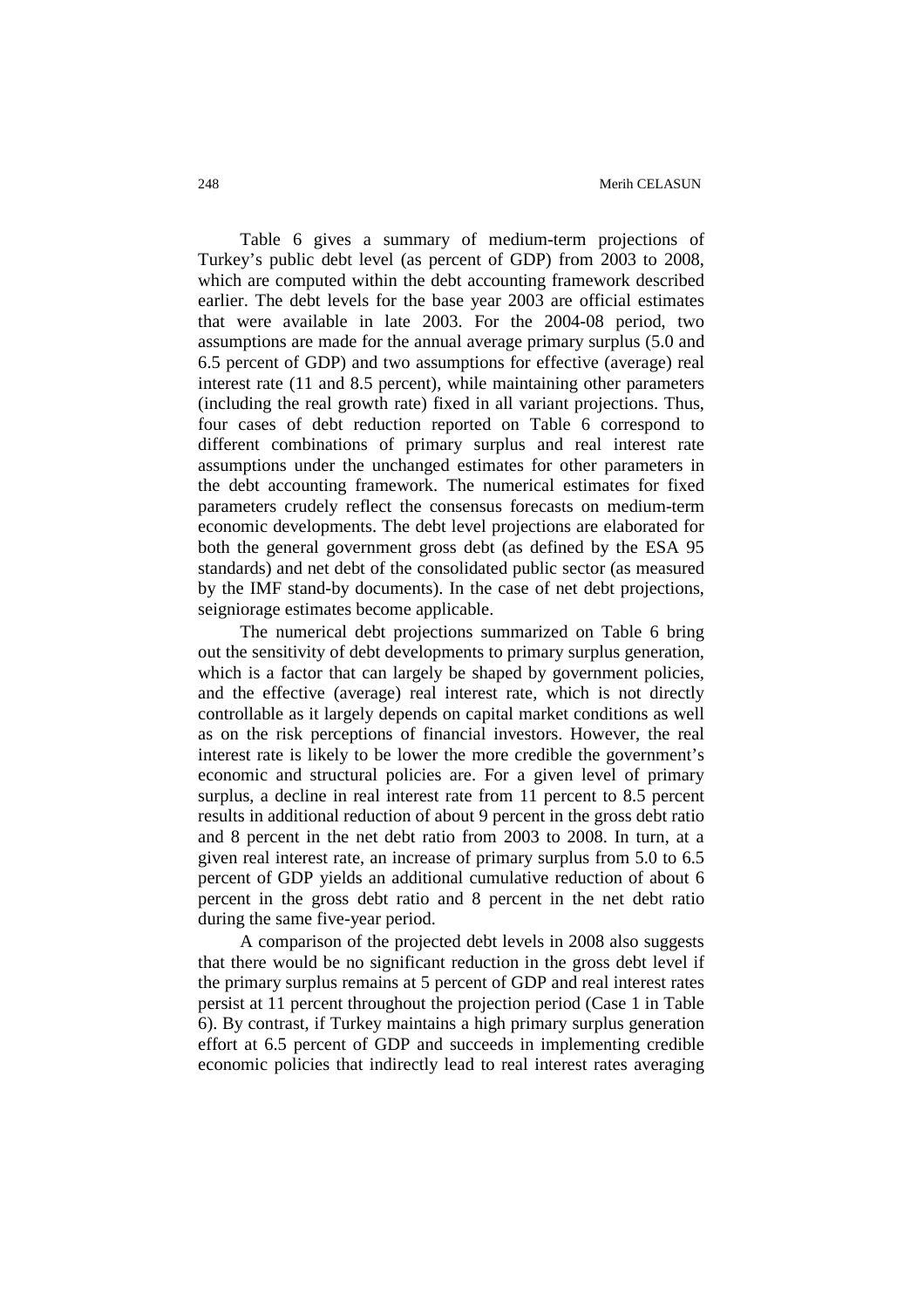8.5 percent in 2004-08, the general government debt ratio may decline to nearly 75 percent by 2008. In Turkey's public policy discussions, the possible start up of formal negotiations for EU accession is generally considered as potentially an important turning point in the policy process, which will have highly favorable effects on the government's debt service costs through the enhanced credibility of economic policies in the run up to accession.

Needless to say, the public debt projections shown on Table 6 need to be interpreted with caution. They should not be construed as forecasts, because the actual outcomes during 2004-08 are likely to be influenced by unforeseen developments. Instead, they should be viewed as indications of the size of primary surpluses needed to reduce public debt levels at effective interest rates ranging from 8.5 to 11 percent in real terms. One important source of risk in these projections is the unfavorable revaluation effect of possible currency depreciation in the projection period. While the realization of the government's contingent liabilities may pose a threat to the debt reduction process, favorable developments may also result from financial operations such as accelerated privatization. Finally, it should also be remembered that the primary balances have different coverages for the general government (gross debt) and consolidated public sector (net debt) as discussed previously. In early 2000s, for a given fiscal adjustment effort, the primary balance measures were generally higher at the general government level than the primary balances estimated for the consolidated public sector. The implication is that a primary surplus of 6.5 percent for the general government may correspond to 5.0 to 5.5 percent primary surplus for the consolidated public sector, which is the basis for net debt measurement.

 As pointed out in Section 4.1, the policy evaluations of fiscal sustainability in the EU context are concerned with the size of general government budget deficits as well as with the gross debt levels. As a candidate country in the pre-accession phase, Turkey should be concerned not only with public debt reduction, but also with lowering overall nominal budget deficits. The latter requires policy actions that address inflation reduction as well as primary surplus generation, because high inflation at a given real interest rate tends to increase nominal interest payments, widening the overall budget deficits.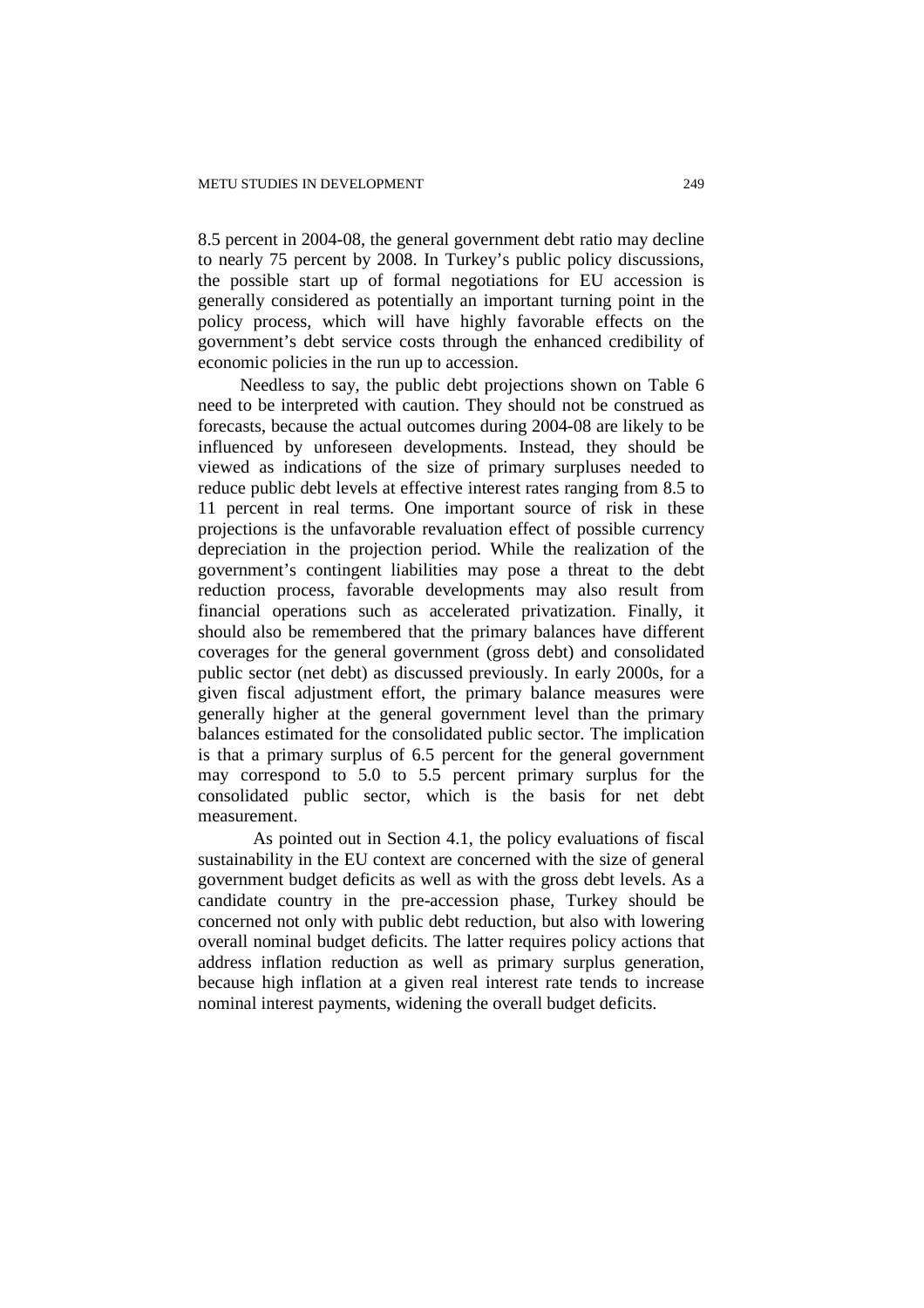| Projected Public Debt Ratios, 2003-08     |         |               |         |         |  |
|-------------------------------------------|---------|---------------|---------|---------|--|
|                                           | Case 1  | Case 2        | Case 3  | Case 4  |  |
| A. Gross public debt (% GDP) <sup>a</sup> |         |               |         |         |  |
| $2002$ (actual) <sup>a</sup>              | 102.5   | 102.5         | 102.5   | 102.5   |  |
| $2003^a$                                  | 92.3    | 92.3          | 92.3    | 92.3    |  |
| 2008                                      | 91.0    | 82.1          | 84.8    | 75.8    |  |
| Change, 2003-08                           | $-1.3$  | $-10.2$       | $-7.5$  | $-16.5$ |  |
| B. Net public debt (% GDP)                |         |               |         |         |  |
| 2002 (actual) $b$                         | 79.0    | 79.0          | 79.0    | 79.0    |  |
| 2003 <sup>b</sup>                         | 70.0    | 70.0          | 70.0    | 70.0    |  |
| 2008                                      | 58.2    | 49.8          | 49.8    | 41.8    |  |
| Change, 2003-08                           | $-11.8$ | $-20.2$       | $-20.2$ | $-28.2$ |  |
| Assumptions, 2004-08                      |         |               |         |         |  |
| (annual average, %)                       |         |               |         |         |  |
| Primary surplus / GDP                     | 5.0     | 5.0           | 6.5     | 6.5     |  |
| Real interest rate <sup>c</sup>           | 11.0    | 8.5           | 11.0    | 8.5     |  |
| Real GDP growth rate                      | 5.0     | 5.0           | 5.0     | 5.0     |  |
| Seigniorage <sup>d</sup>                  | 0.6     | $0.6^{\circ}$ | 0.6     | 0.6     |  |
| Stock-flow adjustment <sup>e</sup>        | 0.5     | 0.5           | 0.5     | 0.5     |  |

**Table 6** 

a/ The general government gross debt ratios for 2002-03 are the official estimates given in Turkey's Pre-Accession Economic Program 2003 (p. 54)

b/ The net public debt ratios for 2002-03 are the official estimates given in Treasury's Public Debt Management Report, November 2003 (p. 48) as percent of GNP. The GDP and GNP differences are ignored in the present exercise.

c/ Effective (average) real interest rate for total debt stock.

d/ Applicable to the projections of net public debt ratios.

e/ Includes privatization revenues.

*Source* : Author's projections from 2003 to 2008 based on assumptions specified for our numerical cases as shown on the table.

To highlight the importance of inflation reduction in conjunction with reducing the public debt level, Table 7 presents an illustrative numerical exercise that is based on possible stylized facts that may prevail in Turkey in the latter part of the 2000s. For a given hypothetical year, if the real growth rate and real interest rate are 5 and 8.5 percent respectively, and the government targets to reduce the gross debt ratio from 70 percent of GDP to 67 percent, the required primary balance is 5.3 percent of GDP. However, the nominal interest payments would be substantially higher if the annual inflation rate is 15 percent instead of 5 percent. The overall budget deficit will be 9.1 percent of GDP under the 15 percent inflation rate rather than 3.5 percent in the case of the 5 percent inflation rate. Ceteris paribus, a simultaneous progress in reducing inflation and public debt is likely to produce mutually reinforcing positive effects on the aggregate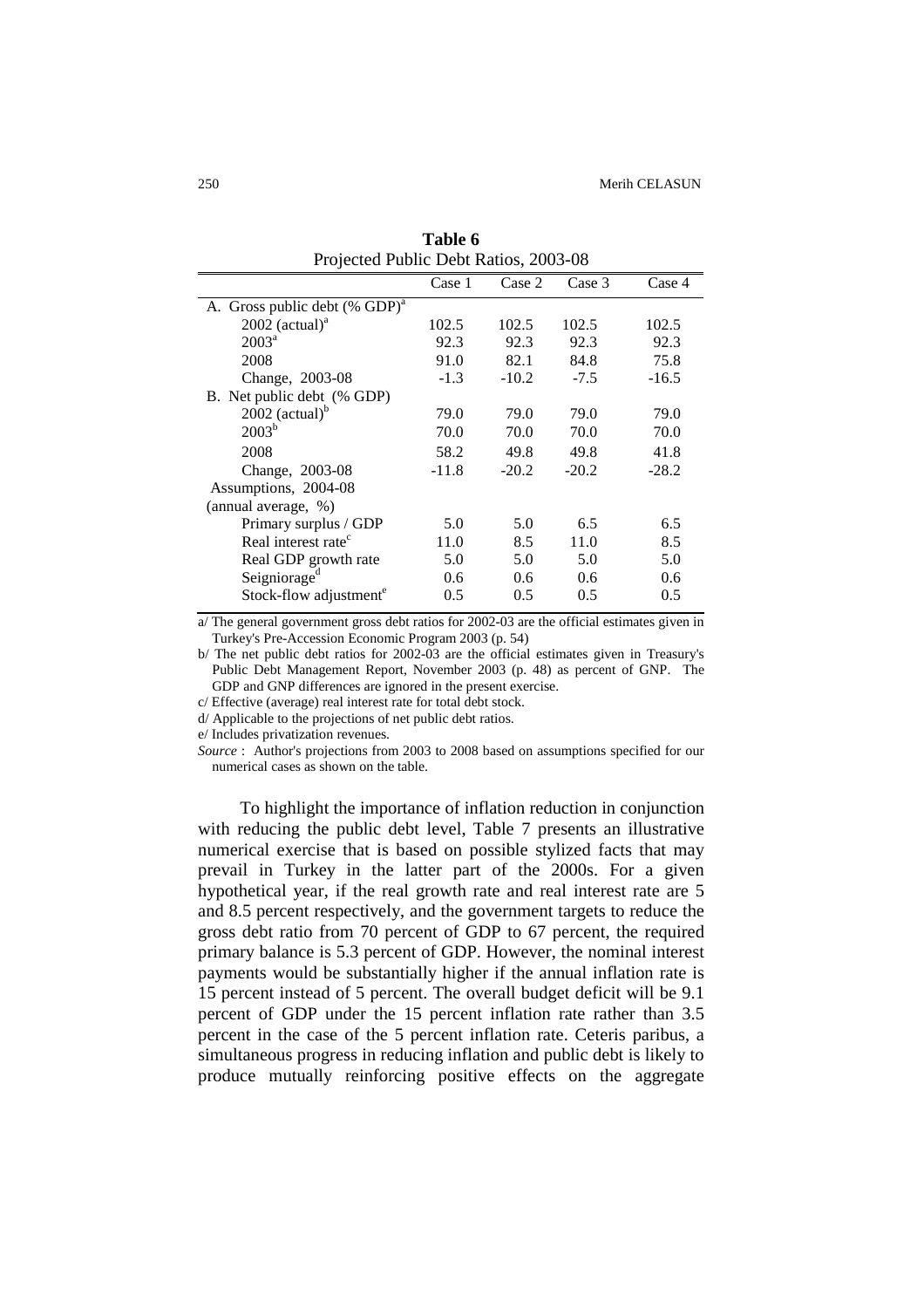economy, because of reduced uncertainty and lower risk premia on real interest rates. Summarized briefly, these numerical illustrations underline the vital importance of medium-term policy commitments to inflation reduction and primary surplus generation at sufficiently high levels, which will pave the way towards sound public finances for a more effective integration with the EU.

| Public Debt Reduction, Initiation and Budget Balance |        |              |  |  |  |
|------------------------------------------------------|--------|--------------|--|--|--|
|                                                      |        | Parameter    |  |  |  |
|                                                      |        | combinations |  |  |  |
|                                                      | A      | B            |  |  |  |
| A. Fixed parameters (%)                              |        |              |  |  |  |
| Gross public debt / GDP ratio                        |        |              |  |  |  |
| Previous year                                        | 70.0   | 70.0         |  |  |  |
| Current year (target)                                | 67.0   | 67.0         |  |  |  |
|                                                      |        |              |  |  |  |
| Real GDP growth rate                                 | 5.0    | 5.0          |  |  |  |
| Real interest rate                                   | 8.5    | 8.5          |  |  |  |
| Inflation rate                                       | 15.0   | 5.0          |  |  |  |
| B. Implications (% GDP)                              |        |              |  |  |  |
| Primary balance required                             | 5.3    | 5.3          |  |  |  |
| Nominal interest payments                            | 14.4   | 8.8          |  |  |  |
| Real part                                            | 5.7    | 5.7          |  |  |  |
| Inflationary part                                    | 8.7    | 3.1          |  |  |  |
| Overall budget balance                               | $-9.1$ | $-3.5$       |  |  |  |

| Table 7 |                                                     |  |  |  |
|---------|-----------------------------------------------------|--|--|--|
|         | Public Debt Reduction, Inflation and Budget Balance |  |  |  |

*Source* : An illustrative exercise by the author.

# *4.3. Patterns of fiscal adjustment and policy implications*

#### *4.3.1. Why does the composition of fiscal adjustment matter?*

In the standard Keynesian approach, the effects of fiscal policy changes are assessed in terms fiscal multipliers, which become modified by the second round effects of induced changes in interest rates and the exchange rate in the extended versions of the original model. Within the traditional Keynesian model, fiscal adjustment (alternatively expressed as fiscal consolidation or fiscal contraction) typically produces output and employment contraction. More recent empirical as well as theoretical research has indicated, however, the possibility of non-traditional macroeconomic responses to fiscal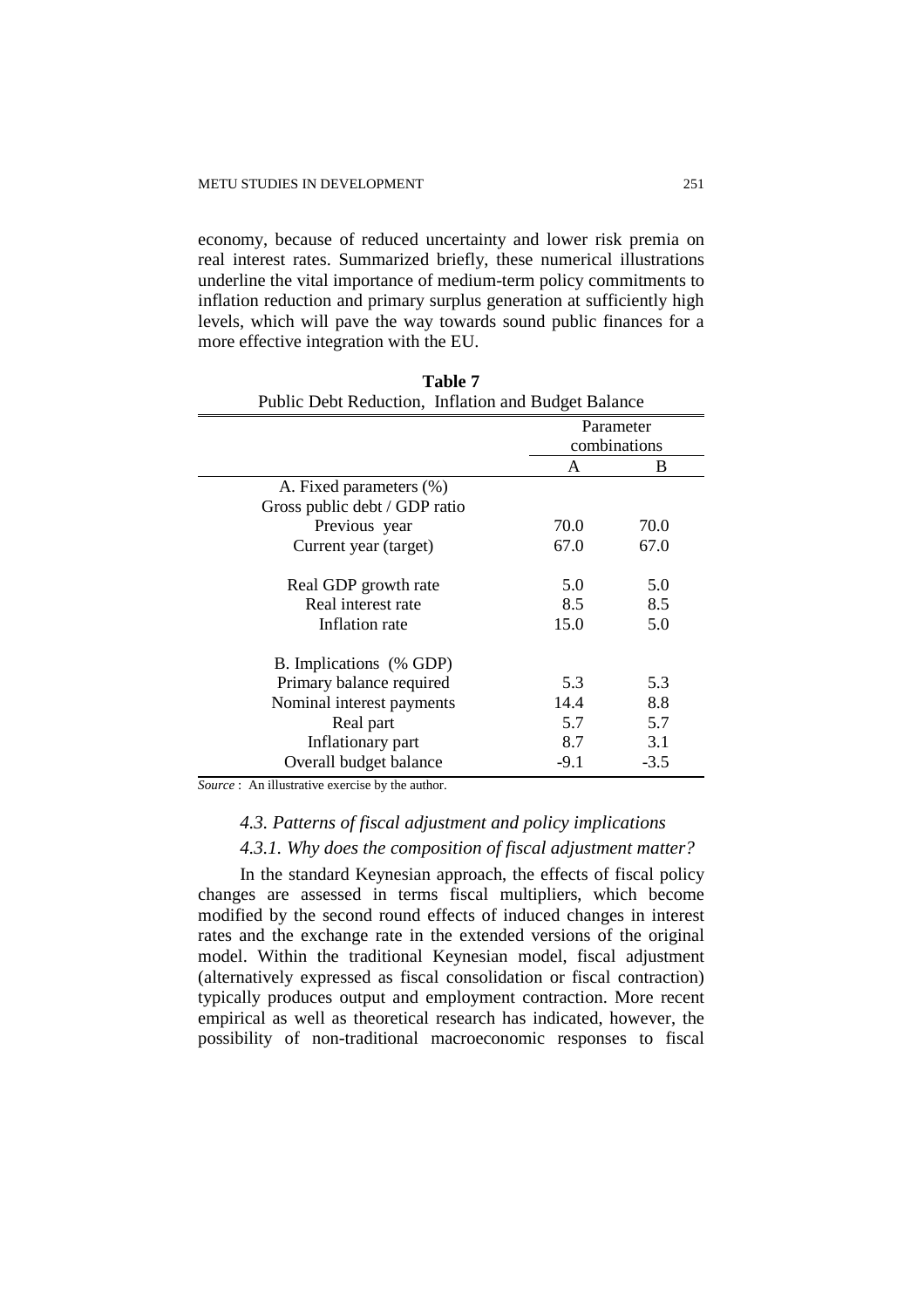policy changes, particularly in industrial economies. Some of the main propositions and empirical findings in this context are the following:

- When the stock of public debt is large, fiscal adjustments may have non-Keynesian effects on growth and employment, i.e, fiscal contractions may end up with output expansions. Expenditurebased contractions are more likely to yield output expansions, while revenue-based adjustments are more frequently associated with output contractions (or conventional Keynesian effects). Expansionary fiscal contractions may impact on the demand-side of the economy mainly through forward-looking expenditure behavior, policy credibility and/or wealth effects (Giavazzi and Pagano, 1990, and Alesina and Perotti, 1997).
- Fiscal adjustments may also exert an influence on the supply side of the economy, either through changes in public expenditure with positive externalities or changes in the tax burden on capital or labor that would affect their accumulation and allocation. In developing economies, the maintenance of adequate levels of public investment gains a particular importance in the adjustment process, because of its favorable externalities and possible crowding-in of private investment.
- Expenditure-based fiscal adjustments may be expansionary, but they may also contribute to higher income inequality as suggested by recent empirical research on industrial countries (Ford, 1998, Smeeding, 1997 and 2000, and Mulas-Granados, 2005).

The available cross-country research on the fiscal adjustment experience of developing economies has recently focused on the durability of fiscal adjustments that are more typically attained in policy episodes supported by external assistance and structural conditionalities. The findings broadly suggest that the expenditurebased fiscal adjustments have generally been more sustainable, particularly in transitional economies (Purfield, 2003).

# *4.3.2. Decomposition of changes in fiscal balances over time, 1989-2002*

In Section 2, five policy episodes or subperiods were identified over the time frame from 1989 to 2002. These subperiods were differentiated on the basis of policy characteristics that changed over time. For a quantitative assessment of fiscal adjustment patterns from 1989 to 2002, the annual average of each component of the overall budget balance is computed for each subperiod in percentage units of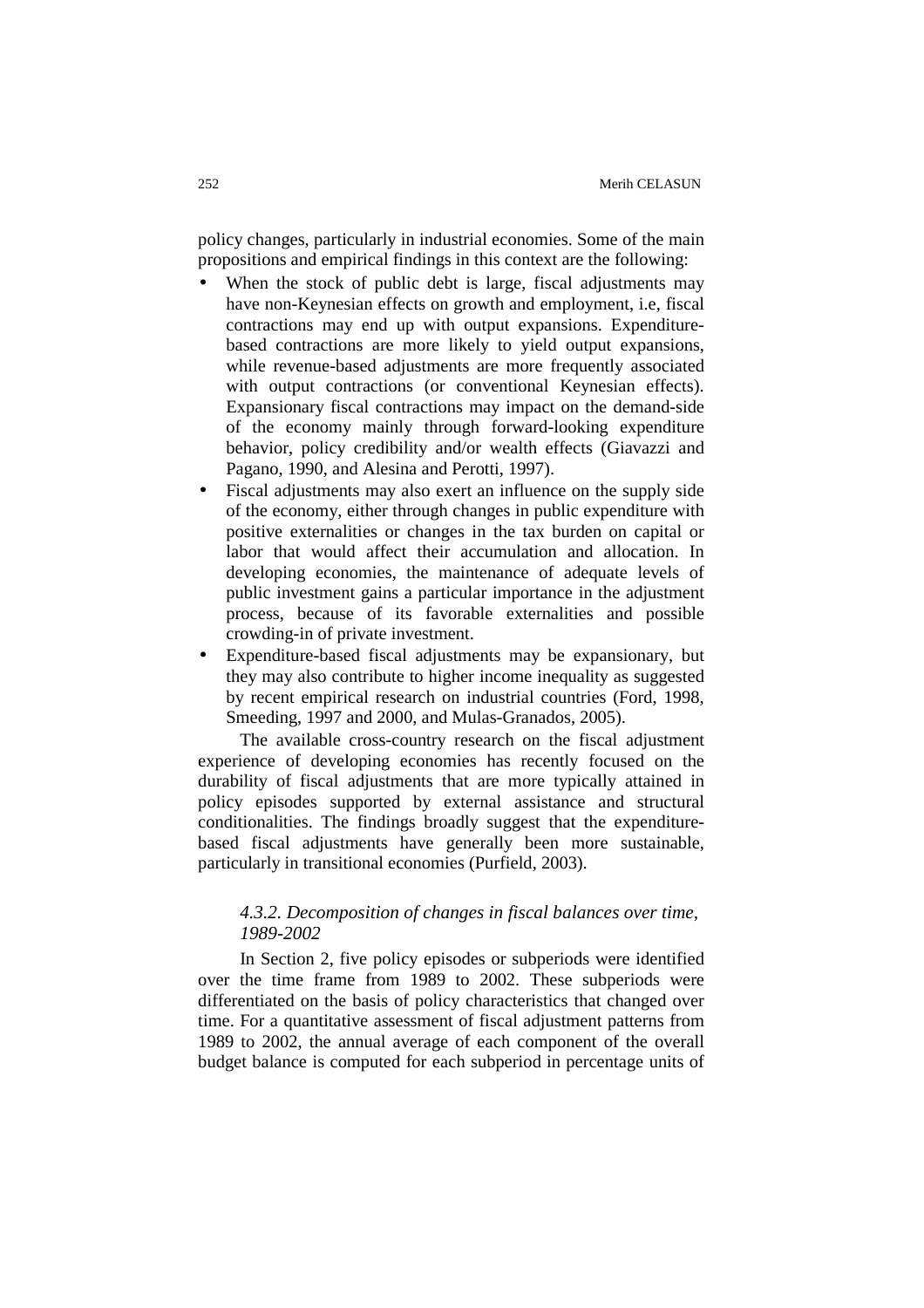GNP. Then, the total change in the overall balance (from one subperiod to the following subperiod) is decomposed into its constituent parts, showing the relative contributions of expenditure cuts and revenue increases to total change in fiscal stance. The analysis has been conducted for the public sector as defined by the SPO, because the public sector under the SPO definition has a wide coverage and includes public sector entities outside the central government. The results of the numerical analysis are reported in Table 8. In a highly condensed form, the key points emerging from this analysis are as follows:

|                                   |         | $1.68$ and $1.66$ and $1.60$ and $1.60$ and $1.60$ and $1.60$ and $1.60$ and $1.60$ and $1.60$ and $1.60$ and $1.60$ and $1.60$ and $1.60$ and $1.60$ and $1.60$ and $1.60$ and $1.60$ and $1.60$ and $1.60$ and $1.60$ and |         |                                       |         |
|-----------------------------------|---------|-----------------------------------------------------------------------------------------------------------------------------------------------------------------------------------------------------------------------------|---------|---------------------------------------|---------|
|                                   |         |                                                                                                                                                                                                                             |         | Public sector, SPO definition (% GNP) |         |
|                                   | Total   | Primary                                                                                                                                                                                                                     | Primary | Interest                              | Overall |
|                                   | Revenue | Expenditure                                                                                                                                                                                                                 | Balance | Payments                              | Balance |
| 1989                              | 20.9    | $-22.6$                                                                                                                                                                                                                     | $-1.7$  | $-3.6$                                | $-5.3$  |
| $1990 - 93$ average               | 18.8    | $-24.6$                                                                                                                                                                                                                     | $-5.8$  | $-4.3$                                | $-10.1$ |
| $\pmb{\mathsf{H}}$<br>$1994 - 95$ | 21.4    | $-17.7$                                                                                                                                                                                                                     | 3.7     | $-10.2$                               | $-6.5$  |
| "<br>1996 - 99                    | 24.4    | $-22.3$                                                                                                                                                                                                                     | 1.8     | $-12.2$                               | $-10.4$ |
| "<br>$2000 - 02$                  | 31.8    | $-24.8$                                                                                                                                                                                                                     | 7.0     | $-20.7$                               | $-13.7$ |
| Changes from <sup>b</sup>         |         |                                                                                                                                                                                                                             |         |                                       |         |
| 1989 to 1990 - 93                 | $-2.1$  | $-2.0$                                                                                                                                                                                                                      | $-4.1$  | $-0.7$                                | $-4.8$  |
| 1990 - 93 to 1994 - 95            | $+2.6$  | $+6.9$                                                                                                                                                                                                                      | $+9.5$  | $-5.9$                                | $+3.6$  |
| 1994 - 95 to 1996-99              | $+2.7$  | $-4.6$                                                                                                                                                                                                                      | $-1.9$  | $-2.0$                                | $-3.9$  |
| 1996 - 99 to 2000-02              | $+7.7$  | $-2.5$                                                                                                                                                                                                                      | $+5.2$  | $-8.5$                                | $-3.3$  |

| <b>Table 8</b>                                        |  |
|-------------------------------------------------------|--|
| Fiscal Adjustment over Time, 1989 - 2002 <sup>a</sup> |  |

<sup>a</sup> The year 1989 marks the full opening of the capital account. The subperiods 1994-95 and 2000-02 feature the implementation of IMF-Supported Programs. Severe financial crises occurred in 1994 and 2001.

<sup>b</sup> The period-to-period changes denote the contributions of corresponding factors to the change in overall balance.

*Source* : Own elaboration from State Planning Organization (SPO) data.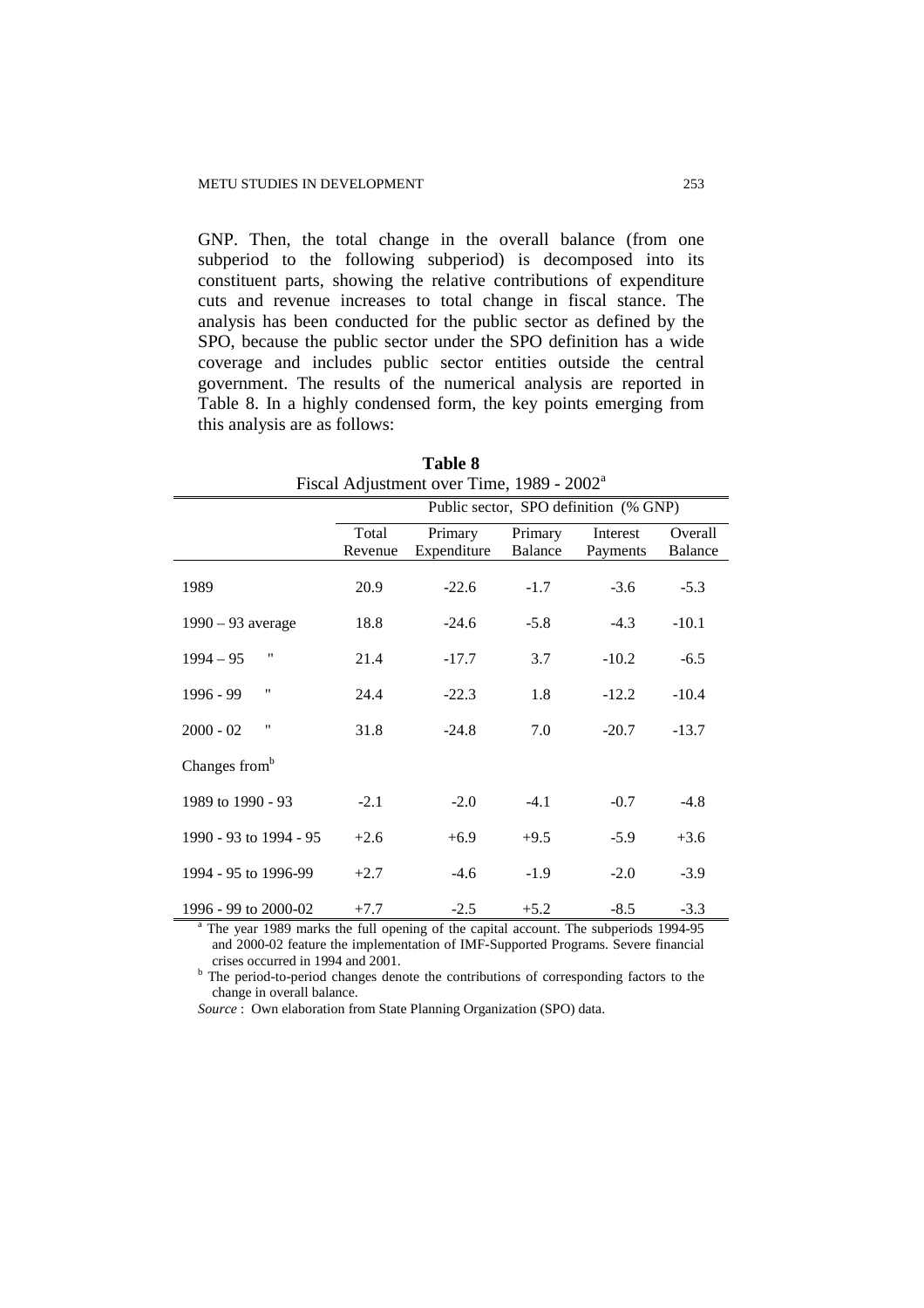- Compared to the late 1980's, the primary balance deteriorated massively in 1990-93 and was in a huge deficit, pointing to the populist policy characteristics of the early 1990s, which laid the ground for the 1994 financial crisis.
- The initial policy response to the 1994 crisis involved a sharp improvement in the primary balance, which featured, besides a considerable rise in revenue, a large cut in primary expenditure in 1994-95. The inflationary erosion of public expenditure (public wages, for example) played a more prominent role in this episode, rather than explicit decisions to downsize public spending.
- The interpretation of changes in policy and economic outcomes from 1994-95 to 1996-99 requires utmost caution. It may be noted that real GNP growth resumed rapidly after 1995 following the expenditure-based budgetary adjustment of the 1994-95 episode, which also saw a large devaluation. In a way, the 1995-97 growth phase may correspond partly to the expansionary fiscal contraction cases highlighted by Giavazzi and Pagano (1990) and Alesina and Perotti (1997), but the highly favorable external financing conditions for emerging markets in 1995-97 are also likely to have contributed to strong growth.
- Another noteworthy characteristic of the 1996-99 subperiod was that the annual average primary balance was in surplus (about  $+1.8$  %, compared to  $-5.8$  % in 1990-93), but after the initial adjustment, revenue increases did not fully offset the recovery in primary spending. This policy trend coupled with the off-budget accumulation of contingent liabilities adversely affected risk premia on interest rates and the real cost of domestic borrowing, which inevitably resulted in sharply increased nominal interest payments in view of high inflationary expectations. This kind of linkages merit further empirical research in the future.
- In terms of average characteristics, the 2000-2002 period features a very significant adjustment in the primary balance, which is predominantly based on revenue increases.
- The 2000-2002 period is also characterized by a rise in the public primary expenditure ratio, which is more than offset by the rise in revenues.

As noted earlier, cross-country research for developing countries suggest that revenue-based fiscal adjustments are less likely to remain durable. This trend is certainly a disturbing aspect of Turkey's recent fiscal adjustment, which has nonetheless been respectable in terms of its size relative to GNP. To throw additional light on this issue, a more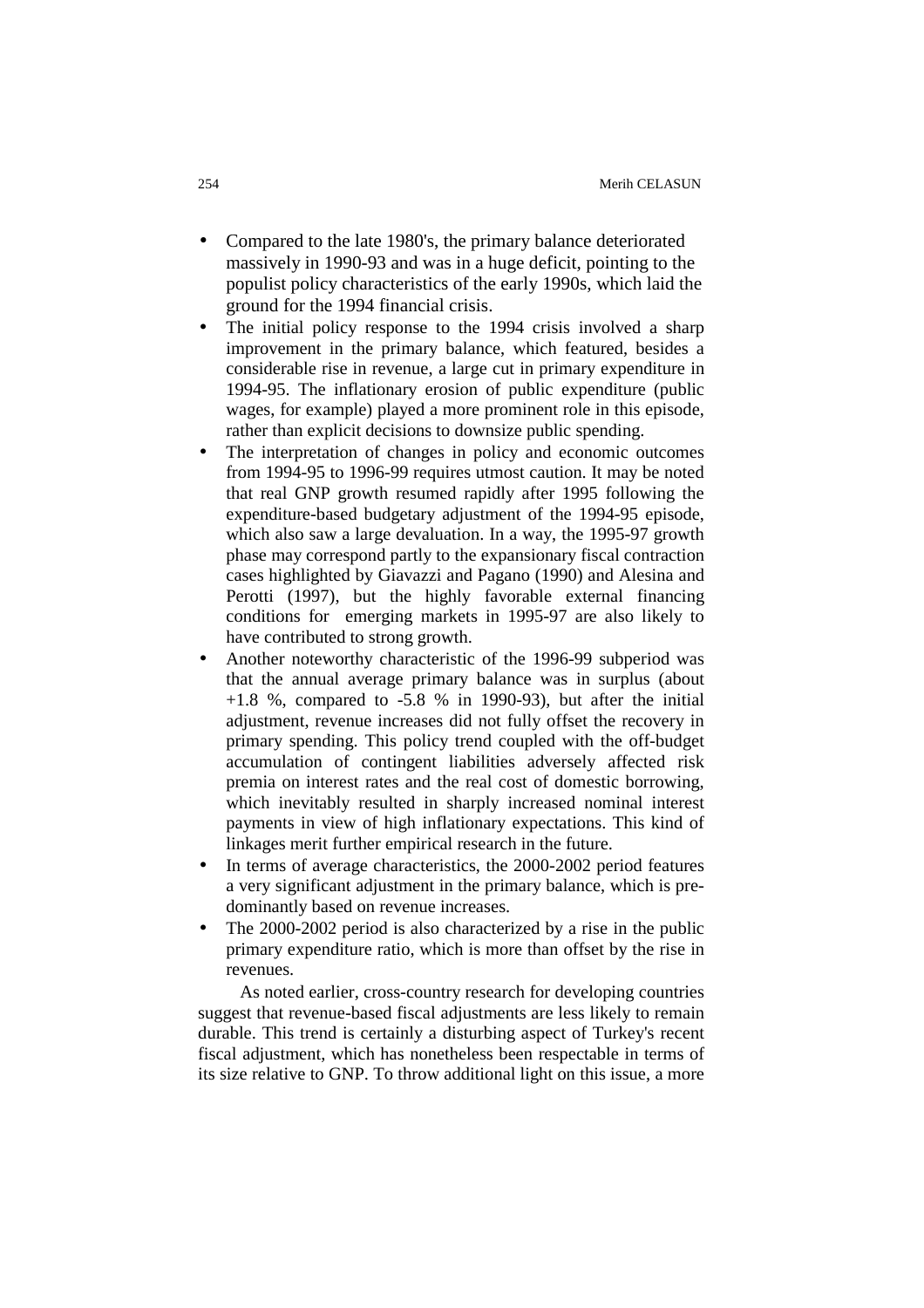detailed analysis has been made for the sources of change in overall public sector balance as shown on Table 9. The main points are the following:

**Table 9** 

| Composition of Public - Sector Revenue and Expenditure $(\%$ GNP) <sup>a</sup> |         |         |                       |
|--------------------------------------------------------------------------------|---------|---------|-----------------------|
|                                                                                | 1996-99 | 2000-02 | Change $\overline{b}$ |
|                                                                                | Average | Average |                       |
| Total revenue                                                                  | 24.1    | 31.8    | 7.7                   |
| Direct taxes                                                                   | 7.9     | 9.3     | 1.4                   |
| Indirect taxes                                                                 | 12.2    | 16.2    | 4.0                   |
| Nontax and other rev.                                                          | 6.0     | 7.9     | 1.9                   |
| Social funds, net                                                              | $-2.4$  | $-2.5$  | $-0.1$                |
| Subtotal                                                                       | 23.8    | 30.9    | 7.1                   |
| Privatization rev.                                                             | 0.3     | 0.9     | 0.6                   |
| Primary expenditure <sup>c</sup>                                               | $-22.3$ | $-24.8$ | $-2.5$                |
| Current exp.                                                                   | $-11.3$ | $-12.8$ | $-1.5$                |
| Fixed invertment                                                               | $-6.1$  | $-6.3$  | $-0.2$                |
| Inventory changes                                                              | $-1.5$  | $-0.8$  | $+0.7$                |
| Noninterest transfers                                                          | $-3.0$  | $-4.9$  | $-1.9$                |
| Primary Balance                                                                | 1.8     | 7.0     | 5.2                   |
| Interest payments                                                              | $-12.2$ | $-20.7$ | $-8.5$                |
| Overall balance                                                                | $-10.4$ | $-13.7$ | $-3.3$                |

| <sup>a</sup> Based on SPO definitions and classifications for the public sector. |
|----------------------------------------------------------------------------------|
|----------------------------------------------------------------------------------|

<sup>b</sup> Contributions to the change in overall balance.

<sup>c</sup> Excludes social security expenditures and includes state enterprise investments.

*Source* : Own elaboration from State Planning Organization (SPO) data.

Compared to 1996-99, revenue increases in 2000-2002 originated mainly from indirect taxes and non-tax revenues, which have relied on somewhat ad hoc and temporary tax measures. It is therefore plausible to question the durability of the revenue-based adjustment patterns in the post-2000 period. On the expenditure side, an effort has been made to safeguard the relative level of public fixed investments, which is a welcomed choice from the supply-side perspective, but the nature of the rise in non-interest expenditure and current expenditure should be evaluated carefully from the perspective of efficiency in expenditure allocation.

There are two other critical observations on Turkey's fiscal adjustment in the early 2000s. The contribution of direct tax revenue to fiscal consolidation has been rather weak, which reminds us the important role played by direct taxes (together with household transfer payments) in reducing income inequalities in EU economies. Another point in the fiscal adjustment process relates to the deficit position of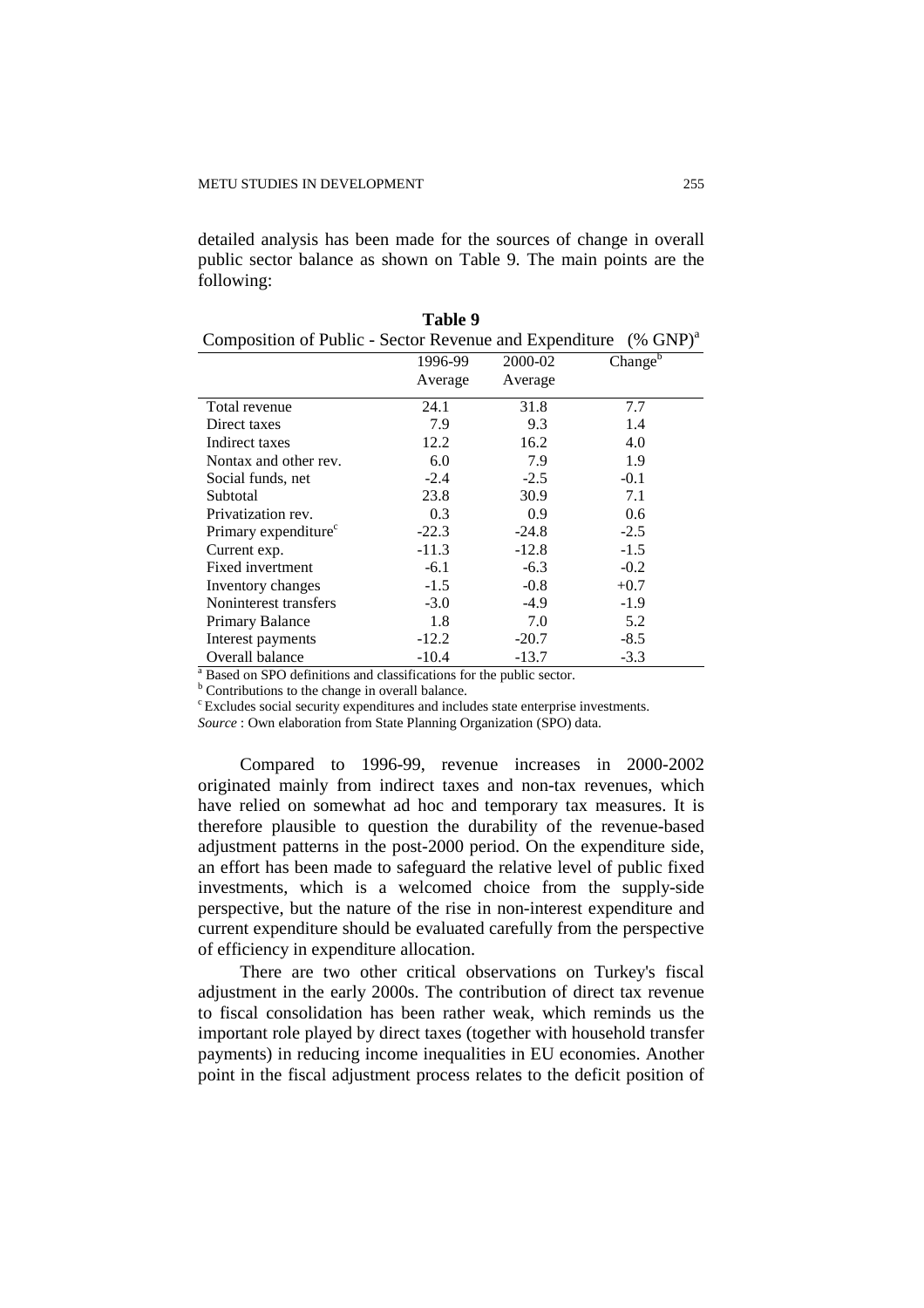"social funds" aggregate balances, averaging around 2.5 % of GNP in 2000-2002, but showing definitive signs of increase in the longer run, if it is not tackled with additional reform initiatives.

# 5. Conclusions

This paper reviews the historical patterns of fiscal adjustments in Turkey against the backdrop of the main macroeconomic trends in the 1990s and early 2000s and in the context of potential EU accession. Despite the important shift in the fiscal policy regime since 2001, important challenges still need to be tackled to keep Turkey's economy on a path of fiscal sustainability and growth.

Three main major policy implications emerge for the mid-2000s from a joint consideration of numerical assessments of public debt dynamics and fiscal adjustment patterns. First, a persistent effort of primary surplus generation is required in the medium-run (of an order of magnitude of 6.5 percent of GDP for the general government) in order to ensure a credible pace of public debt reduction in conjunction with further inflation reduction and lowered cost of debt finance with longer maturities. Second, the composition of fiscal adjustment needs to be modified in order to improve its quality and durability. Primary surplus generation should continue with a greater reliance on direct taxes (rather than *ad hoc* indirect taxes and non-tax revenues), moderately reduced current spending and further reform of the social security system with a view to reduce the social security deficits that impose a growing burden on the budget. Third, a greater policy concern is warranted with the process of expenditure allocation that should attach priority to spending items with highly positive externalities from the standpoint of economic efficiency as well as social cohesion.

Besides fiscal sustainability, the social sustainability of the stabilization and reform program is also important to establish supportive conditions for a viable growth process. If the contribution of direct taxes to fiscal adjustment increases in conjunction with the broadening of the tax base and contraction of the unregistered economy, it will be possible to reduce the relatively heavy tax burden on labor and thereby improve employment prospects, which would strongly contribute to the creation of a favorable development environment in Turkey.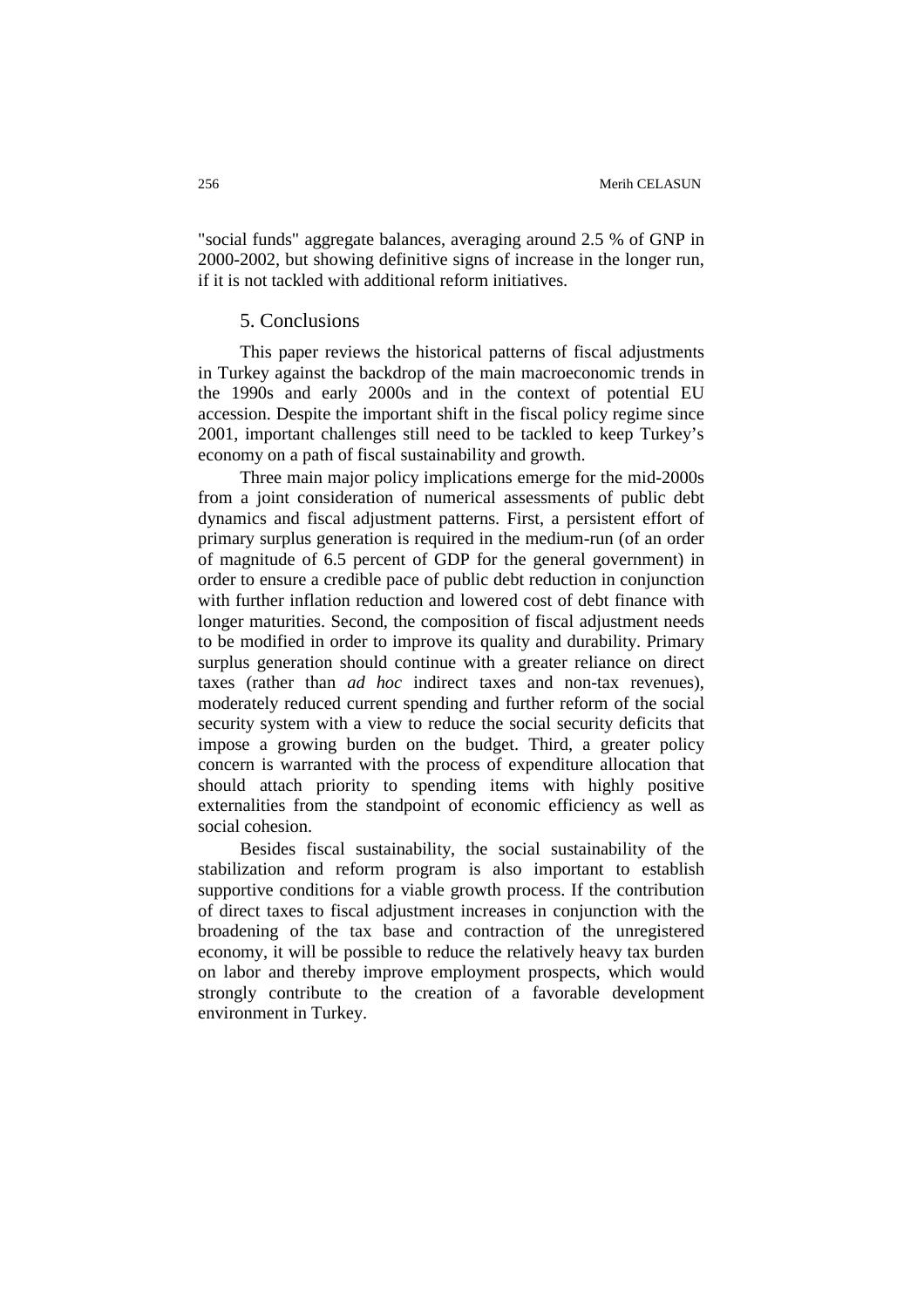# **References**

- ALESINA, A. and PEROTTI, R. (1995), "Fiscal Expansions and Adjustments in OECD Countries", *Economic Policy*, 10 (21), 205-48.
- ALESINA, A. and PEROTTI, R. (1997), "Fiscal Adjustments in OECD Countries: Composition and Macroeconomic Effects", *IMF Staff Papers*, 44 (2), 210-248.
- ANAND, R. and WIJNBERGEN, S. (1989), "Inflation and the Financing of Government Expenditure: An Introductory Analysis with an Application to Turkey", *World Bank Economic Review*, 3 (1), 17-38.
- BLANCHARD, O. (1990), Suggestions for a New Set of Fiscal Indicators, Paris: OECD.
- BUITER, W. H. (1985), "International Monetary Policy to Promote Economic Recovery", in C. Van Ewijk and J. J. Klant (eds.), *Monetary Conditions for Economic Recovery: Financial and Monetary Policy Studies*, Vol. II, Amsterdam: Martinus Nijhoff, 129-160.
- BUTI, M., EIJFFINGER, S. and FRANCO, D. (2003), "Revisiting the Stability and Growth Pact: Grand Design or Internal Adjustment?" CEPR Discussion Paper No. 3692.
- CABALLERO, R. J. and KRISHNAMURTY, A. (2004), "Fiscal Policy and Financial Depth", mimeo, Massachusetts Institute of Technology.
- CALVO, G. A. and VÉGH, C. A. (1999), "Inflation Stabilization and BOP Crises in Developing Countries" in J. Taylor and M. Woodford (ed.), *Handbook of Macroeconomics*, Volume C; North Holland, 1531-1614.
- CELASUN, M. and ARSLAN, I. (2001), "State-owned Enterprises and Privatization in Turkey: Policy, Performance and Reform Experience, 1985-1995", in M. Celasun (ed.), *State-Owned Enterprises in the Middle East and North Africa: Privatization*, *Performance and Reform*, London: Routledge, 224-252.
- CELASUN, M. and RODRIK, D. (1989), "Debt, Adjustment, and Growth: Turkey", in J. Sachs and S. Collins (eds.), *Developing Country Debt and Economic Performance: Country Studies*, Chicago: University of Chicago Press.
- CELASUN, O., DENIZER, C. and HE, D. (1999), "Capital Flows, Macroeconomic Management, and the Financial System -- Turkey, 1989-97", *World Bank Working Paper*, No. 2141.
- CELASUN, O., GELOS, R. G. and PRATI, A. (2004), "Would "Cold Turkey" Work in Turkey?", *IMF Staff Papers*, 51 (3), 493-509.
- FAVERO, C. and GIAVAZZI, F. (2004), "Inflation Targeting and Debt: Lessons from Brazil", *NBER Working Paper* No. 10390.
- FORD, R. (1998), "Fiscal Consolidation, Growth and Equity", *The OECD Observer*, 210, 37-44.
- GALÍ, J. and PEROTTI, R. 2003, "Fiscal Policy and Monetary Integration in Europe," *Economic Policy*, 37, 535-572.
- GIAVAZZI, F. and PAGANO, M. (1990), "Can Severe Fiscal Contractions be Expansionary? A Tale of Two Small Economies", in O. Blanchard and S. Fischer (eds.), *National Bureau of Economic Research Macroeconomics Annual*, Cambridge, MA: The MIT Press, 75-110.
- HIGH AUDITING BOARD-HAB (2002), *T.C. Ba*ş*bakanlık Yüksek Denetleme Kurulu Genel Raporu, 2000* (Turkish Prime Ministry High Control Board General Report, 2000), Ankara: Prime Ministry.